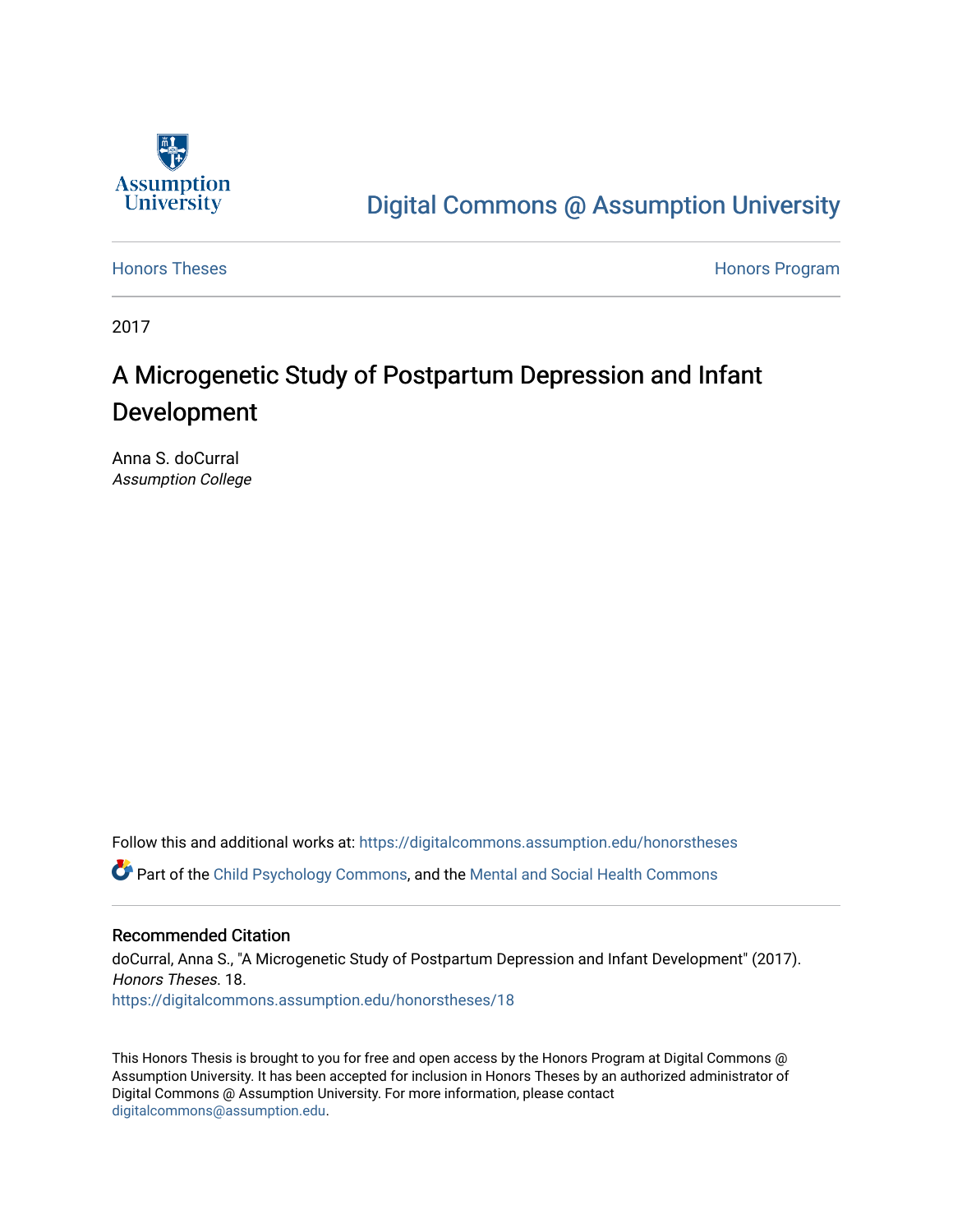### Running head: POSTPARTUM DEPRESSION AND INFANT DEVELOPMENT

A Microgenetic Study of Postpartum Depression and Infant Development

By

Anna S. doCurral

Faculty Supervisor: Maria Kalpidou

Psychology Department

A Thesis Submitted to Fulfill the Requirements of the Honors Program at Assumption College

May 2017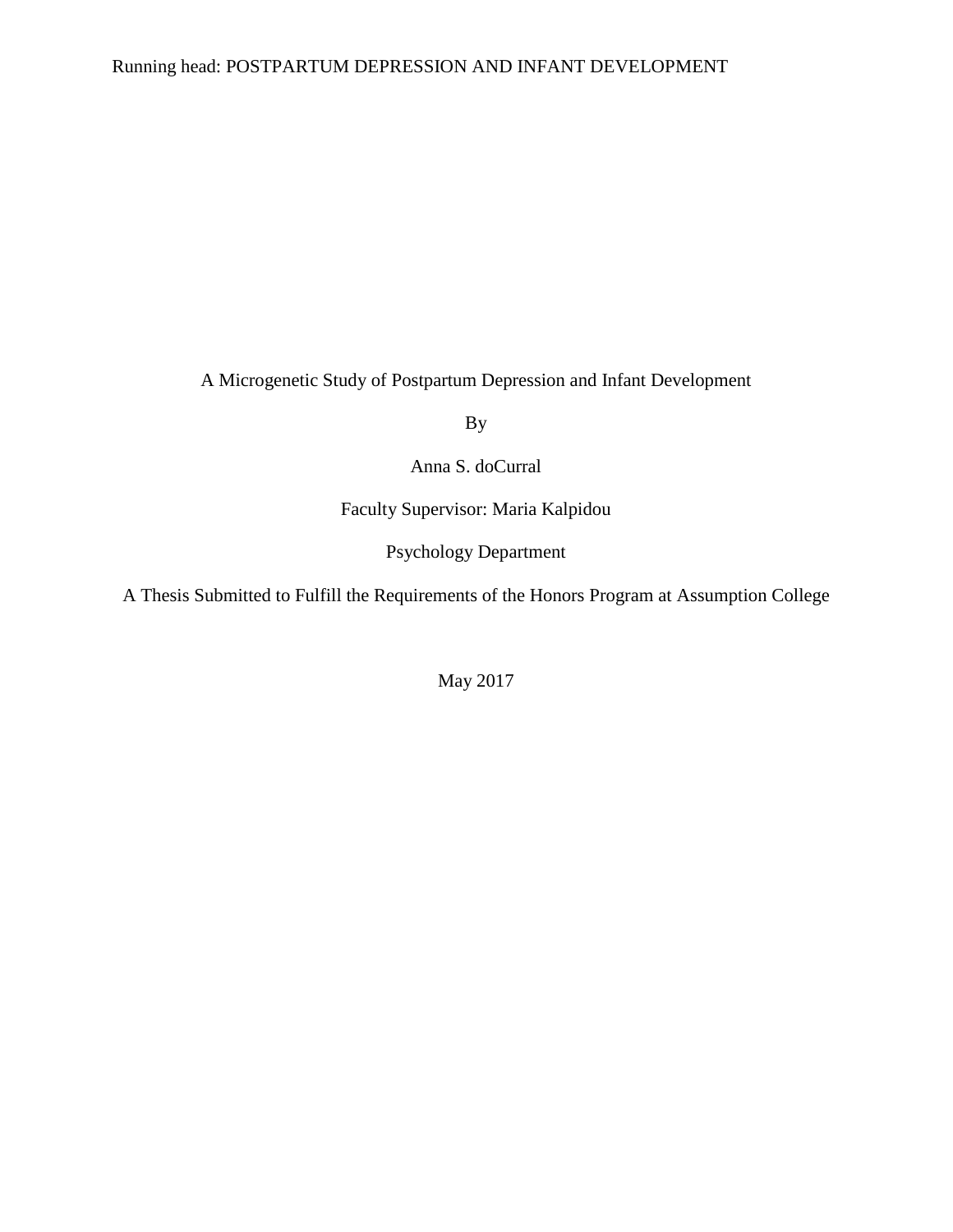| <b>Table of Contents</b> |
|--------------------------|
|--------------------------|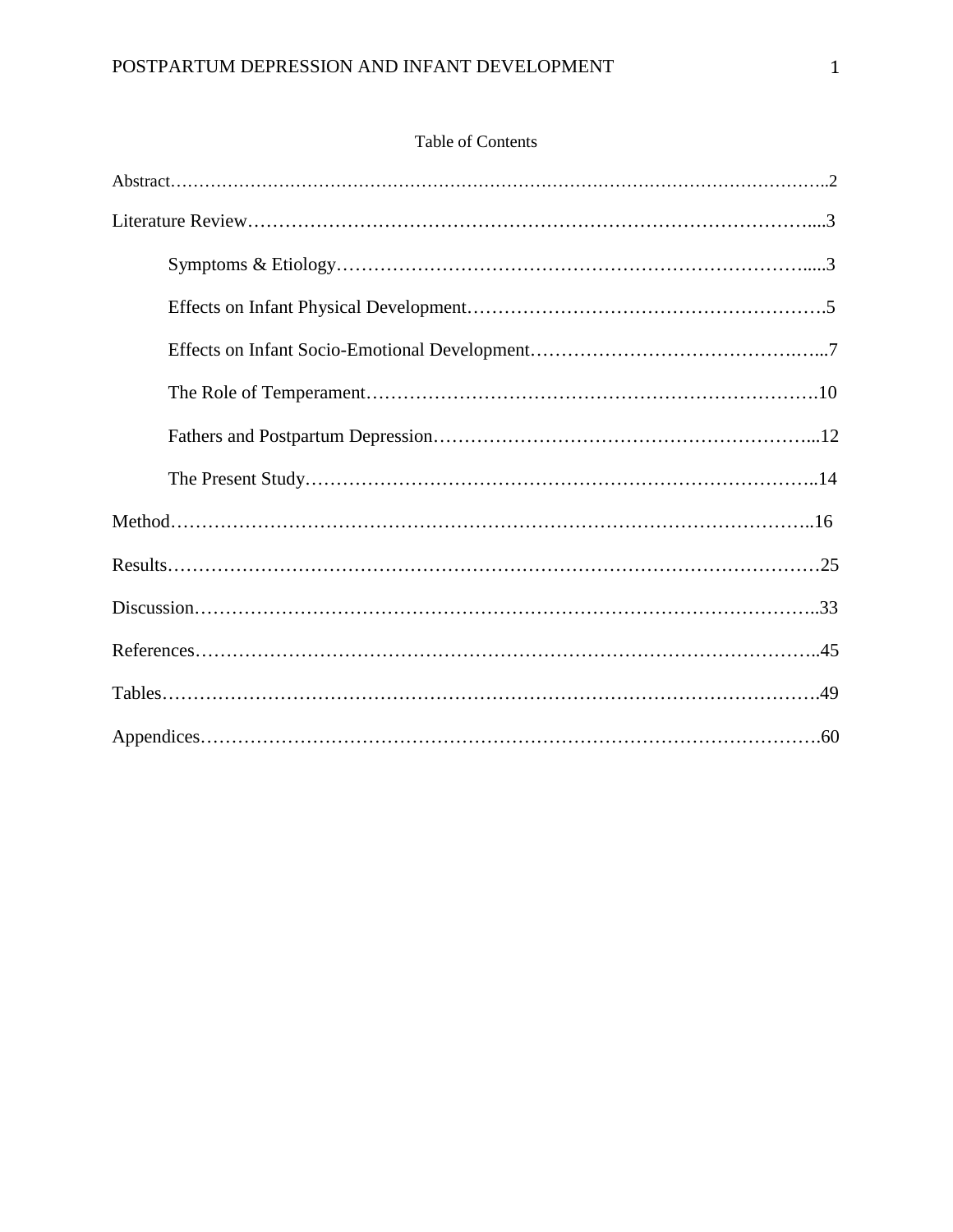#### **Abstract**

Approximately 15% of mothers and 3-5% of fathers experience postpartum depression (DelRosario, 2013). Current literature suggests a negative association between maternal depression and infant development, but little is known about paternal contributions. Field (2010) found that mothers with depressive symptoms at 4 and 8 weeks postpartum reported frequent infant nighttime awakenings and less sleep during the night. Depressed mothers also reported more eating difficulties and lower infant weight gain than nondepressed mothers did (Gress-Smith, 2012). Moreover, infants of depressed mothers expected maternal unavailability and made less effort to engage the mother during the still face experiment (Field, 2002). In this microgenetic study, we examined both maternal and paternal depression and their associations with temperament and multiple indices of development from the last trimester to 3 months postpartum. At both times the parents completed the CES-D to assess mood changes (CESD; Radloff, 1977). At 3 months they completed questionnaires about infants' temperament and various infant outcomes. Infants and mothers also participated in the still face experiment (play for 3 minutes, still face for 2 minutes, recovery for 3 minutes). Depression of both parents in both time periods predicted infant communication milestones. Prenatal maternal depression scores were associated with fewer hours of sleeping during the night, a later bedtime, and more eating difficulties at 3 months. Fathers' depression was related with lower gross motor skills whereas mothers' depression was related with lower fine motor skills at 3 months. Prenatal and postnatal maternal depression predicted negative affect. Further, infants of nondepressed mothers used more gestures to engage mothers during the still face. Altogether, the findings demonstrate parental depression relates to multiple infant outcomes at 3 months, highlighting the need for longer longitudinal studies.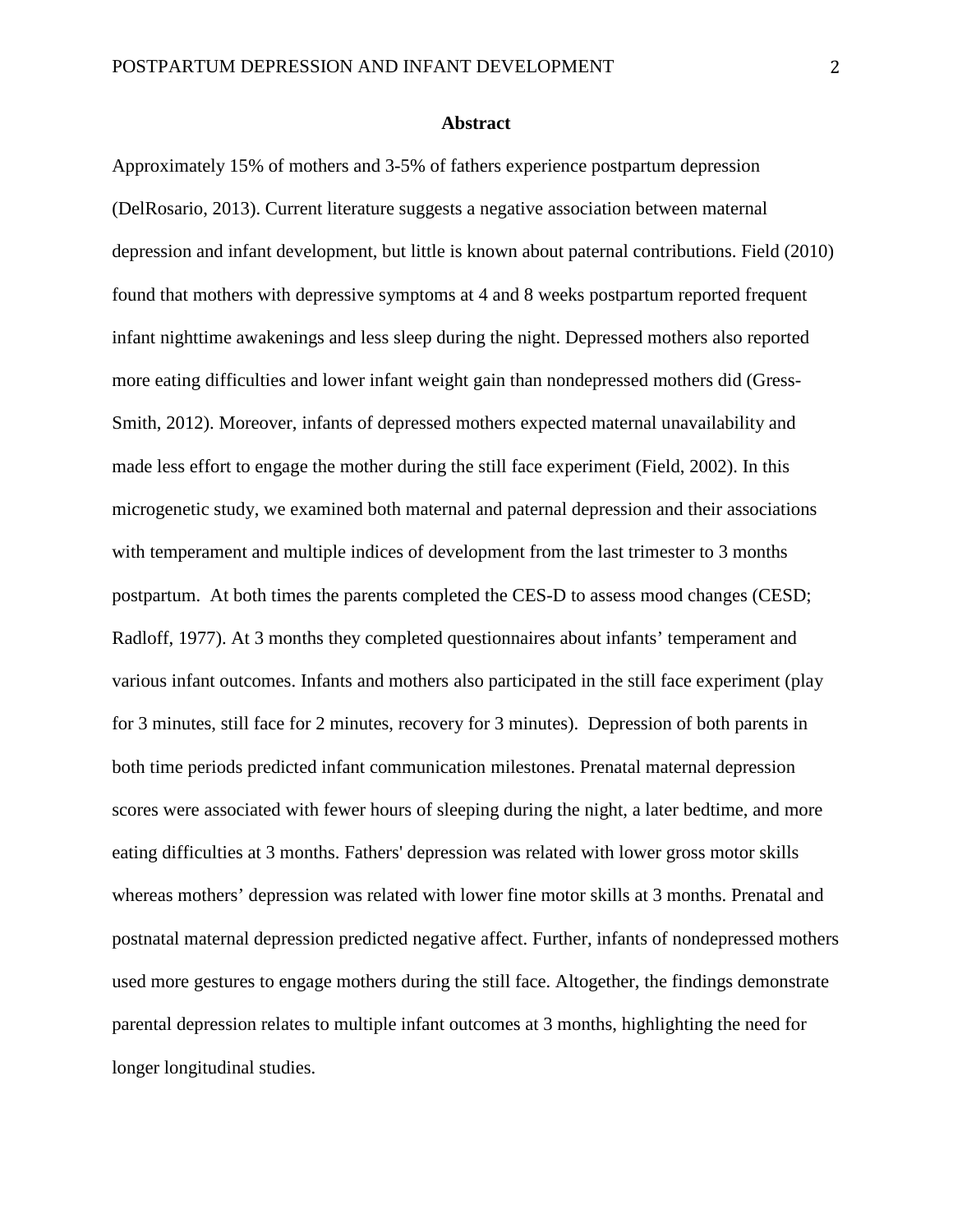A Microgenetic Study on the Impact of Postpartum Depression on Infant Development

The birth of a child is generally accepted to be a joyous, momentous, event in a new couple's life. However, the event of childbirth is not a positive experience for all women. In fact, approximately 15% of women experience depression in the postpartum period (DelRosario, Chang, & Lee, 2013). Current trends in the literature suggest a largely negative association between maternal depression and healthy infant development. Research has focused extensively on the impact maternal depression has on the mother-infant dyad, but little has been done regarding the infant's emotional and physical development including the infant's growth, sleep, and eating patterns. Moreover, the effects of paternal depression are largely unknown. Additionally, the literature has yet to examine how individual differences in infant temperament might mitigate the negative consequences typically associated with early maternal depression. The author aims to shed light on these issues by investigating the relationship between parental depression and multiple indices of infant development while also considering individual differences in temperament.

#### **Postpartum Depression: Symptoms and Etiology**

According to the most recent version of the *Diagnostic and Statistical Manual of Mental Disorders,* depression with a peripartum onset is diagnosed when a mother presents with a mood episode during pregnancy or in the first four weeks postpartum (APA, 2013). It is important to note, however, that the definition is often expanded to include symptoms occurring up to one year postpartum (Segre & Davis, 2013). Specifically, women receiving this clinical diagnosis present to physicians with at least four of the following symptoms: changes in appetite or weight, sleep and psychomotor activity, decreased energy, feelings of worthlessness or guilt, difficulty thinking, concentrating, or making decisions, or recurrent thoughts of death or suicidal ideation,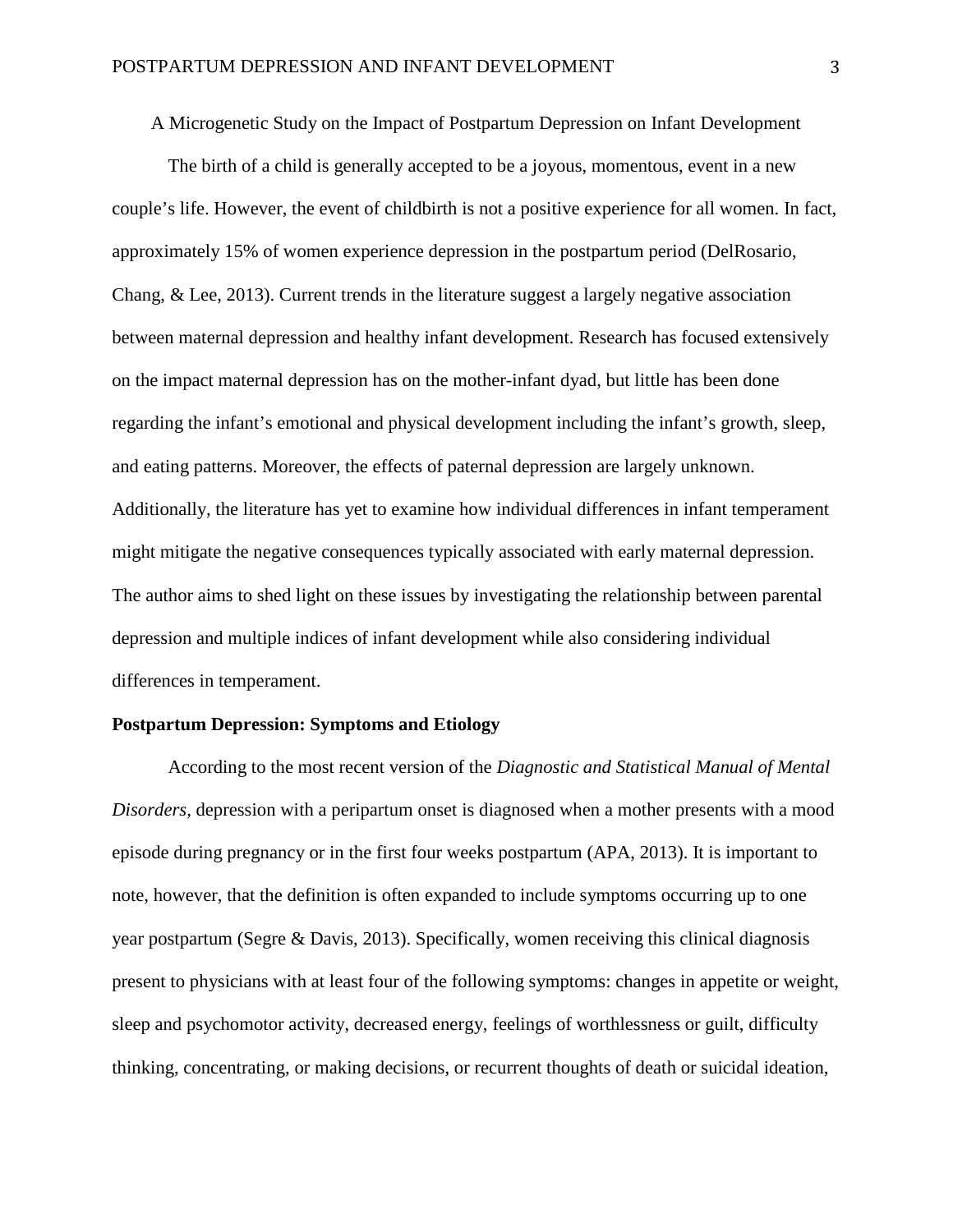plans or attempts (Segre & Davis, 2013). These symptoms must be present in mothers for at least two consecutive weeks and the mood episode "must be accompanied by clinically significant distress or impairment in social, occupational, or other important areas of functioning" (Segre  $\&$ Davis, 2013). In more severe cases, some women present with psychotic symptoms including hallucinations and delusions. Although no single factor has been found to directly cause postpartum depression, researchers have explored multiple components that may contribute to its development.

Multiple studies have been conducted with the hopes of pinpointing the underlying cause of postpartum depression, but none have been entirely conclusive. The most largely studied factors have been predominantly psychosocial factors. O'Hara (2009) found the following risk factors to be associated with the development of postpartum depression: a previous depressive episode, depression and anxiety during pregnancy, postpartum blues, stressful life events (including childcare-related stressors), poor marital support, as well as poor social support. Other risk factors less frequently studied include low socioeconomic status (SES), obstetric factors (i.e. gestational diabetes, multiple gestations) and difficult infant temperament (O'Hara, 2009). It is presumed that the above risk factors result in heightened stress levels among women, and these in combination with varying hormonal levels collectively interact to result in postpartum depression.

Trends in the literature have shown that postpartum depression is also highly related to a woman's biological underpinnings. DelRosario et al. (2013) found the hormones estrogen, progesterone, serotonin, MAO-A and GABA levels were elevated in the third trimester of pregnancy, and then dropped rapidly in the postpartum period. It was likely that these hormonal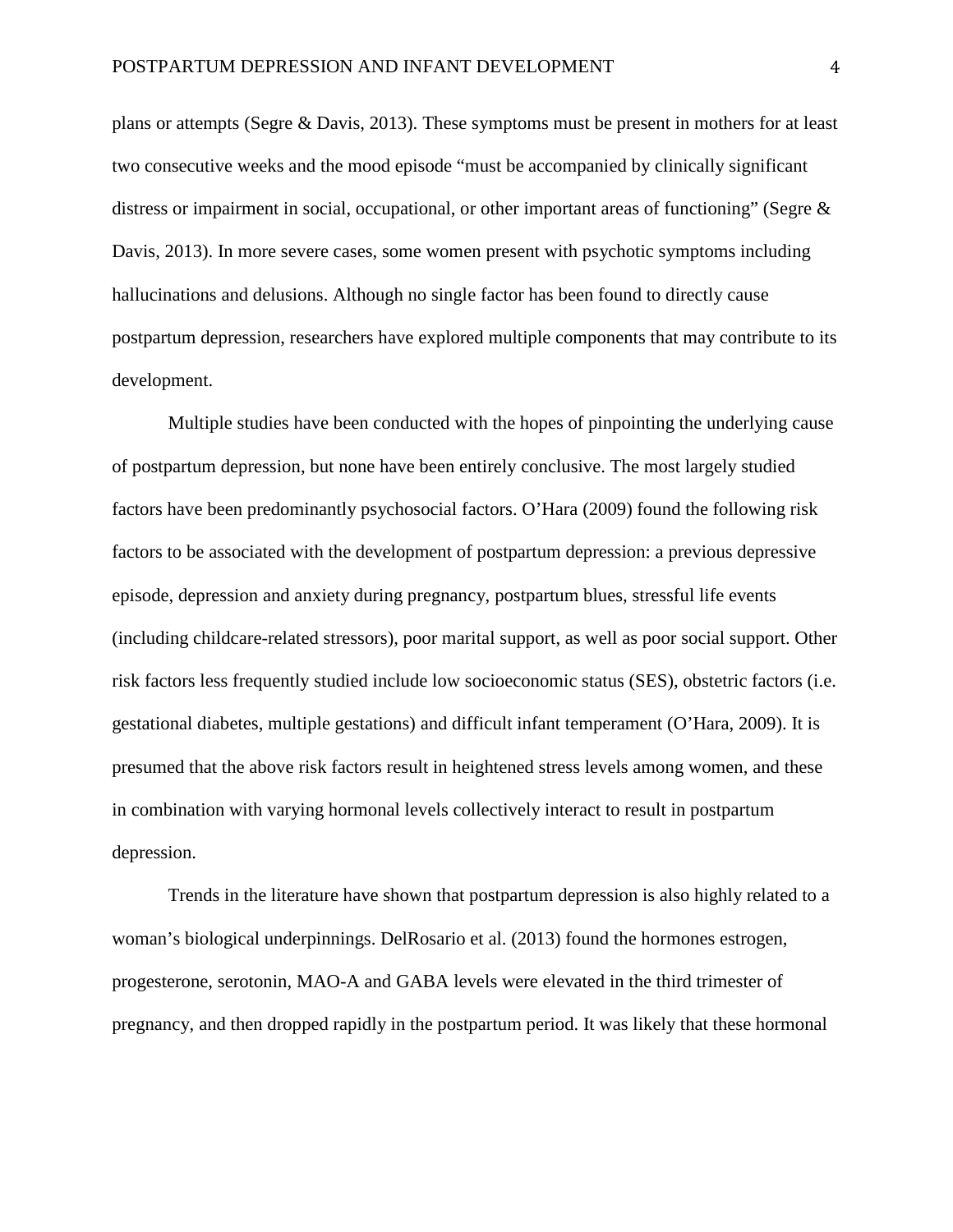shifts contributed to a mother's experience of mood swings that could be symptoms of postpartum depression (DelRosario et al., 2013).

Skalkidou, Hellgren, Comasco, Sylven, and Poroma (2012) also examined the biological pathophysiology of postpartum depression. Skalkidou and colleagues focused particularly on the role oxytocin played both during pregnancy and in the postpartum period, as well as its potential to trigger postpartum depression. The hormone oxytocin appeared to have a mood ameliorating effect, and played a critical role in emotion regulation. For example, pain, stress, and anxiety were associated with diminished oxytocin release (Skalkidou et al., 2012). Women with high postpartum depression scores had significantly lower oxytocin levels than their nondepressed counterparts, suggesting that oxytocin was a contributing factor to postpartum depression.

Hendrick, Altshuler, and Suri (1998) extensively studied the hormonal changes that took place during and after pregnancy in women. They found that cortisol levels peaked in late pregnancy as a result of placental production of corticotropin. Corticotropin levels fell abruptly when the placenta was delivered. The authors speculated that the increase in cortisol that characterized late pregnancy, as a result of the placenta producing corticotropin-releasing hormone, might have caused adrenal suppression following delivery. If this adrenal suppression was severe and prolonged, it might have contributed to depressive mood changes after delivery (Hendrick et al., 1998).

#### **Effects of Postpartum Depression on Infant Physical Development**

Infants of depressed mothers are at a heightened risk for a variety of complications regarding their physical development including but not limited to their sleeping and eating patterns as well as issues with weight and height. Field (2010) examined the effects of postpartum depression on infant development and paid particular attention to infants' sleep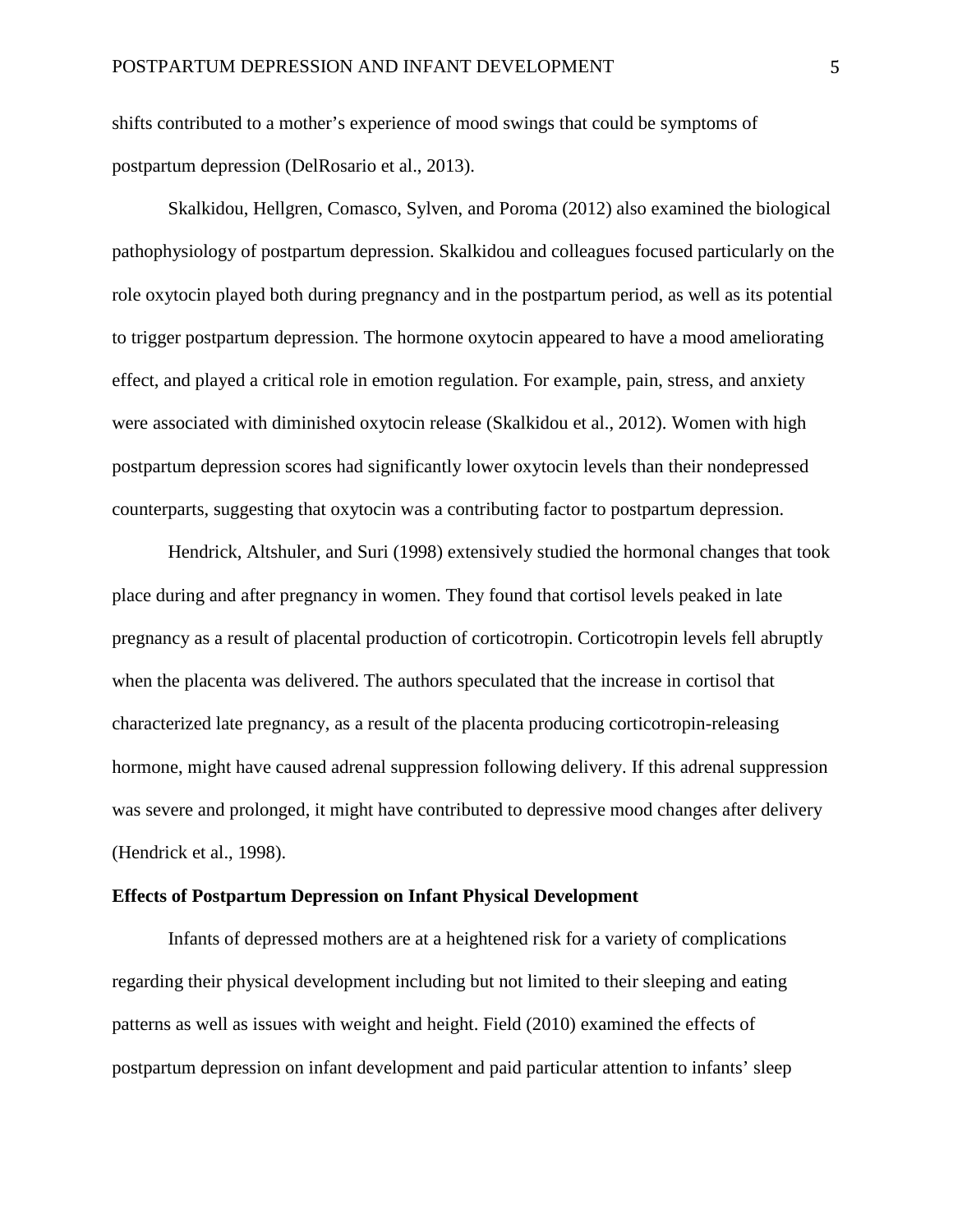patterns. Field (2010) found that depressed mothers were more likely to place the infant to sleep in the prone position (stomach) instead of the supine position (back), which was recommended. She also found that mothers with depressive symptoms at 4 and 8 weeks reported that their infant cried frequently during the night, had frequent nighttime awakenings, and received less than 6 hours of sleep in a 24-hour period. Consistent with Field's findings, Pinheiro et al. (2011) found that as maternal depressive symptoms increased, so did infant sleep problems. They found that 35.8% of 12 month old infants in their sample with depressed mothers showed greater than two of the following dysfunctional sleep patterns at 12 months postpartum: sleeping less than 12 hours or more than 12 hours a night, frequent nighttime awakenings, absence of a sleep routine, and night terrors (Pinheiro et al., 2011).

Gress-Smith, Luecken, Lemery-Chalfant, and Howe (2012) evaluated how the presence of maternal depressive symptoms at 5 and 9 months postpartum impacted infant weight gain and overall physical health at 9 months of age. They found that the more depressive symptoms the mother displayed at 5 months postpartum, the more physical health concerns existed for their newborn infant. Specifically, they found that mothers with a prenatal onset of depression were more likely to have children with a low birth weight or a preterm birth. Additionally, infants of mothers with clinically significant levels of depression gained on average 2.93lbs from 5-9 months of age, where infants of nondepressed mothers gained approximately 5.16lbs (Gress-Smith et al., 2012). Lower birth weight has repeatedly been linked to poor developmental outcomes in children, particularly in regards to their cognitive development and language acquisition (Hack, Klein & Taylor, 1995).

Veltema, Conne-Perrreard, Bousquet, and Manzano (2002) examined multiple facets of infant well-being and development at 3 months of age in a population of both depressed and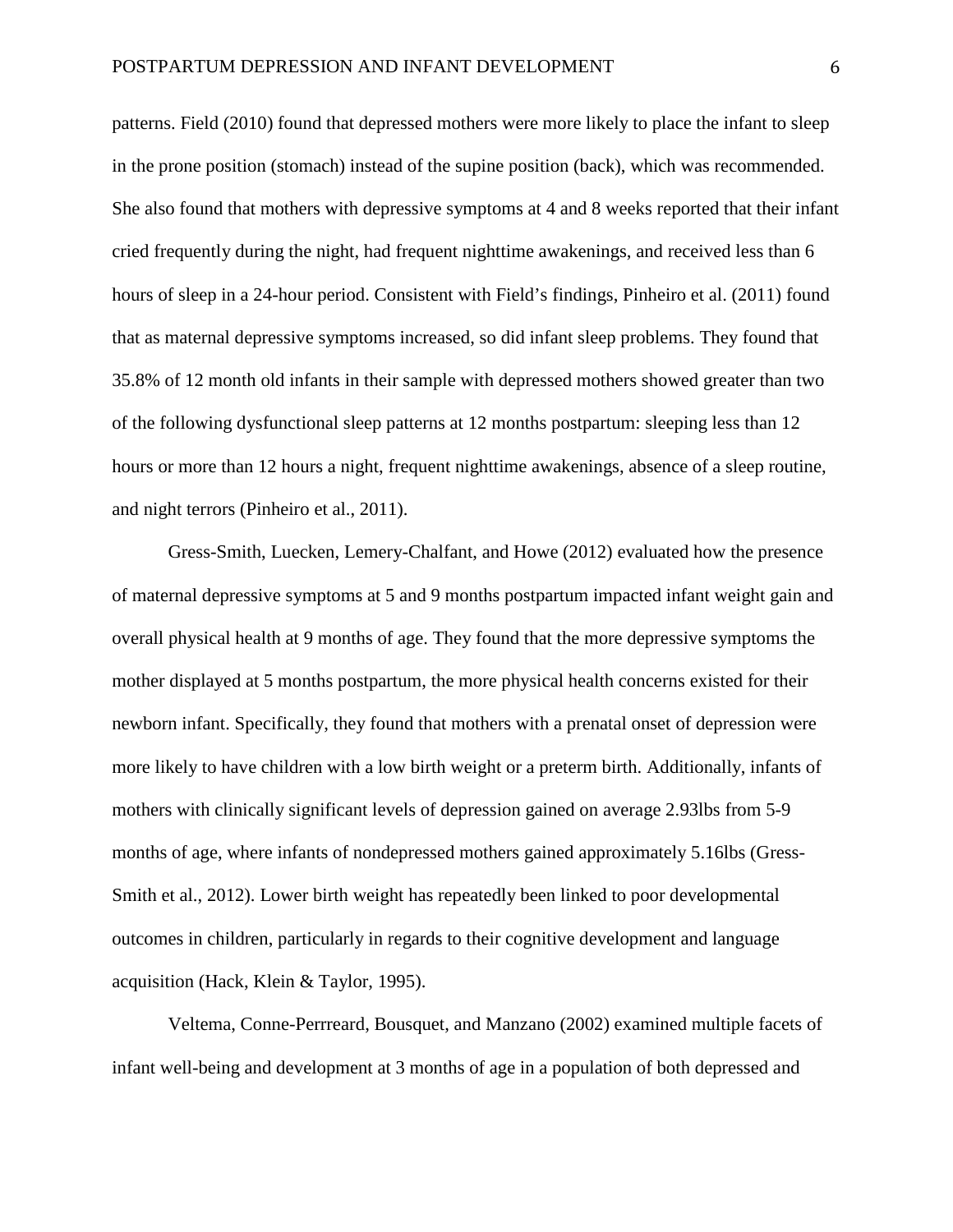nondepressed mothers. Interestingly, they found that depressed mothers stopped breastfeeding earlier than their nondepressed counterparts regardless of whether or not they resumed working. Additionally, they found that depressed mothers addressed their physicians with concerns regarding their infant's feeding behaviors with greater frequency than nondepressed mothers, and 29.3% of infants of depressed mothers had feeding difficulties at 3 months of age (Veltema et al., 2002). Field (2010) also found that postpartum depressed mothers discontinued breastfeeding earlier than nondepressed mothers. Mothers with high postpartum depression scores were significantly more likely to discontinue breastfeeding at 4-16 weeks postpartum, and they were giving the infant water, juice, or cereal during that time. Dennis and McQueen (2007) discovered that mothers reported being unsatisfied with breastfeeding and had experienced significant breastfeeding problems. Premature discontinuation of breastfeeding is of concern for the infant's physical development as it supports infant health.

#### **Effects of Postpartum Depression on Infant Socio-Emotional Development**

Many studies have shown the association between maternal depression and adverse outcomes in children. In particular, extensive research has been conducted on the developing relationship and interactions between the depressed mothers and their infants. Veltema, Bousquet, and Manzano (2003) found the postpartum depressed mother to be less positive, less contingent, and engaged in less vocal and play interaction. In response, the infants also displayed less positive affect and less contingent behavior because they had already internalized the interaction with the mother as predicted by attachment theory (Cohn, Campbell, & Ross, 1991). Although attachment patterns cannot be determined until the infant is 6 months of age, it has been well documented that infant attachment patterns can be predicted by early mother-infant interactions (Veltema et al., 2003). High maternal sensitivity during the first year of life is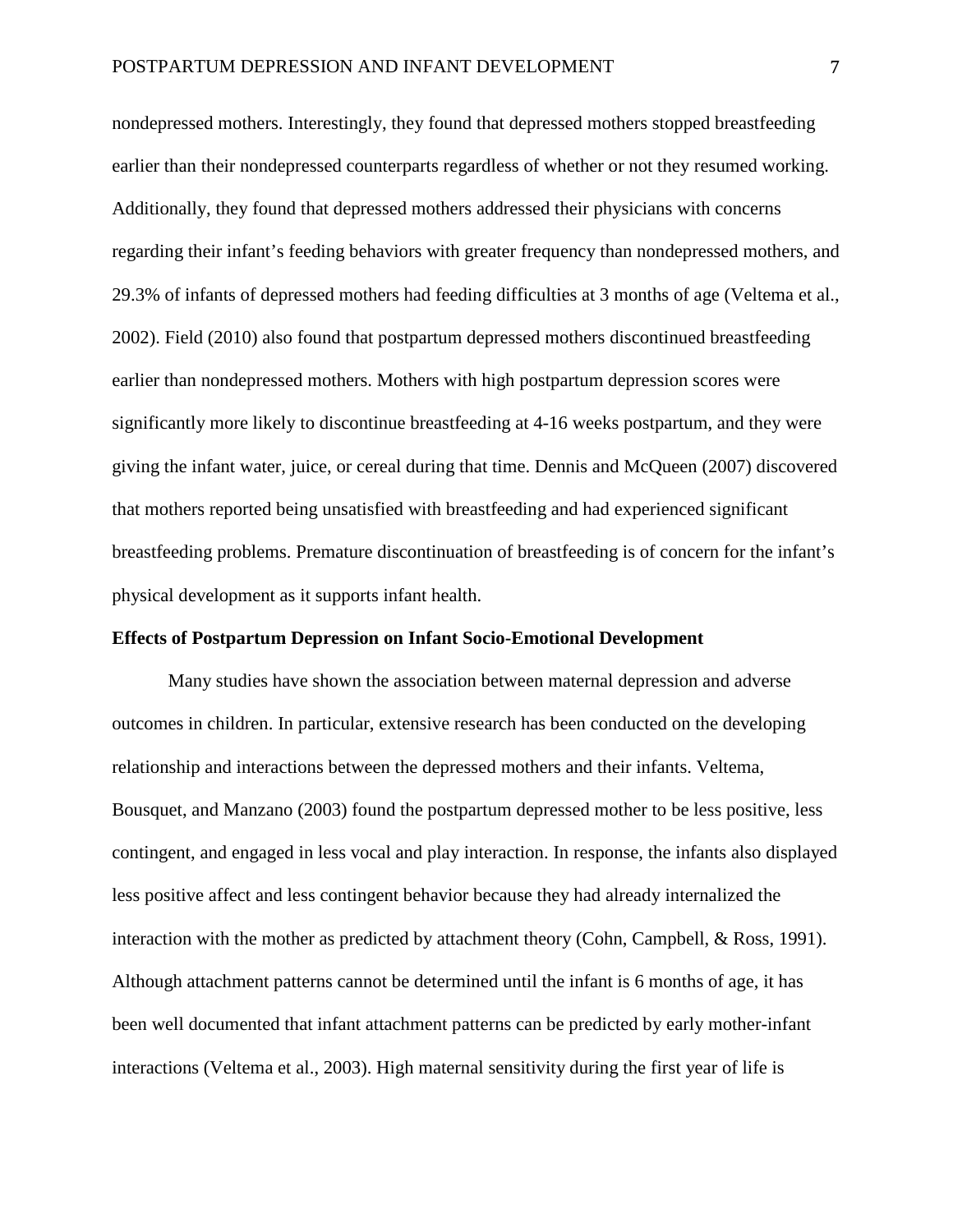associated later on with a secure pattern of attachment. Depressed mothers characteristically display less sensitivity towards their newborn, which can cause the child to be at risk for developing an insecure attachment style (Veltema et al., 2003).

Teti, Gelfand, Messinger, and Isabella (1995) reported a trend in the literature, which suggested that insecure infant attachments tended to be associated with mothers whose depression lasted beyond the first 6 months of giving birth. In specific, the more severely depressed the mother was, the more likely the child was to display an avoidant or resistant attachment style. Children characterized by avoidant attachment styles did not rely on the caregiver for support and emotional comfort (Simpson & Nelligan, 1992). Conversely, children with resistant attachments were ambivalent about their caregiver's ability to support them and hence, they inconsistently engaged the caregiver or accepted comfort (Simpson & Nelligan, 1992). Resistant attachment styles tend to reflect the child's uncertainty about the level of their caregiver's responsiveness and availability to their needs.

A popular way of examining the developing attachment style between infant and mother is through the still face experiment. The still face experiment contains 3 separate face-to-face play interactions lasting for approximately 3 minutes each. The first interaction, the "spontaneous interaction," involves the mother playing with her infant as she would if she was at home on a typical day. The second interaction requires the mother to maintain a "still face" which entails directing her gaze towards the infant, speaking in a monotone tone and maintaining an expressionless face while minimizing body movement (Cohn  $\&$  Tronick, 1983). Finally, in the third interaction known as the "reunion," the mother is asked to resume her normal behavior and interaction patterns with her child, as if she was at home playing (Cohn & Tronick, 1983).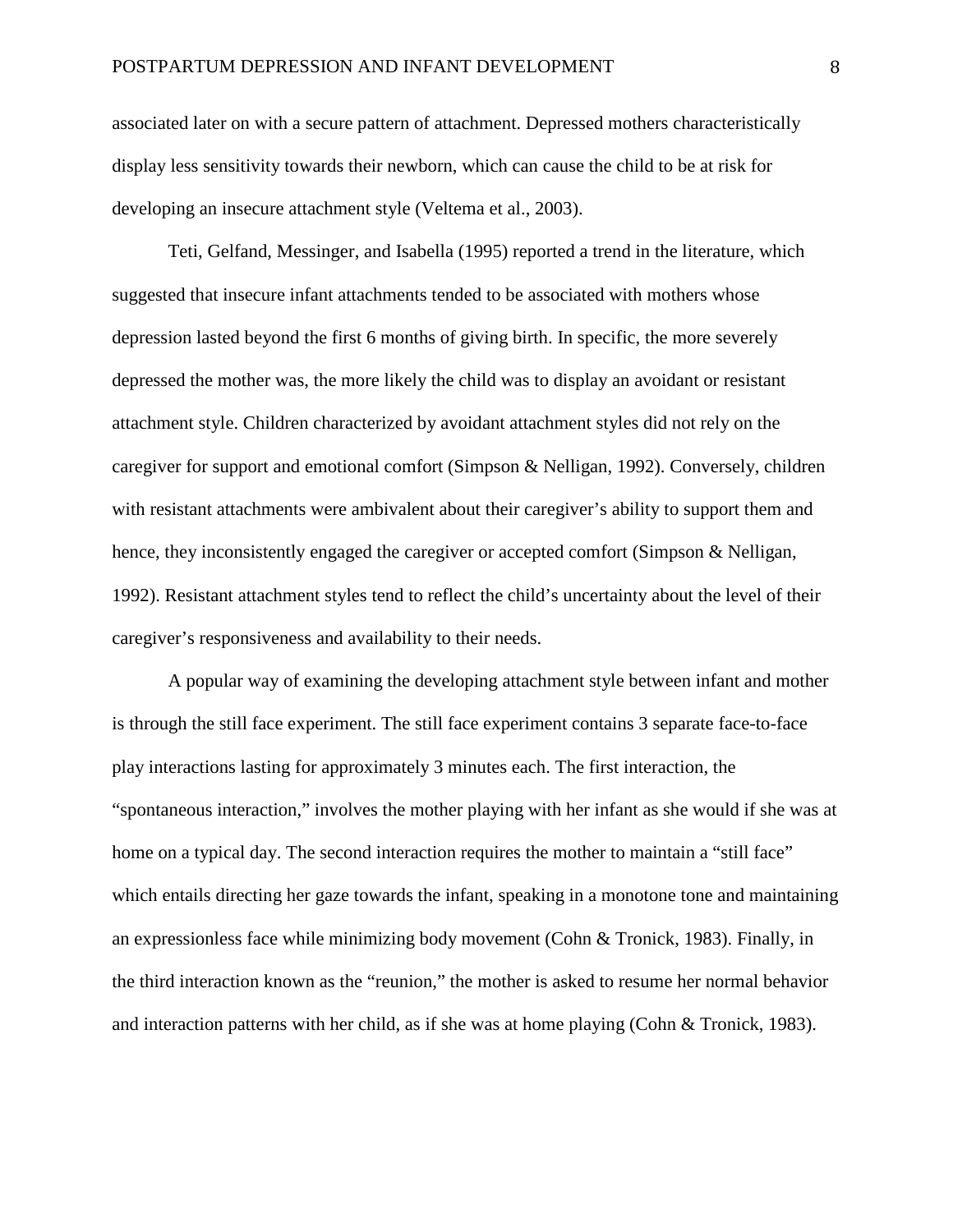According to researchers such as Cohn, Campbell, and Ross (1991), the infant's behavior in this situation is not merely a response to the primary caregiver's absence, but is determined by the history of their daily interactions in different contexts. The procedure makes it clear that the infants have expectations about the mother's responsiveness and availability to meet their needs. In response to these expectations, the infants develop coping strategies to deal with their mother's unpredictability. The reactions the infants have to their mothers in the still face experiment are considered precursors to attachment styles. There is some evidence according to Ekas, Haltigan, & Messinger (2012) that 6-month-old infants of depressed mothers showed a faster decline in gazing at the mother during the still face period and tended to have an avoidant attachment at 18 months. Depressed mothers contribute to a heightened risk for an insecure infant attachment, as they take longer to match their infant's positive emotional states, and to repair a mismatch in affective state during the normal and repair phase of the procedure (Reck et al., 2011). This again leaves infants unsure of how their mothers will respond to their needs, opening the door to future insecure attachment.

Cohn and Tronick (1983) stated that infants were able to detect the affective quality of their mothers' displays and they modified their own affective display in response. The anxiety, elevated activity levels, and increased vocalizations shown by infants of nondepressed mothers appeared to be an attempt to reinstate their normal interaction (Cohn & Tronick, 1983). When they failed, their protesting and weariness carried over into the reunion interaction, which was exactly what Field (2002) found in her study.

Interested in seeing how the history of infants' daily interactions with their mothers determined their response to the Still Face Experiment, Field (2002) investigated whether infants of mothers who became depressed postpartum would behave like infants of nondepressed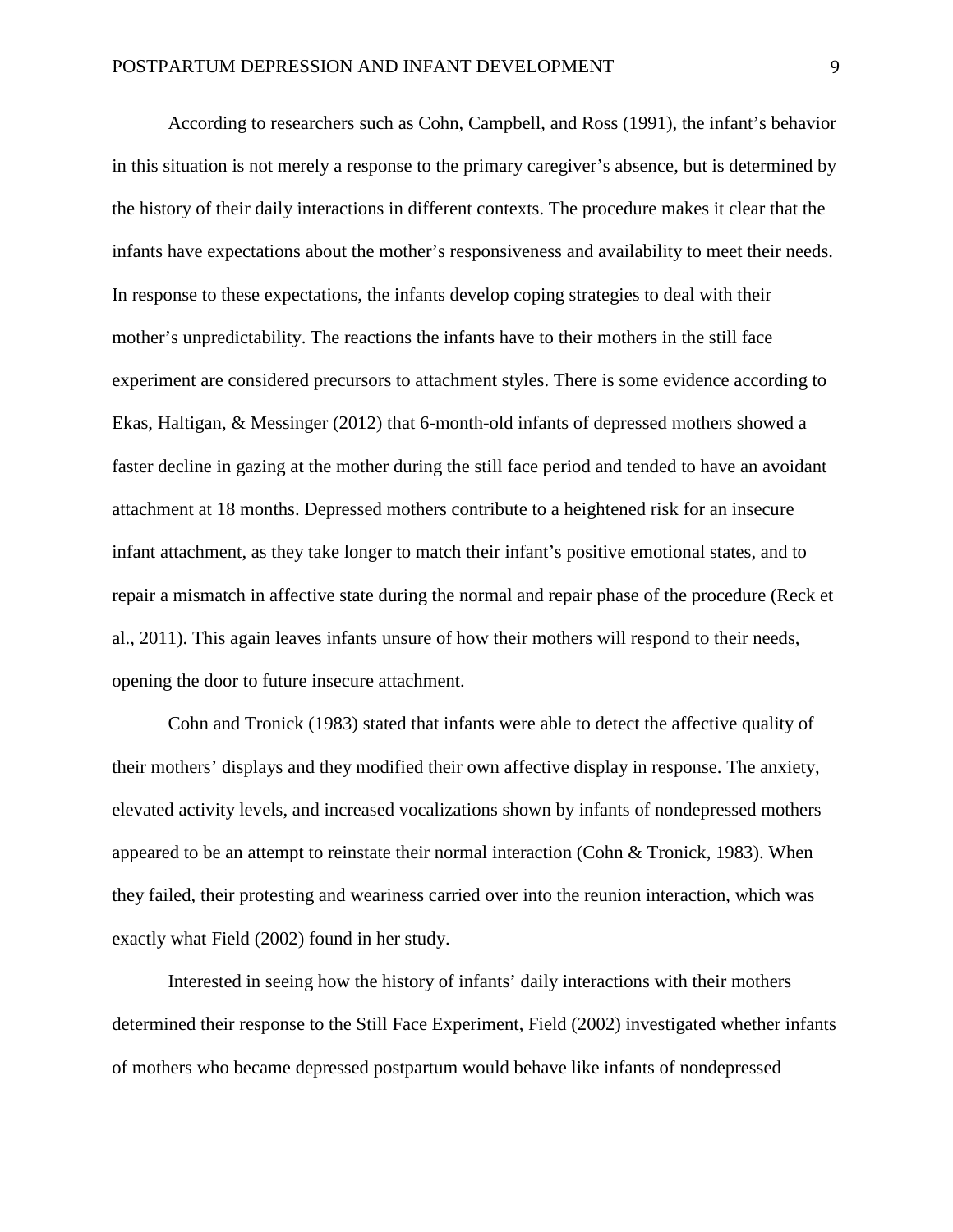mothers who were told to "look depressed." She found that infants of nondepressed mothers showed more frequent positive facial expressions, less negative facial expressions, and more frequent vocalizations, protesting, and looking away during both the still face interaction and reunion phase. This suggests that infants of nondepressed mothers were not accustomed to their mothers being unresponsive to their needs, so they engaged in active coping styles where they fervently responded when their mother was apathetic, still, and uninvolved. Their anxiety at the sudden unresponsiveness of their mother was seen as they also had elevated activity levels and heart rates in comparison to infants of depressed mothers (Field, 2002). The behavior of the depressed mothers did not appear to change across the three situations and their infants too showed relatively unchanged behavior across the board. They showed less frequent vocalizations, protests, and movements, suggesting they had come to expect their mothers to be unresponsive to their needs. Interestingly, Field (2002) also found that infants of depressed mothers had lower heart rates, which has been associated with feelings of hopelessness and passive coping styles. Field's (2002) findings, then, replicate and support the findings of Cohn and Tronick (1983), who developed the initial still face experiment.

#### **The Role of Temperament on the Effects of Postpartum Depression on Infant Development**

A possible factor that affects the influence that postpartum depression has on infant development is temperament. Temperament reflects biologically-based and relatively stable predispositions to respond in certain ways (Hill-Soderlund & Braumgart-Reiker, 2008). Individual differences in infant temperament are often characterized by the duration, intensity, and frequency of emotional reactions and the regulation of those reactions. Temperamental reactivity can be observed through the expression of negative emotions, including negative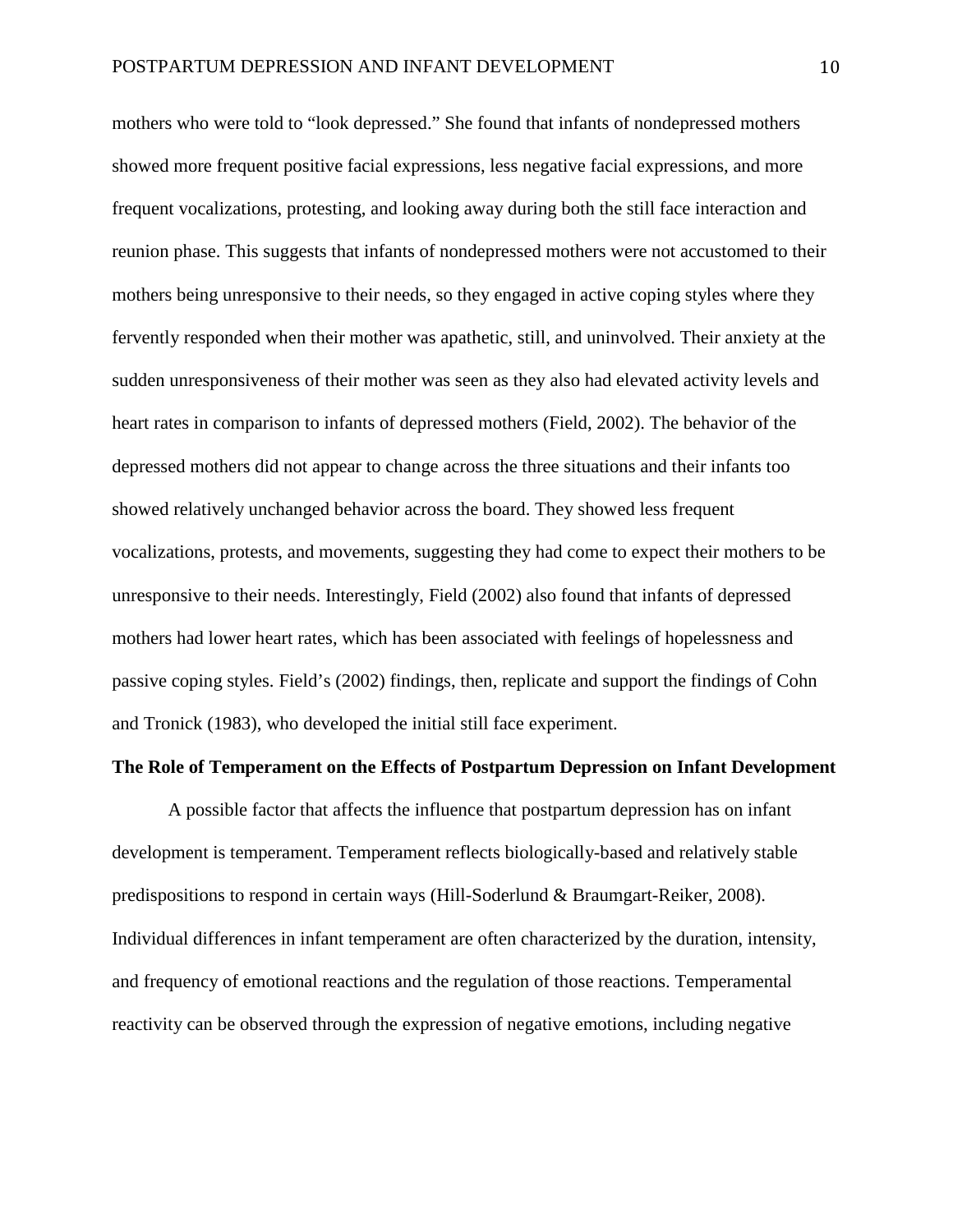vocalizations, facial grimaces, and crying in response to unfamiliar events (Hill-Soderlund & Braumgart-Reiker, 2008).

Some children have a greater propensity to act negatively, while others are able to better regulate their behavior and shift their attention in order to act more positively in upsetting situations (Montirsosso et al, 2011). Behavior typically can be regulated through reactive emotional systems such as fear, or through self-regulation systems such as effortful control. Both of these systems greatly impact a child's ability to regulate their social behavior (Hill-Soderlund & Braumgart-Reiker, 2008). Children who regulate their behavior using an emotional system such as fear demonstrate a more reactive and passive regulatory process. Rothbart, Ahadi, and Evans (2000) found individuals higher in temperamental fear and anxiety were more likely to be sensitive to certain social cues including punishment. Presumably then, children regulating their behavior with this type of system in the still face experiment would have a higher propensity to respond with negative emotionality such as vocalizations, higher activity levels, protests, as well as showing more distress to the unresponsive mother. These children are not as equipped to regulate their emotions in response to unfamiliar situations, so it would be expected that children with this regulatory approach would respond with heightened sensitivity regardless of whether or not their mother's unresponsiveness is characteristic of their day-to-day interactions.

In contrast, some children respond to novel situations with early features of effortful control. Examples of this reactive attentional control include gaze aversion and object orientation (Hill-Soderlund & Braumgart-Reiker, 2008). Gaze aversion is the ability to avert attention away from a stressor, so in the still face experiment, children with greater reactive attentional control would be better able to divert their attention away from the stressful situation of their mother being unresponsive to their bids for attention. Object orienting behavior allows the child to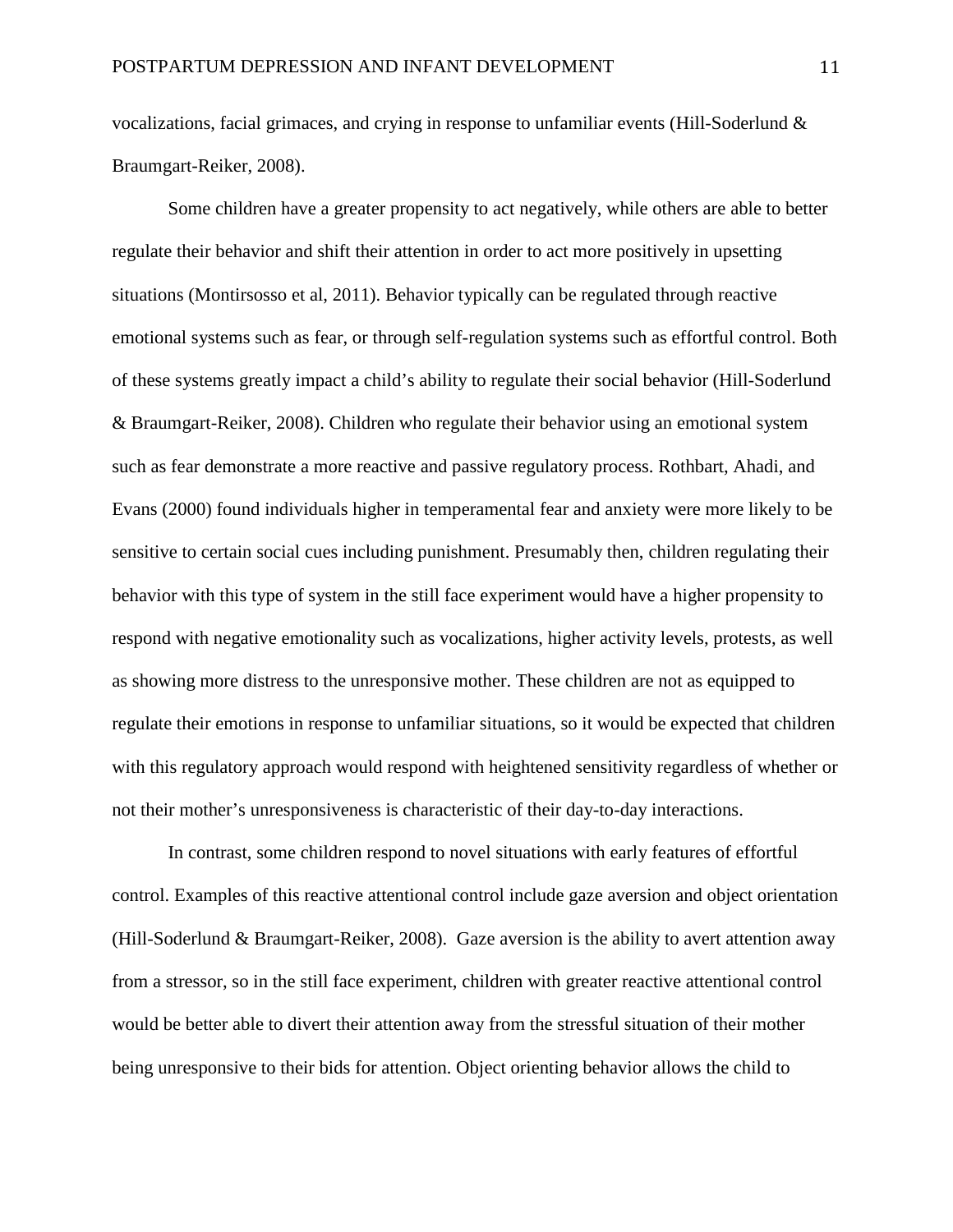disengage from the stressor and refocus on a neutral object, which is an early sign of emotion regulation (Hill-Soderlund & Braumgart-Reiker, 2008). Children with object orientating tendencies would perhaps direct their attention to an object other than their mother during the still face interaction in order to better control their negative emotions as a result of their mother's unresponsiveness (Hill-Soderlund & Braumgart-Reiker, 2008). It is likely then that children with this type of regulatory strategy would not appear as distressed to their mother during the still face interaction even if it was uncharacteristic of their typical experience with their mother.

It becomes evident then, that regulatory strategies and individual differences in temperament have important implications when examining the effects of maternal depression in infant development. Infants of depressed mothers may elicit vocalizations, protests, and cries, while infants of nondepressed mothers may remain seemingly calm and complacent during the still face not as a result of the absence or presence of depression, but as a result of individual differences in temperament. It is for this reason that the author of the present study will examine the role temperament plays in the infant's response to the still face experiment in children of both depressed and nondepressed mothers.

#### **Fathers and Postpartum Depression**

Research clearly points to the important role hormones play in the development of postpartum depression in women and the consequences it can have on the newborn child's development. However, there is a wide gap in the literature regarding hormonal changes associated with the birth of a child in fathers. Findings from a 2011 longitudinal study including 624 Philippine men indicate that mens' testosterone levels dropped significantly when they became fathers. This decrease in testosterone that occurred with fatherhood reduced aggressive and competitive urges in men and enhanced nurturing responses towards the infant (Klotter,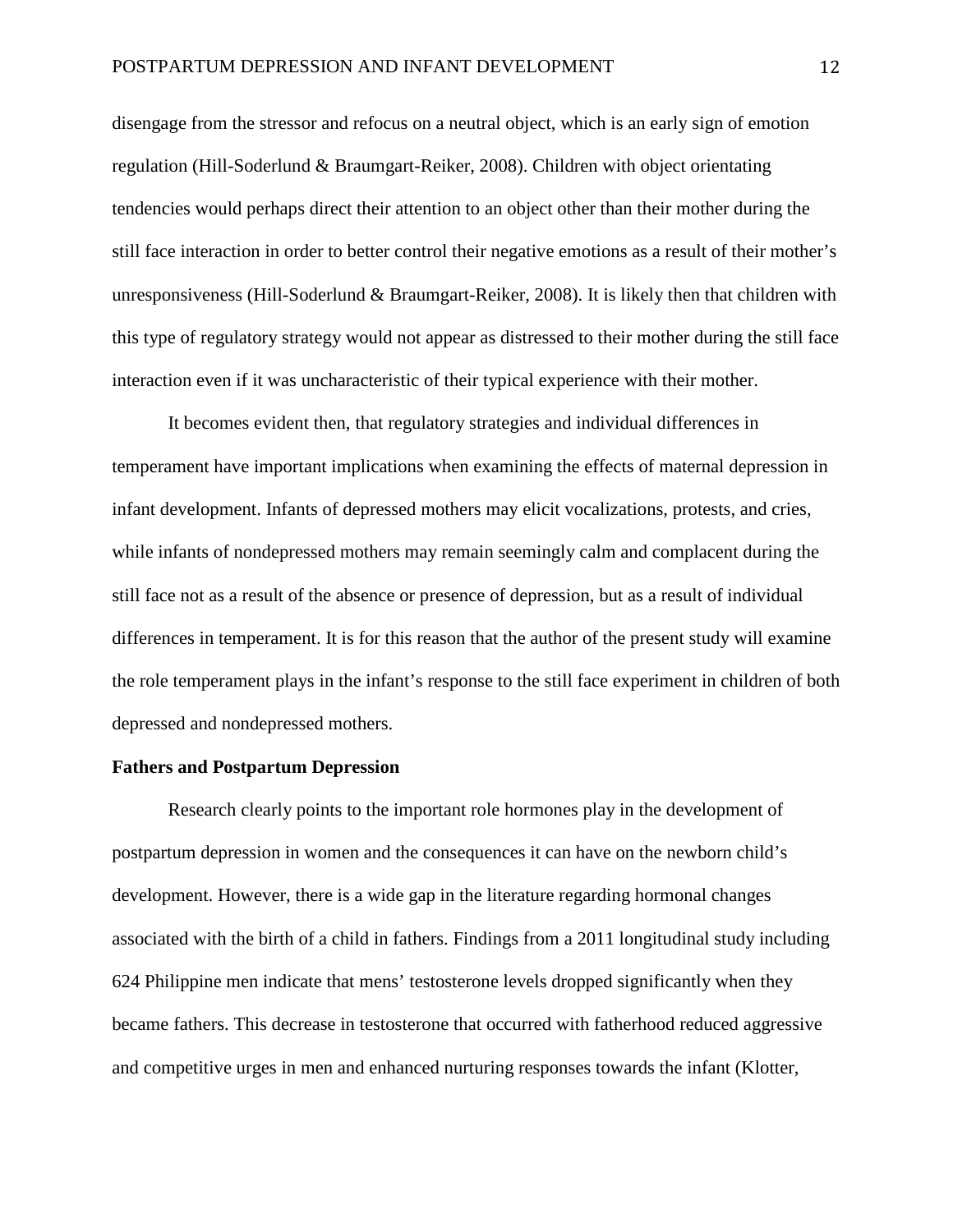2012). Recognizing that fathers as well as mothers can develop depression following the birth of a child is crucial for the infant and couple's well being. Men whose partners suffer from PPD are in fact more likely to be depressed themselves, which is again associated with infant developmental delays and behavior problems later on in life (Klotter, 2012). In fact, 3-5% of fathers experience depression following childbirth. To date, very few studies have been conducted regarding whether fathers can develop postpartum depression independently from maternal depression.

Diagnosing PPD in men is much more difficult due to stereotypes constructed in American society. Particularly, men are expected to "be a man" and "tough it out", and the birth of a child typically focuses attention heavily on the mother and newborn, altogether neglecting to consider the father's emotional well-being. Despite this, the findings of a Canadian pilot study suggested that fathers, whose partners suffered from PPD, self-reported several depressive symptoms of their own including lack of energy, irritability, change in appetite, and self-doubt (Klotter, 2012). These factors in combination with worry about their spouse and economic hardships produced severely depressed men.

Additionally, fathers have the potential to mitigate the harmful effects of depression on their infant's development if they are well supported. Although unable to compensate fully for an absentee mother, fathers have an increasingly important role to play in fostering learning opportunities for their young child. If supported, they are able to expose their infants to positive affect, infant directed speech, and symbolic play, all of which are important areas of growth and development (Sohr-Preston & Scaramella, 2006). Similarly, increased father involvement has been found to moderate the association between maternal depression and later childhood behavior problems (Sohr-Preston & Scaramella, 2006). The study of paternal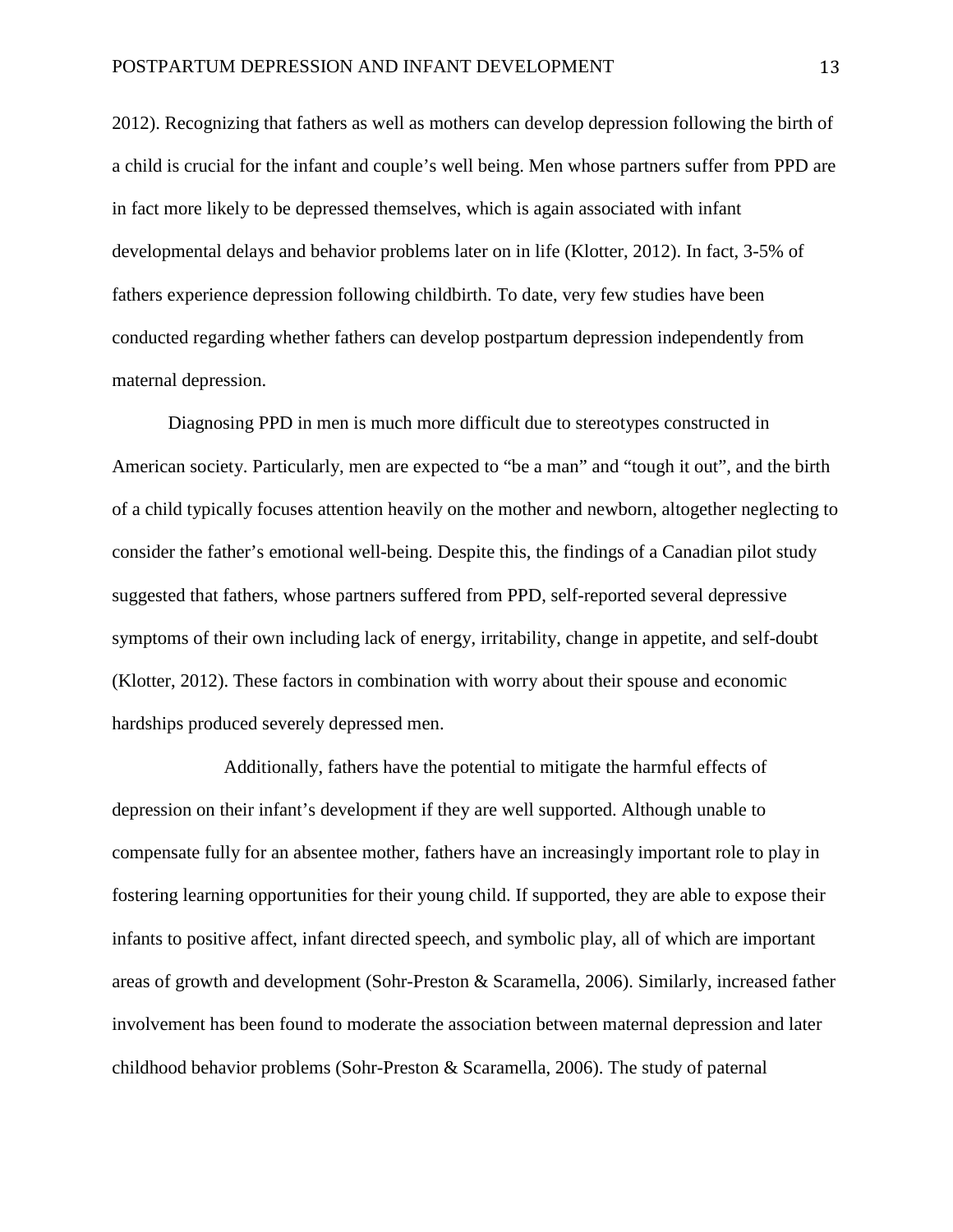postpartum depression is a recent phenomenon that deserves additional time and consideration, as it is evident that PPD is not an individual problem rooted in the mother, rather, postpartum depression affects the whole family. It is for these reasons that the author of the present study will investigate the role of paternal depression in relation to maternal depression and infant development.

#### **The Present Study**

Approximately 15% of mothers and 3-5% of fathers experience depression during the postpartum period (DelRosario, Chang, & Lee, 2013). Therefore, the investigation of parental depression is important for understanding infant emotional and physical development, including the infant's growth, sleep, and eating patterns. Based on the research reviewed here, infants of depressed mothers present weight delays and sleeping problems, such as under and oversleeping, frequent nighttime awakenings, absence of a sleep routine, and night terrors (Pinheiro et al, 2011). Additionally, maternal depression has implications in early mother-infant interactions. Although attachment patterns cannot be determined until the infant is 6 months of age, it has been well documented that infant attachment patterns can be predicted by early mother-infant interactions in the context of the still face paradigm (Cohn, Campbell, & Ross, 1991). Because depressed mothers display less sensitivity towards their infants during the still face, these babies are not as reactive to the interruption of their interaction with their mothers and take longer to engage again during the recovery phase (Conradt & Ablot, 2010). These reactions have specifically been linked to insecure attachment later on (Cohn, Campbell, & Ross, 1991).

The previous findings come from several individual studies, but there has not been an investigation of multiple infant outcomes in one single study. Such an approach would allow conclusions to be made about how outcomes correlate with each other and which one is affected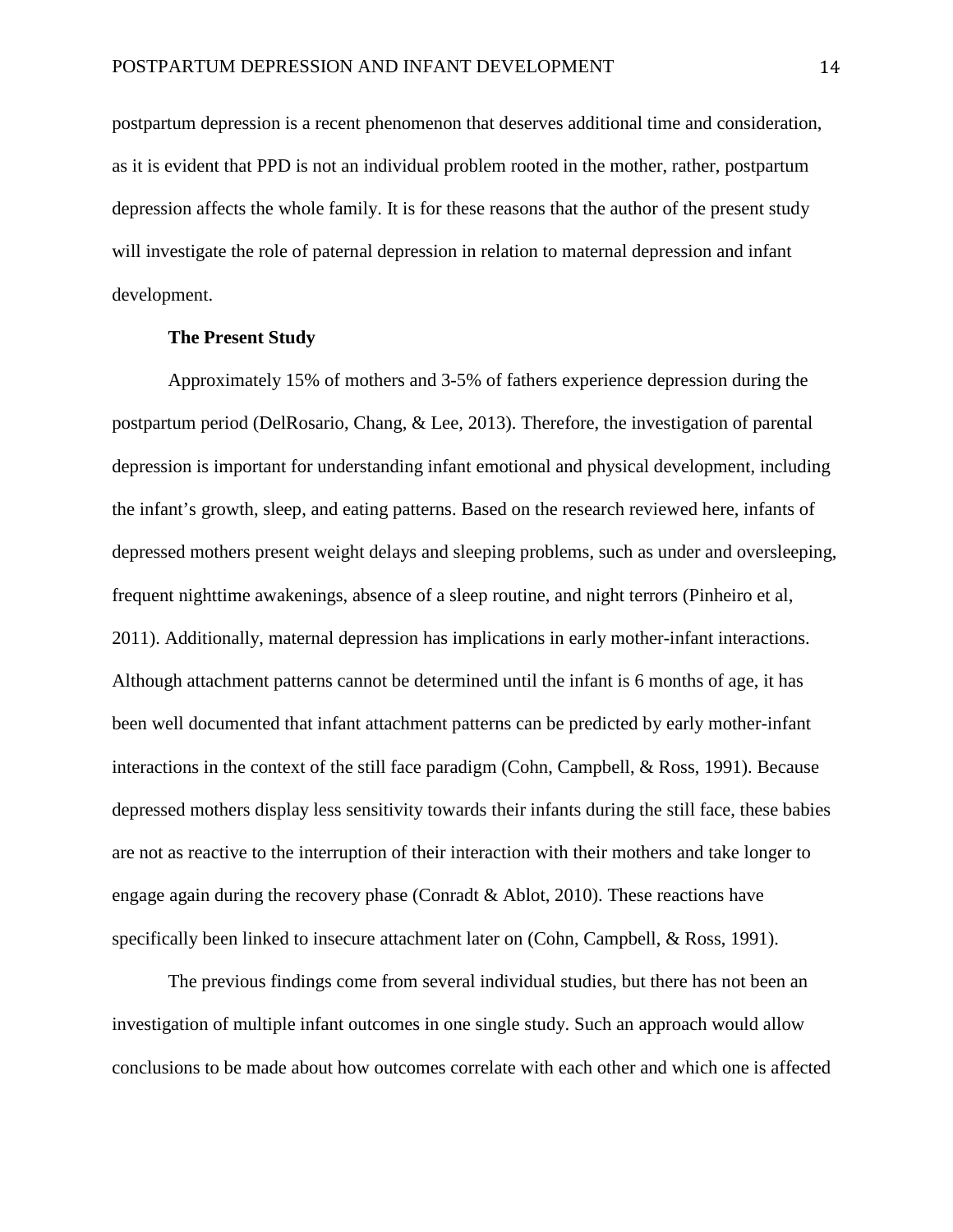the most. For example, do infants of depressed mothers experience difficulties in their growth and their early interactions? Which one seems to be affected the most? The present study included a comprehensive assessment of infant well-being by broadening measures of infant growth to include not only body measures and assessments of sleeping and eating problems, but also assessments of developmental milestones. One would expect that if infants of depressed mothers have slower growth rates, they should also be behind in reaching developmental milestones. It can also be predicted that infants of depressed mothers will experience negative consequences in multiple indices of well-being. An additional contribution is that while existing literature has only examined precursors to attachment in older infants, the author administered the still face experiment to 3-month-olds in order to examine how depression influences the precursors of a developing attachment between the infant and mother.

Moreover, few studies have investigated the effects on infant development when both parents (mother and father) have postpartum depression. The author addressed this gap in the literature by investigating the relationships of paternal depression, maternal depression, and indices of infant growth and development. It was expected that more negative outcomes would be found in infants who had two parents with elevated scores of depression.

However, variations in infant temperament including the duration, intensity, and frequency of emotional reactions may be a mediating factor in determining the developmental trajectory of infants exposed to parental depression. Currently, there is little research that investigated the role of temperament in the relationship between maternal depression and infant development. Some infants may demonstrate a higher sensitivity to parental depression simply because they have a greater propensity to respond negatively to emotional stimuli. On the other hand, some infants may be less or altogether unaffected by parental depression due to early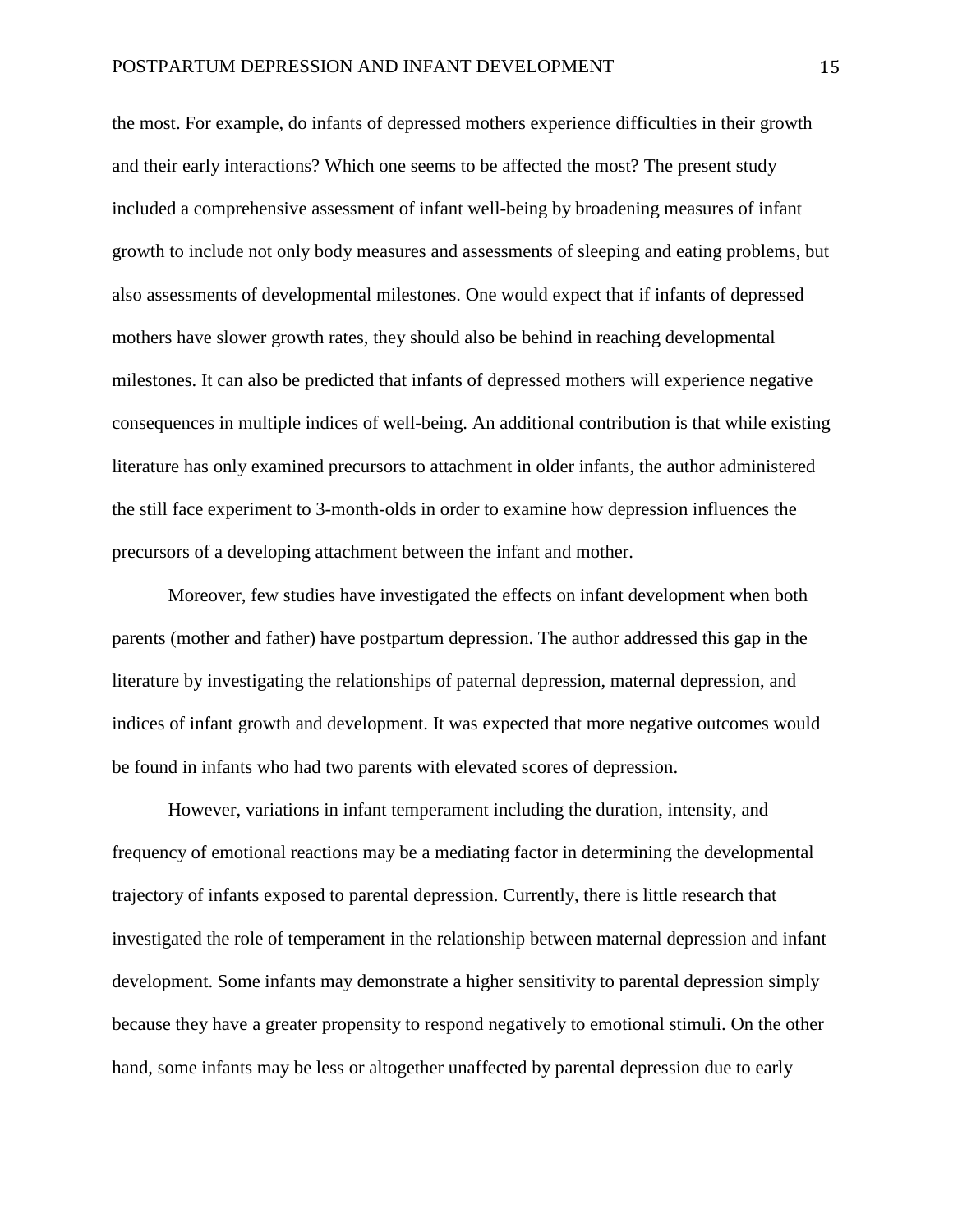indicators of effortful control and strong self-regulation skills. The author addressed this issue by assessing infant temperament in order to understand how exactly infant temperament hindered or protected against negative developmental outcomes associated with parental depression.

While most studies simply provide correlational data between concurrent measures of depression and infant outcomes, the current study employed a longitudinal design in which parental depression was assessed prenatally as well as three months after the child's birth. This design allowed for the investigation of developmental stability or change in parental depression and the relationship between depression and infant outcomes. It was expected that mothers scoring high in depressive symptoms prenatally would show less positive affect and fewer vocalizations when interacting with the pretend baby doll in the prenatal period. The author expected these trends to continue into the postpartum period, and expected to observe those same patterns of decreased vocalization and emotionality during the still face experiment.

In sum, the author expanded upon indices of infant development and examined their relation to parental depression by using a longitudinal design. The author also examined how infant temperament might serve as a mediating factor between infant development and paternal depression. The author expected to find significant associations between parental depression and multiple indices of infant well-being and that these associations would be stronger when both parents experienced elevated postnatal depression scores. It was also expected that temperament would mitigate some of the potential negative consequences of parental depression.

#### **Method**

#### **Participants**

The sample included twenty-five couples and their infants. The mean age of infants was three months, 15% had a sibling, and the rest of the infants were first-born children. All babies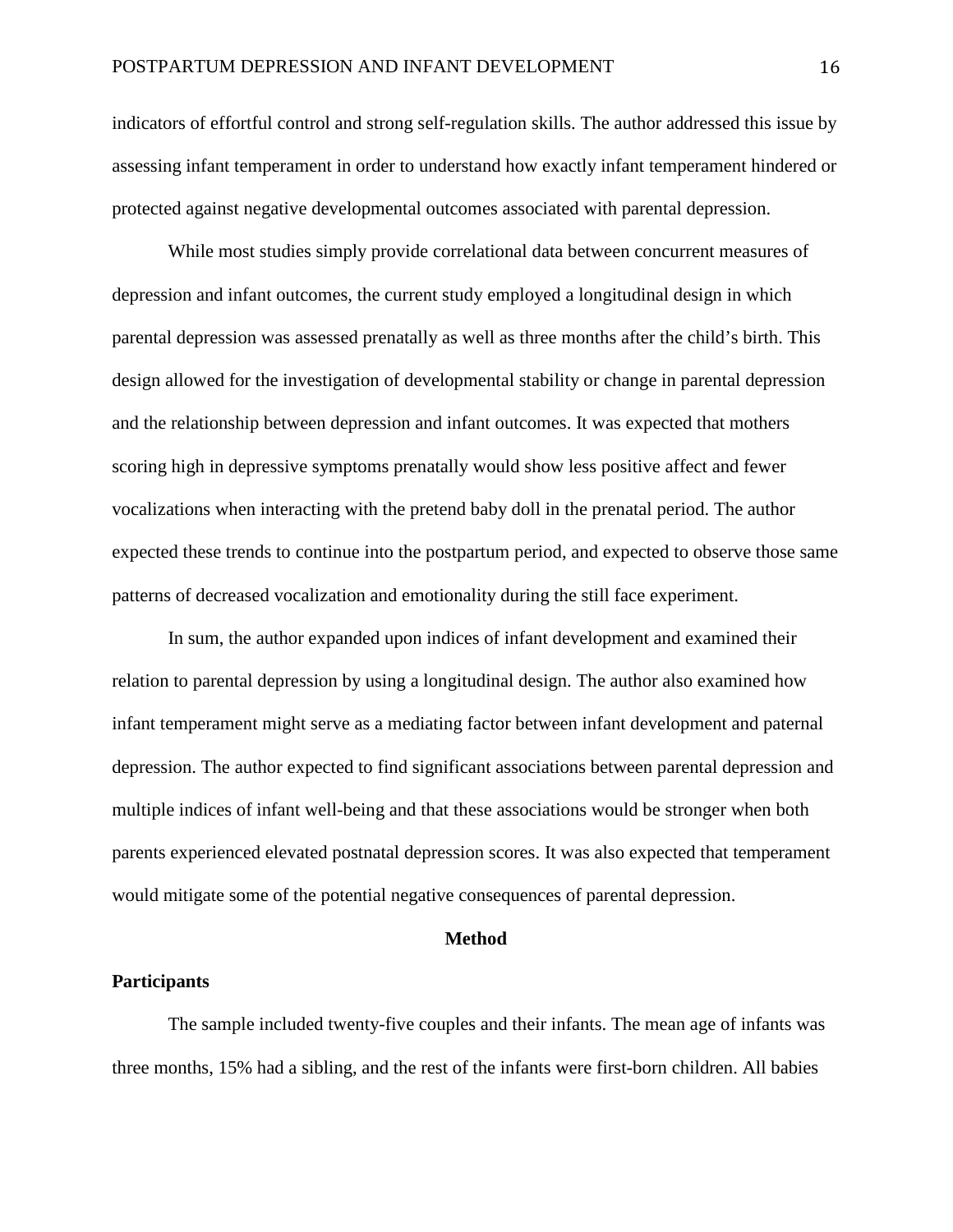were born full term, were healthy at birth, and at 3 months the average weight was 13.6lbs and the average height was 24.7 inches. The mean age of the mothers was 31.48 and the mean age of the fathers was 34.04. The majority of the couples was married (80%) and had been so for 2.98 years. The rest of the couples had been living together for about 3.36 years. Approximately 17% of couples had prior marriages and 20% were not married. The majority of the sample was Caucasian (88%), Latino/a(s) (8%), African-American (4%), and Asian/Pacific Islander (4%). Eighty-eight percent of mothers and 79.2% of fathers had at least some college education. Sixtyfour percent of mothers and 88% of fathers were employed full-time and 8% percent of mothers were not employed outside the home. Most of the families had an average gross yearly income of more than \$55,001. The majority of infants were primarily cared for by their mothers at home for the first three months (Table 1 & Appendix A).

One third of the families were recruited from a K23 study about postpartum depression that took place at a major local medical research university. The principal investigator of that study was also a collaborator of the current project. The mothers were approached during their prenatal visit with their gynecologist at the medical center. A research assistant informed them about the present study. Interested expectant mothers gave consent to be contacted about participating in this study. The rest of the participants were recruited from birth classes at the local medical research university.

In order to participate, the mothers had to have a partner living with them who had committed to raising the child together. Women also had to be free of any current diagnosis and medication. In order to determine eligibility, women were screened by a trained clinical psychologist using the M.I.N.I. Neuropsychiatric Interview 5.0. The response rate from recruitment was about 15% and all women who were screened were eligible to participate.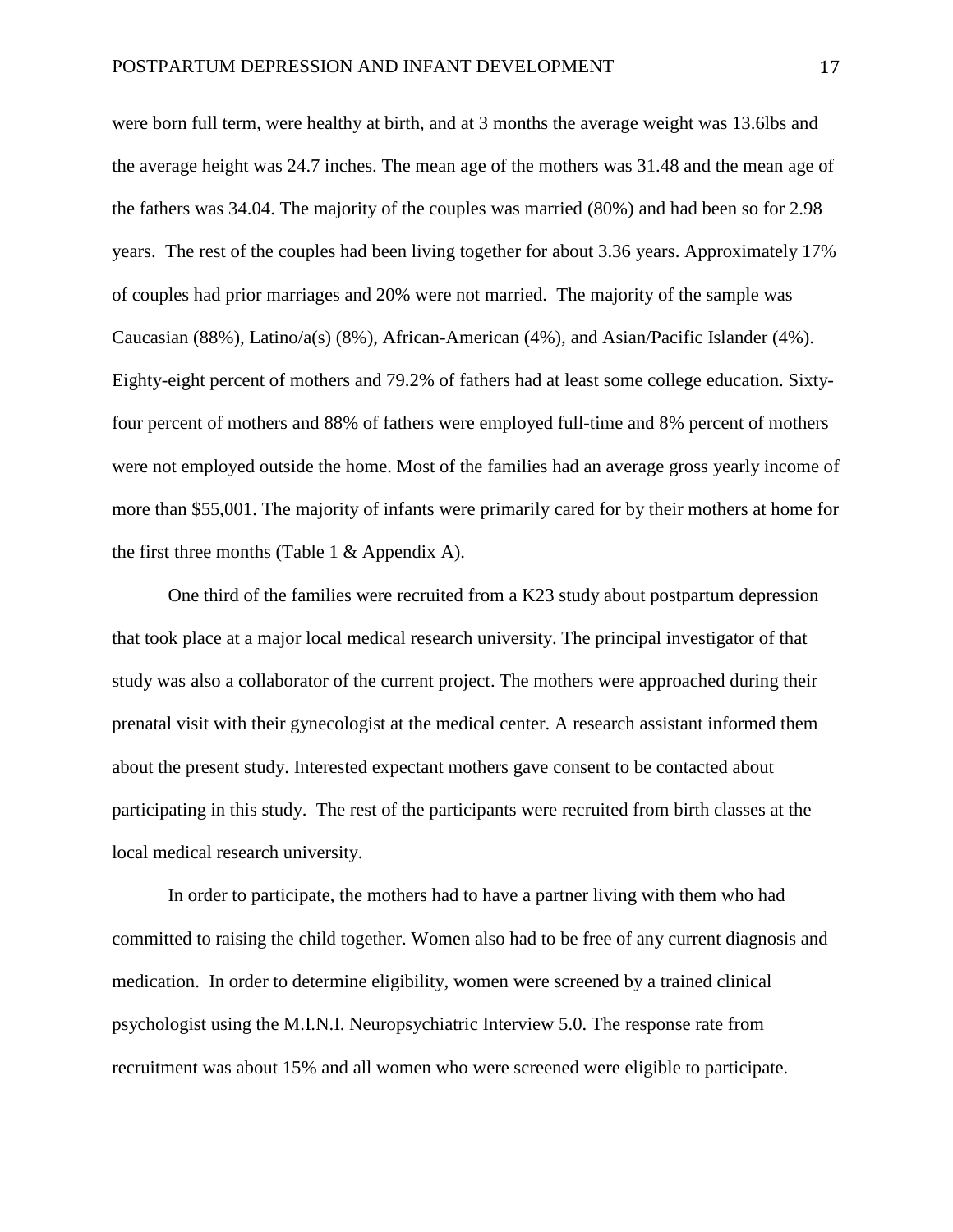Mothers received a \$15.00 gift card for their participation during the screening and a money order of \$90.00 at the completion of the study.

The study has been approved by the institutional review boards of both the medical research university (H-00001214) and the college the author is affiliated with (2013-31).

### **Procedure**

#### **Screening visit.**

Willing pregnant women recruited from birth classes arrived at the psychology lab at a time convenient to them. After signing the consent form for the screening, they completed the Edinburgh Postnatal Depression Scale (EPDS; Cox et al, 1987) that assesses depression and the State-Trait Anxiety Inventory (STAI; Spielberger, Gorsuch, & Lushene, 1970) that assesses anxiety. A clinical psychologist then administered the M.I.N.I. Eligible women were then invited to schedule their prenatal visit with their partner.

#### **Prenatal visit.**

This visit took place at the psychology lab or at the couples' home and lasted less than two hours. After signing the consent form, the principal investigators explained that the visit would consist primarily of three kinds of tasks: an interview, completing questionnaires, and an interactive task with a hypothetical baby. The purpose of the interview was to elicit memories of how the partners' own caregivers worked together to raise them and the couples' expectation about how they would work together to raise their own child. Each prospective parent was interviewed individually while the other partner completed questionnaires about coparenting, their marital relationship, and mood changes.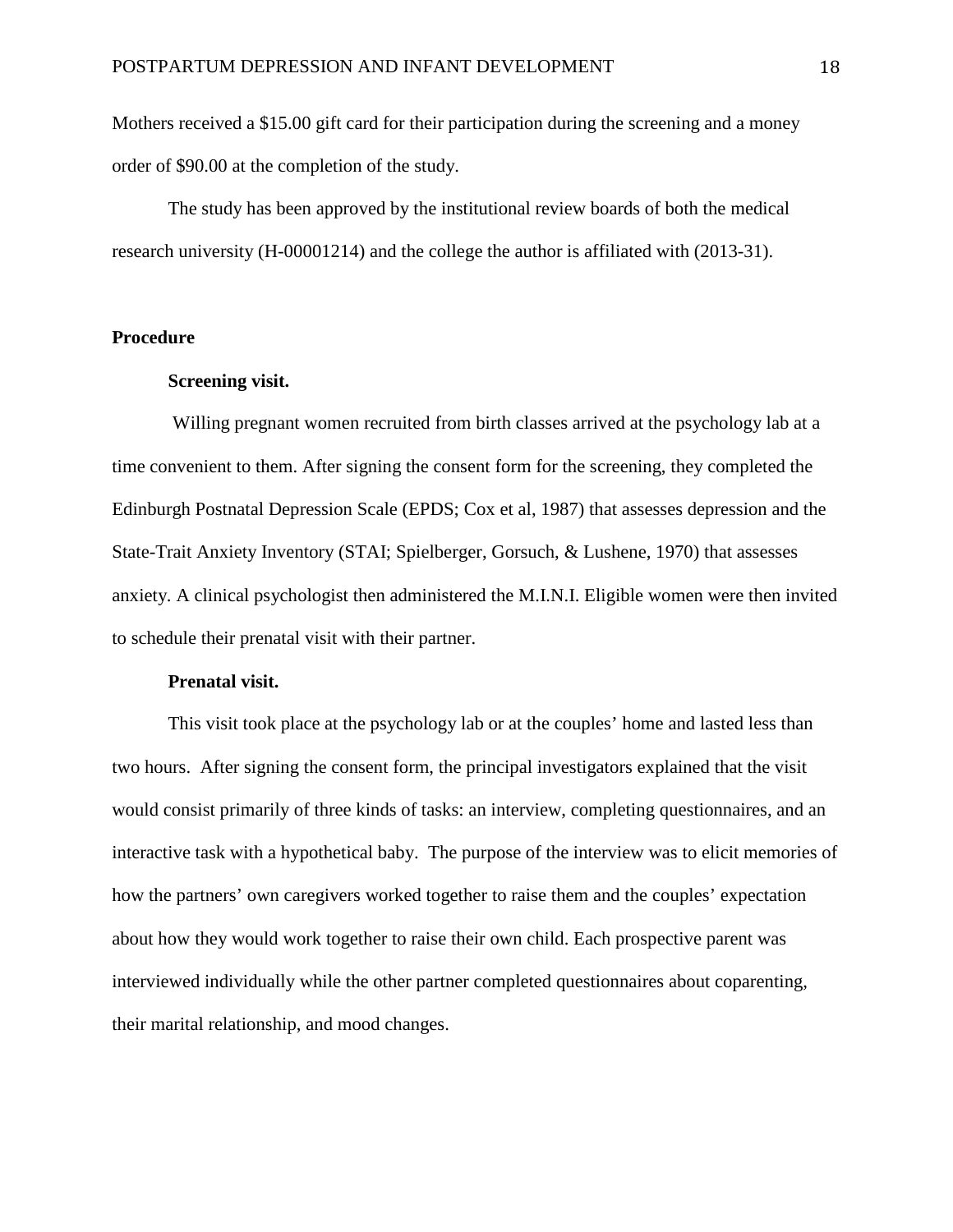Partners were then brought together to participate in the Lausanne Triadic Play task (LTP) during which the prospective parents interacted with a doll. The data from this task will not be used in the current study.

#### **Postnatal visit.**

The postnatal visit took place either at the psychology lab or at the couples' home three months after the infant was born. This visit took approximately 2 and ½ hours and consisted of interviews, completing questionnaires, and interactive tasks with the baby. If the baby was awake and not hungry, parents began the study with the interactive tasks. If the baby was asleep or nursing, the session began with parent interviews. While one parent was interviewed the other one completed the questionnaires. The questionnaires were about their coparenting, their relationship, and mood changes. The whole procedure was video-recorded.

The purpose of this interview was to assess the quality of the newly developed coparental relationship between partners. In addition to questionnaires about coparenting, one of the parents completed the questionnaires about the baby's temperament, eating, sleeping, and developmental milestones. The LTP procedure was repeated again, this time with the baby sitting securely in the infant seat.

The still face procedure followed the postnatal LTP procedure. Here, the mother was instructed to sit directly in front of her baby, who was sitting in the baby chair directly across from her. The mothers received the following instructions prior to beginning:

Please play with your baby like you normally do but do not use any toys. We would like you to play for 3 minutes after we signal you to start. When you hear this tone, we need you to hold a still face. A still face means that you stare into the space in front of you, you do not make any emotional expression or sounds, and you do not talk to or touch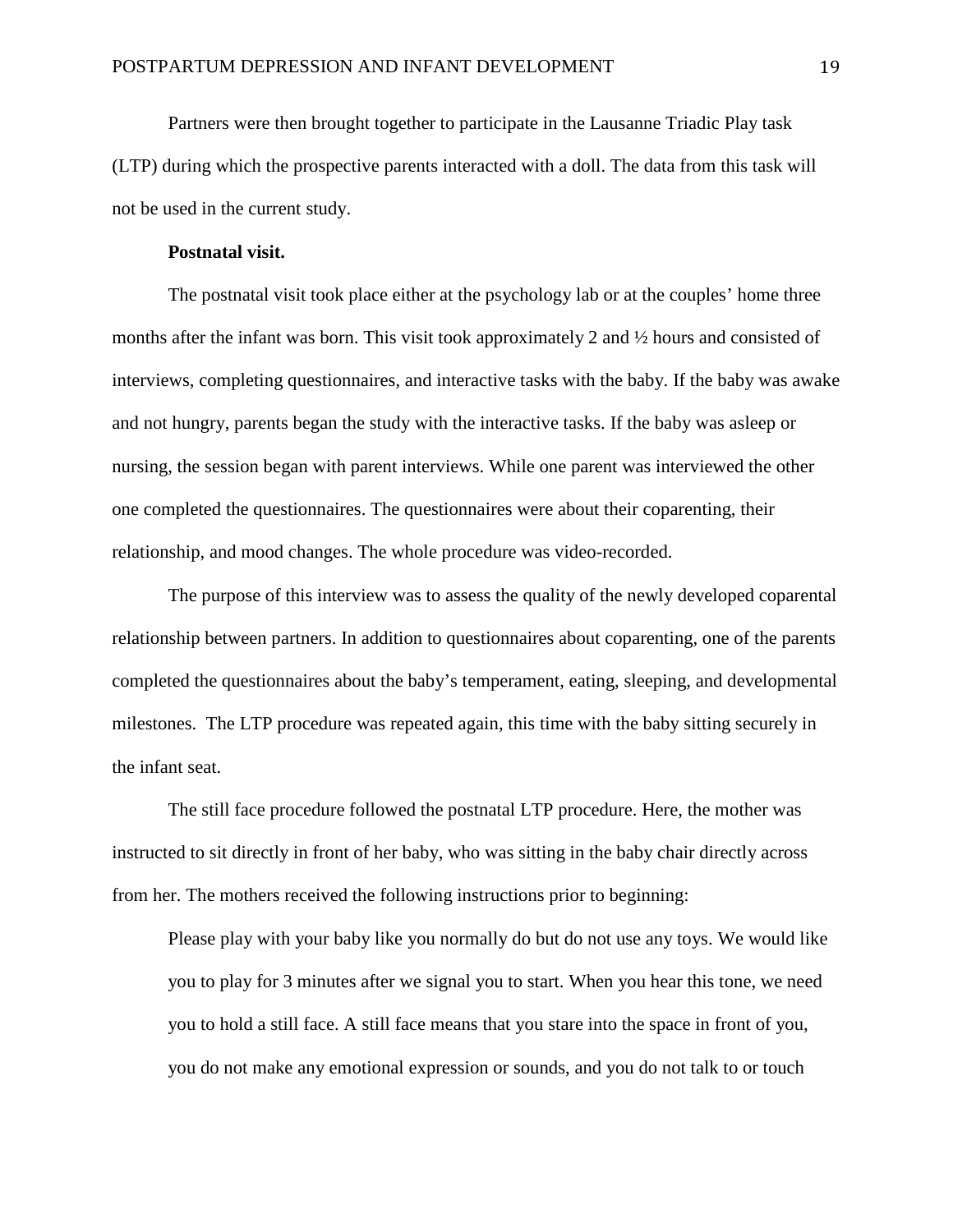your baby. We want you to keep the still face for 2 minutes until you hear the tone again. This would be your signal to interact with your child again. Please continue to play for another 3 minutes until we let you know when to stop*.* They were warned that babies generally do not like it when the play ends and some may cry. They were told that if their baby cried steadily for more than 30 seconds they would be signaled to stop the still face and interact with their baby for 3 minutes. To capture this interaction, one camera recorded the mother, another the baby, and a third recorded both.

The baby's height and weight were recorded next. The parents were asked to remove the baby's clothing except for their diaper and to place their baby on the infant scale. The baby's weight was then recorded. The baby was then laid flat on his/her back on top of paper and one leg was stretched out. When the baby was correctly positioned, a mark was made by the baby's head and on the bottom of the baby's foot. The length of the baby was then recorded.

The couple was then thanked for their participation in the postnatal family assessment and reminded that this was the last study visit. Lastly, the couple was paid for completing the procedure.

#### **Measures**

Only the measures used for the purpose of this study are described here. These include the measures of depression, anxiety, and mood changes of the parents, as well as questionnaires about infant temperament, eating, sleeping, and developmental milestones.

#### **Depression, anxiety, and mood changes.**

*Edinburgh postnatal depression scale (EPDS).* The EPDS is a reliable and frequently used questionnaire in research to assess depression. The EPDS consists of 10 questions about how individuals have been feeling in the past 7 days. Examples are "I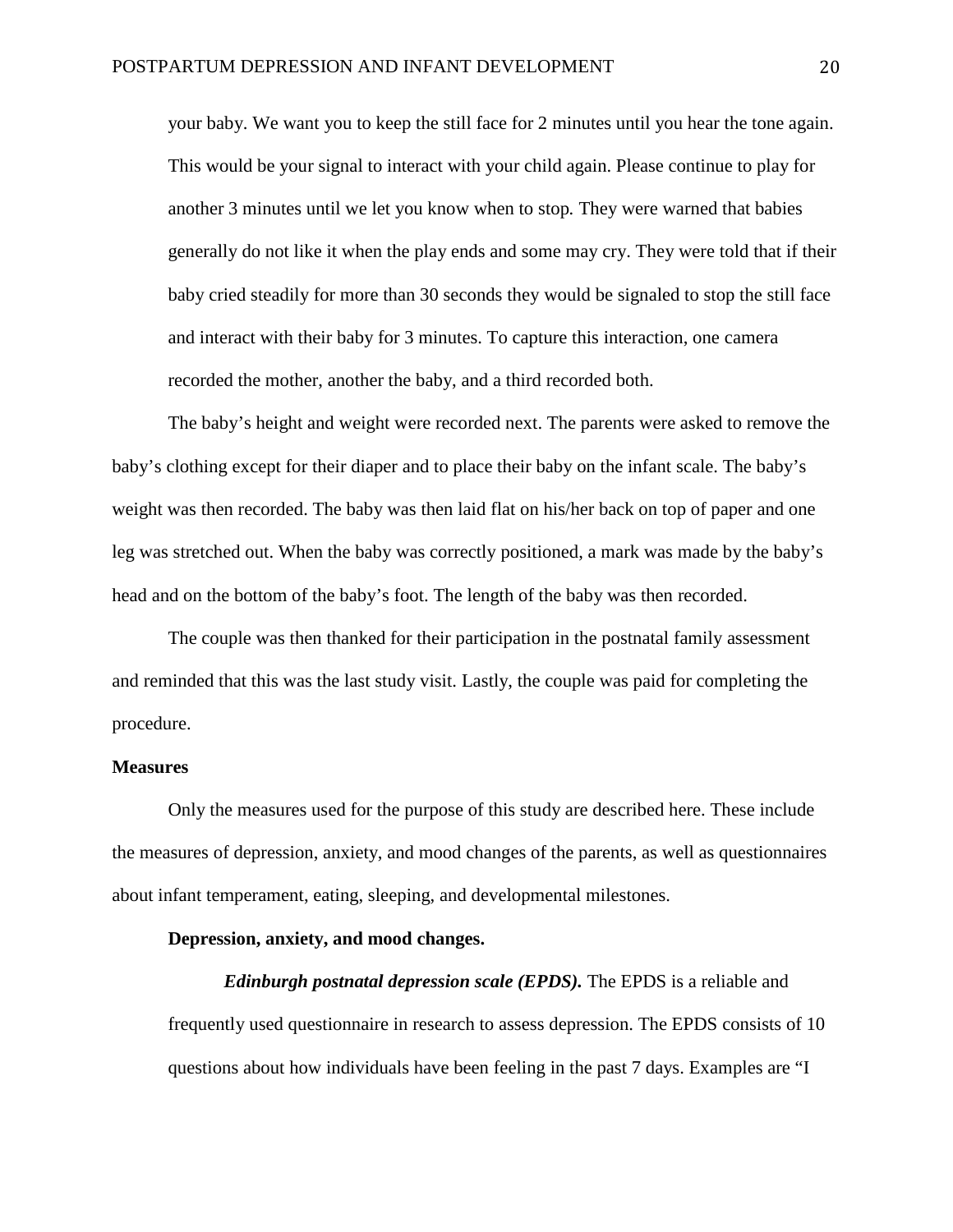have been able to laugh and see the funny side of things", and "I have blamed myself unnecessarily when things went wrong." Answer choices for all questions were the following: as much as I always would, not quite so much now, definitely not so much now, or not at all. Responses were scored 0, 1, 2, and 3 based on the seriousness of the symptom. The scale was administered during the screening visit. Completion time was 2- 3 minutes.

*Center for epidemiologic studies depression scale (CES-D).* The CES-D, a reliable and frequently used questionnaire, was used to assess maternal and paternal depression prenatally and postnatally. The CES-D consists of 20 statements about emotional states and participants rated the degree to which they had felt that way during the past week. A 4 point likert rating scale  $(0=$  rarely, 1, 2, 3= mostly) was used. Example of items include "I was bothered by things that don't usually bother me" and "I felt hopeful about the future." (CESD; Radloff, 1977). Completion time was about 5 minutes.

*The state-trait anxiety inventory (STAI).* The STAI is a commonly used measure of trait and state anxiety. It can be used in clinical settings to diagnose anxiety and to distinguish it from other depressive syndromes. It is also frequently used as an indicator of caregiver distress. It consists of 40 statements about emotional states. Participants rated the degree to which they were feeling each one of them at the moment of completing the questionnaire. It used a 4 point likert rating scale  $(1=$  not at all,  $2=$ somewhat, 3=moderately so, 4= very much so). Examples of items include "I feel calm" and "I feel strained." (STAI; Spielberger, Gorsuch, & Lushene, 1970). Completion time was about 5 minutes.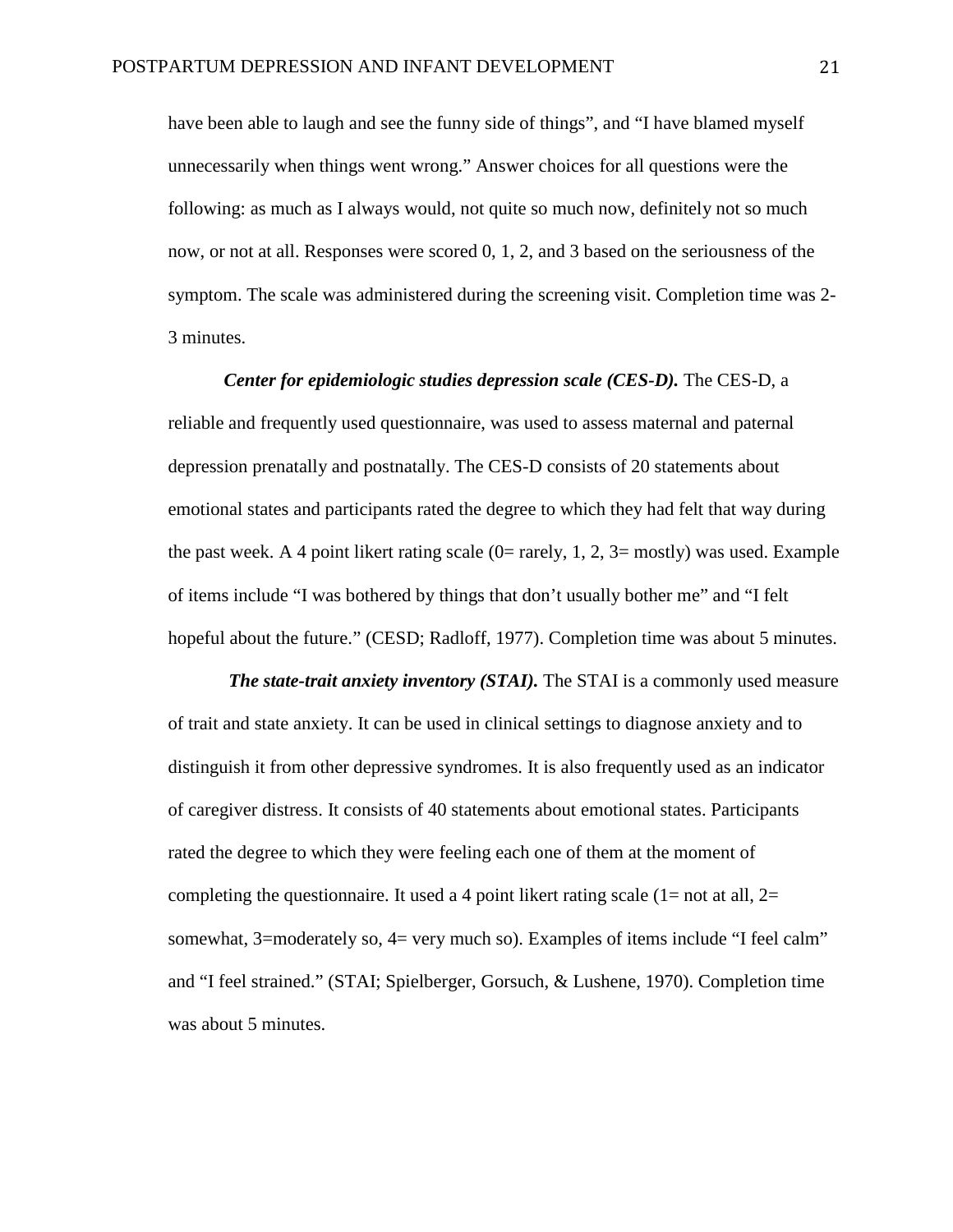#### **Infant measures.**

*Infant behavior questionnaire (IBQ)*. The IBQ was given to either parent to assess the infant's temperament. The questionnaire consists of 37 statements about their infant's behavior. Variables measured by this instrument include: infant activity level, distress to limitations, approach, fear, duration of orienting, vocal reactivity, sadness, perceptual sensitivity, high intensity pleasure, low intensity pleasure, cuddliness, soothability, and falling reactivity/recovery from distress rate. These variables are combined to create the following factors: surgency, which describes infants with high activity levels, high intensity pleasure seeking, and low shyness and impulsivity; negative affectivity which measures the levels of sadness, discomfort, frustration, fear, and how easy it is for the infant to be soothed; and effortful control which measures the degree to which the infant utilized inhibitory control, attentional focusing, and perceptual sensitivity. Parents are asked to circle the number that best indicates how often their baby performed that behavior during the last week. It used an 8 point likert scale (1=never, 2= very rarely,  $3=$  less than half the time,  $4=$  about half the time,  $5=$  more than half the time,  $6=$  almost always,  $7=$  always, and  $NA =$  does not apply). The NA answer was selected if the parent did not see the baby in the situation described during the last week. Example questions include "How often during the last week did the baby enjoy being read to" and "How often during the last week did the baby startle at a sudden change in body position (e.g. when moved suddenly)." (IBQ; Rothbart, 1981). This instrument takes about 10 minutes to complete.

*Ages & stages questionnaires (ASQ).* The ASQ was given to either parent to assess infant developmental milestones. The questionnaire consists of questions regarding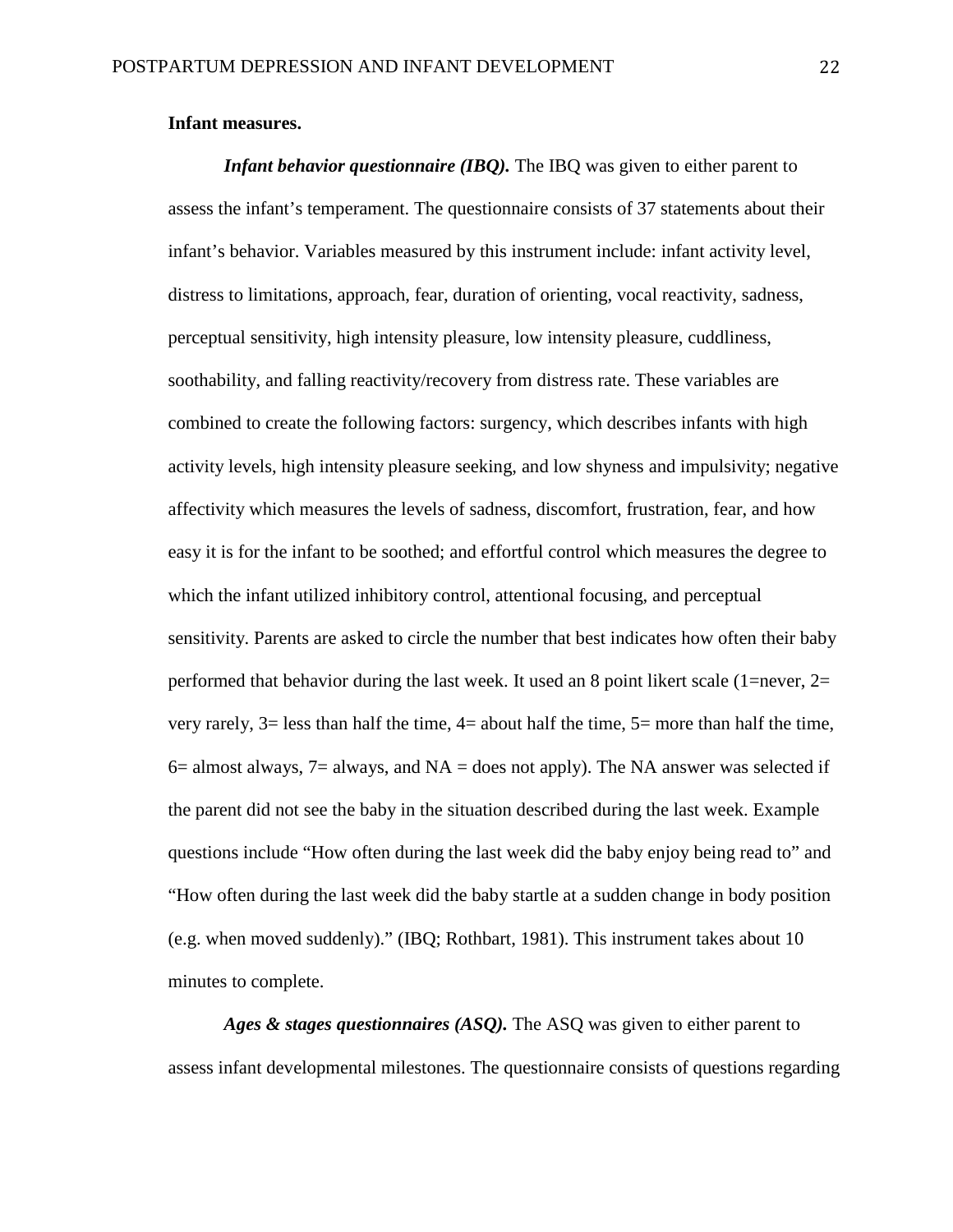activities that babies may do. Parents are asked to fill in the circle that indicates whether their baby is doing the activity regularly, (yes), (sometimes), or (not yet). The questionnaire is divided into 6 sections [Communication, Gross Motor, Fine Motor, Problem Solving, and Personal-Social], as well as a section for open responses regarding the infant's development. Example questions include "Does your baby watch his hands" and "Does your baby use both hands and legs equally well, if no, explain." (ASQ III, 1995). The questionnaire is used to identify children who may be at risk for social and emotional difficulties. Completion time was approximately 15 minutes for all 30 questions.

*Infant feeding scale.* The Infant Feeding Scale was given to either parent to assess the infant's feeding habits. The questionnaire consists of 24 questions answered using a 6 point likert scale (0=never,  $1=$  rarely,  $2=$  occasionally,  $3=$  frequently,  $4=$  very frequently, 5= almost always). Example questions include "turn head away from food/shake head no" and "swallow in gulps". The questionnaire also consists of 5 "yes or no" questions such as "cry/cough/gag at the sight of a food/bottle" and "eat with a slow place." Parents had to identify how often their child was difficult to feed with the following answer options (less than 25% of the time, between 25% and 50% of the time, between 51% and 75% of the time, and more than 75% of the time (Arts-Rodas & Benoit 1998). The questionnaire took approximately 15 minutes to complete. (See Appendix B).

*Infant sleep questionnaire.* The Infant Sleep Questionnaire consists of 9 questions that assess difficulties with the infant sleeping. Examples of questions include "how does your baby fall asleep" and do you consider your child's sleep as a problem". Parents were asked to fill in the blank with the approximate length of time (in hours and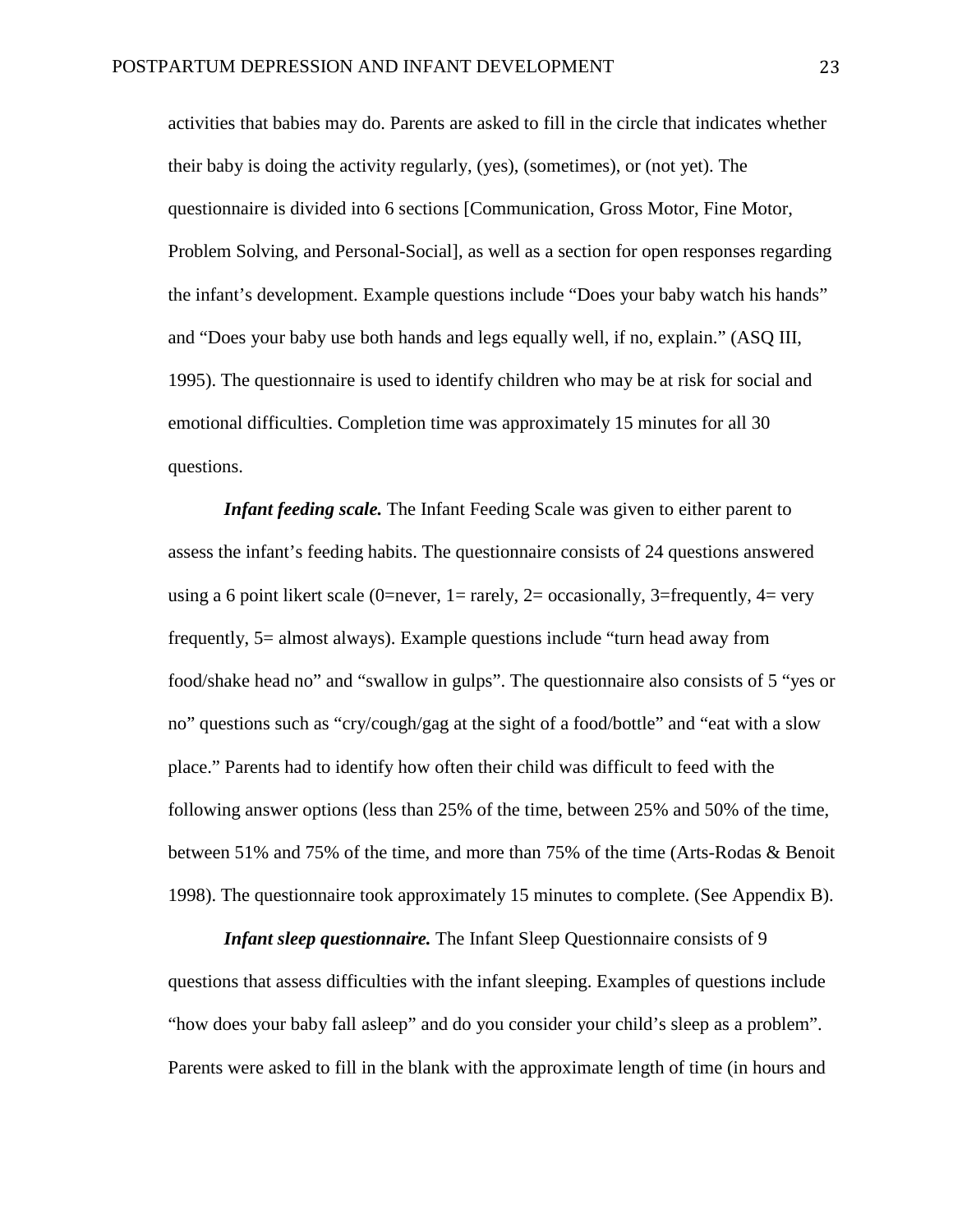minutes) that it took their infant to fall asleep, as well as the average amount of time their infant slept uninterrupted during the night (Sadeh, 2004). The questionnaire was completed in 5 minutes. (See Appendix C).

#### **Coding for the Still Face Experiment**

The author and the supervising faculty developed a coding system for the still face experiment (Appendix D). The goal was to code individual behaviors but also synchronous interactions – when both mother and infant shared experiences such as gaze, vocalization, emotion, and movement. The coding system is an adaptation of the Infant Regulatory Scoring System (IRSS; Tronick & Weinberg, 1996) and the Maternal Regulatory Scoring System (MRSS; Tronick & Weinberg, 1998). For the purposes of this study, the infant gesture codes of *two hand reach* and *one hand reach* were combined into a new code we created called *reach*. We also combined infant codes that assessed attempts to distance the self from the mother in one code called *distance*. The above combinations were done to ensure that this coding system was developmentally appropriate for the motor skills of a three-month-old infant. Tronick and Weinberg's *stereotypic/odd gestures* code was not included in this coding system as it was not relevant to the research question. Additionally, all of the infant's oral codes were combined to focus on *self-comfort* mechanisms at a broader level. Lastly, we combined all infant autonomic indicators in one code because we expected infrequent occurrences due to the small sample size.

For the purpose of this study it was not necessary to differentiate between maternal *engagement* and *glances*. Therefore, all of the glance codes (*social attend glance*, *avert game glance*, and *object attend glance*) were excluded. Additionally, *vocalization* codes were simplified and included only positive comment about infant, positive comment about self, negative comment about infant, negative comment about self, directs to self, mouth noise, and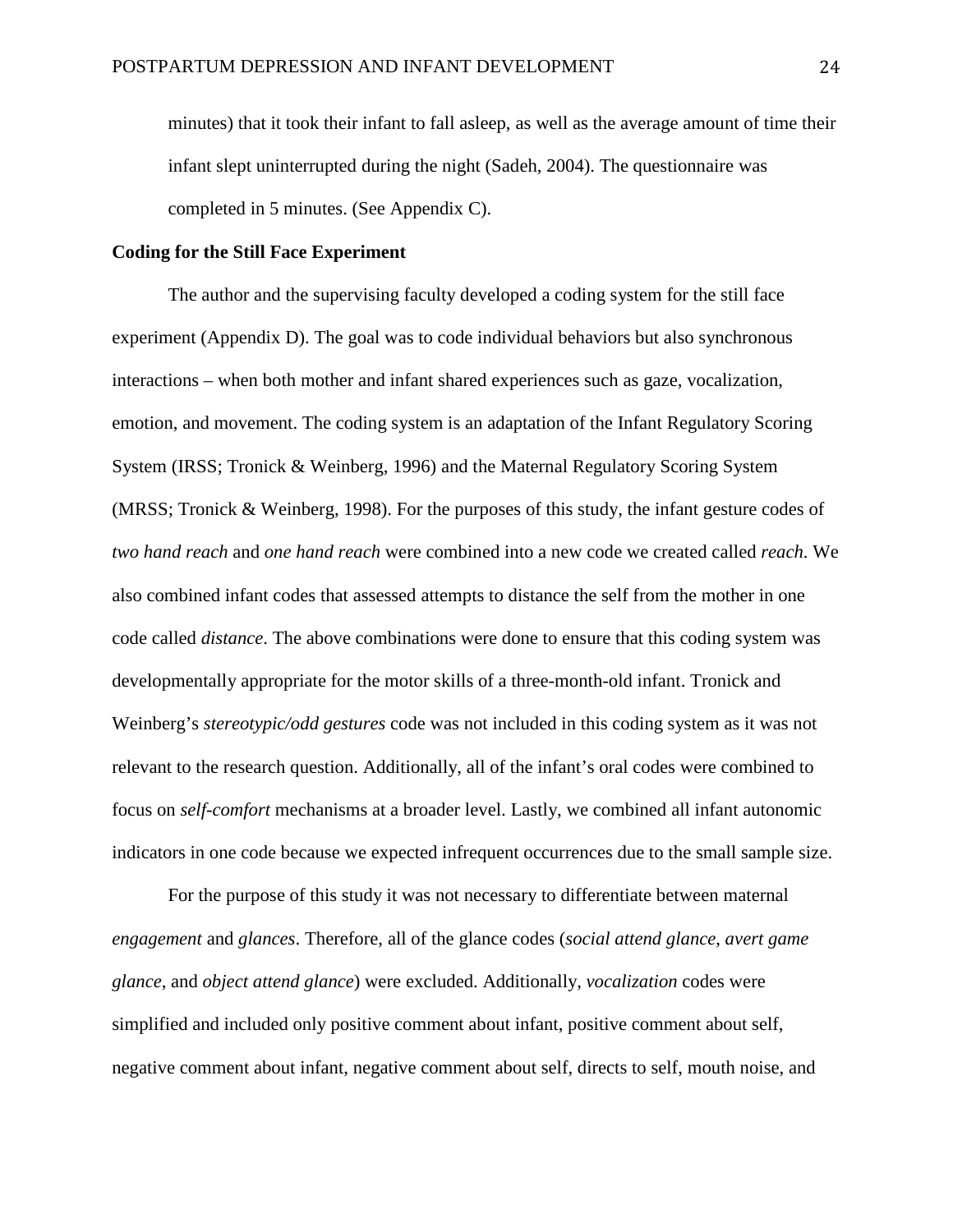sings. All other vocalization codes were excluded, as we were interested in the frequency with which mothers vocalized and less interested in the specific types of vocalizations. Lastly, some of the *touch* codes were combined in order to further simplify the coding system. Specifically, the code *poke/jab* was combined with *pinch/suck on infant.*

Coding was performed using a Mangold Software program. The coder watched the video segments twice to code the infant and mother reactions separately. Codes were assigned every 1 second. Mutually exclusive codes for the infants included gaze codes, vocalization codes, gesture codes, self-comfort codes, distance codes, and autonomic indicators codes. Mutually exclusive codes for the mother included proximity to infant codes, social engagement codes, object engagement codes, avert codes, vocalization codes, caregiving codes, touch codes, and elicit codes.

#### **Results**

#### **Concurrent and Longitudinal Correlations of Maternal and Paternal Depression Scores**

In order to investigate the association between prenatal depression and postnatal depression, we conducted correlational analyses. Maternal prenatal EPDS depression scores correlated with prenatal CES-D depression scores,  $r = .73$ ,  $p < .001$ , as well as with their 3 month CES-D depression scores,  $r = .51$ ,  $p = .01$ . We also found a significant correlation between mother's prenatal and postnatal CES-D depression scores,  $r = 0.53$ ,  $p = 0.006$ . Additionally, mothers with high anxiety scores on the STAI prenatally also had higher depression scores postnatally (see Table 2). A significant correlation was also found for fathers' prenatal and postnatal CES-D depression scores, *r =*. 67, *p* <. 001. Consistent with our hypothesis, mothers and fathers with higher depression scores prenatally also had higher depression scores at 3 months postpartum. In addition, in order to examine whether there was a change in the parental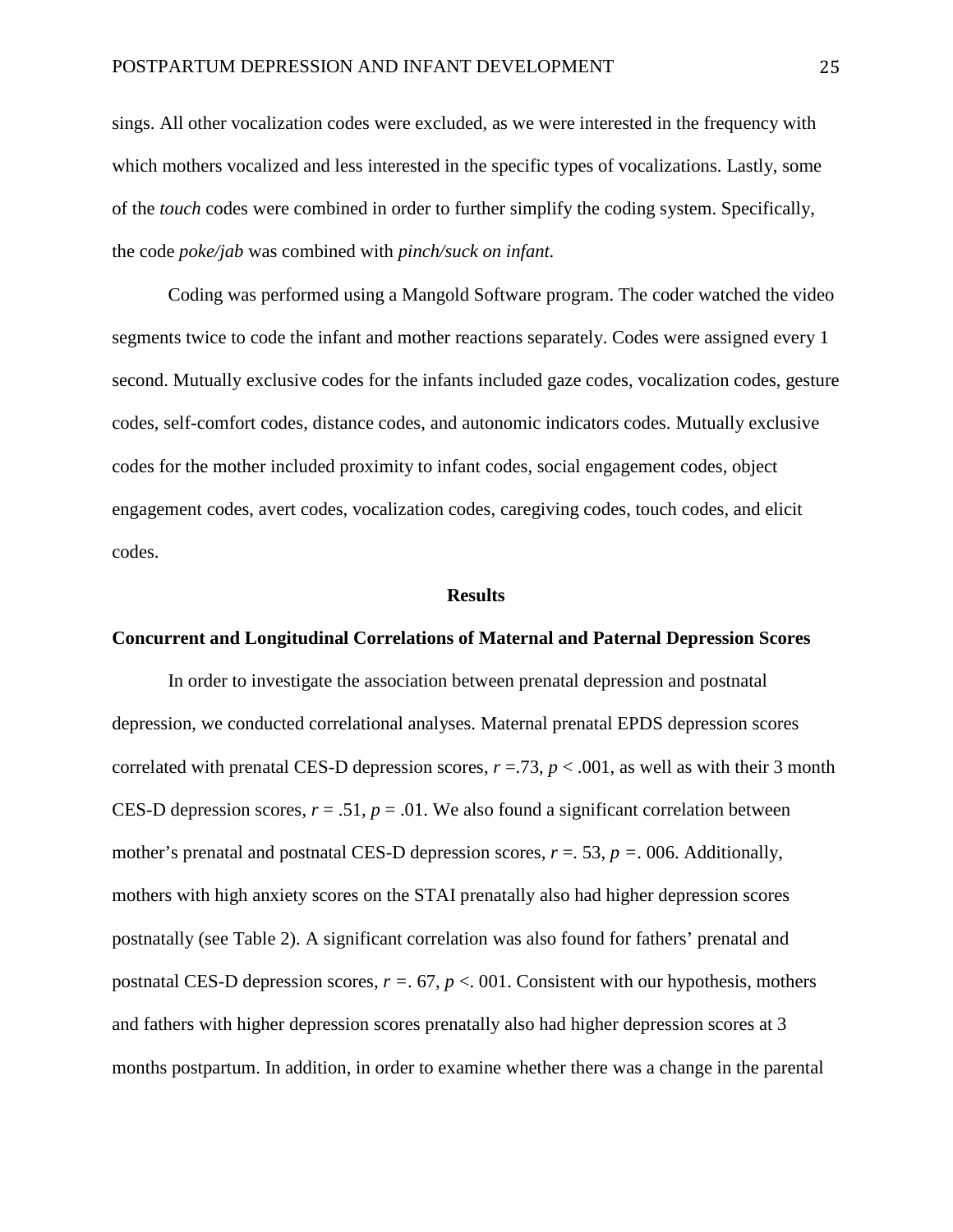depression scores over time we ran a dependent t-test analysis. There was no significant difference in depression scores for mothers,  $t = -1.02$ ,  $p = 0.32$ , or fathers  $t = -1.51$ ,  $p = 0.14$ .

Next, we wanted to determine the relationship between maternal and paternal depression scores prenatally and at 3 months. Maternal prenatal depression scores on the EPDS marginally predicted prenatal paternal depression scores on the CES-D,  $r = .37$ ,  $p = .06$ . There was no significant correlation between mothers' prenatal CES-D scores and fathers' prenatal CES-D scores. Additionally, mothers' 3 month CES-D depression scores marginally related to fathers' 3 month CES-D scores, *r* =.38, *p* = .06.

#### **Intercorrelations between Infant Outcomes**

Correlations between sleep variables and other outcomes were conducted to assess how different aspects of development may relate to each other. The more hours the infant slept during the night the better their fine motor skills,  $r = .43$ ,  $p = .03$ , problem solving skills,  $r = .43$ ,  $p =$ .03, and personal-social skills,  $r = .51$ ,  $p = .01$ , were. Further, the more minutes the infant spent awake during the night the better their personal-social skills were,  $r = 0.47$ ,  $p = 0.02$ . Similarly, the more minutes the infant spent awake during the night the greater their weight was at 3 months of age,  $r = 0.41$ ,  $p = 0.04$  (Table 3).

# **Associations between Parental Depression, Anxiety, Infant Outcomes, and Interactional Synchrony**

In order to determine the relationship between parental depression and infant outcomes a series of correlational analyses were conducted between scores of maternal depression and anxiety, as well as paternal depression and the following indices of infant development: sleep patterns, eating patterns, communication skills, gross motor skills, fine motor skills, problem solving skills, and personal social skills. The weight and height of infants were also included in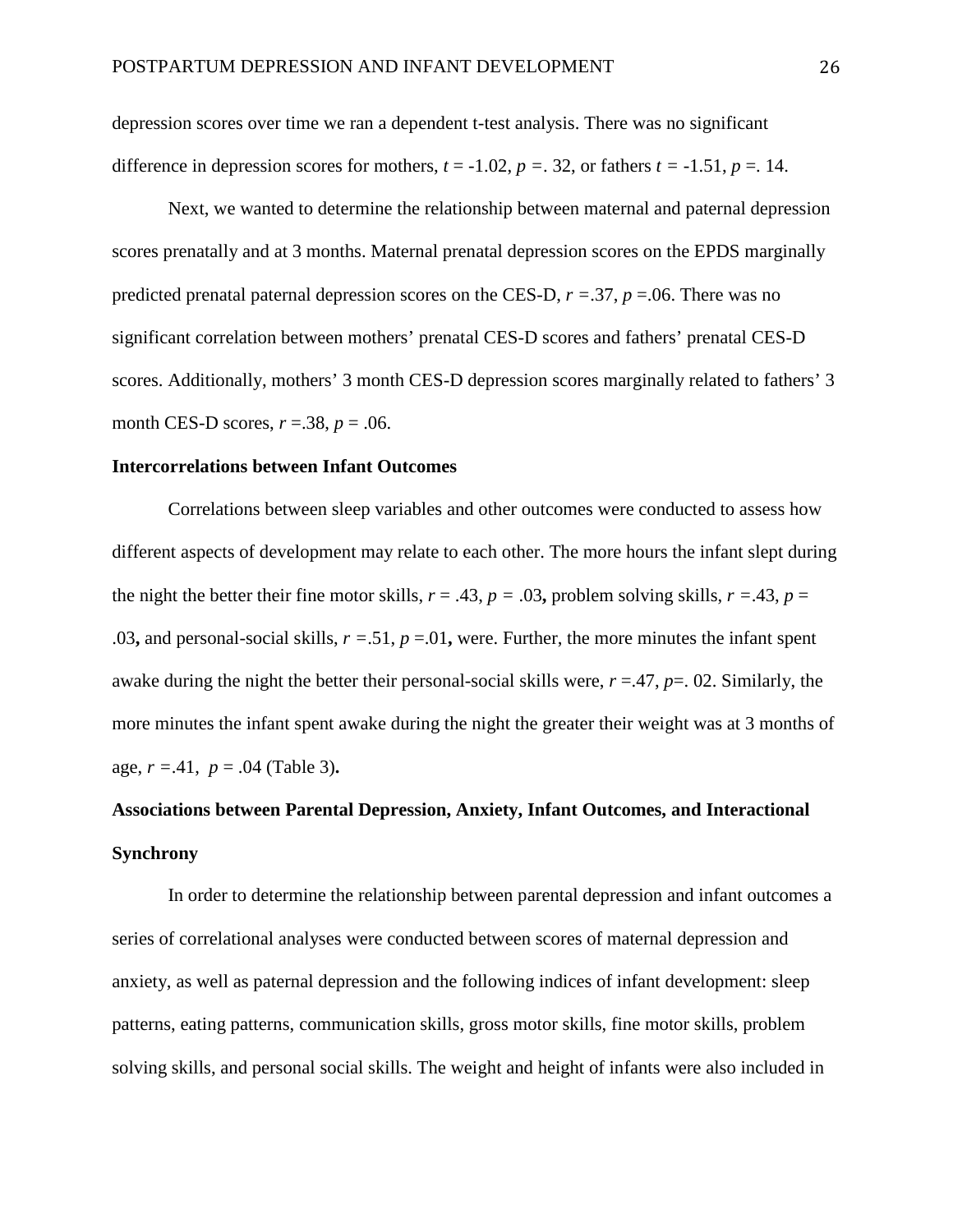the analyses as an index of developmental growth. Lastly, the author focused only on the correlations between parental depression and the interactional synchrony variables because conducting so many correlational analyses with the still face variables may lead to unreliable results.

Maternal depression scores at 3 months on the CES-D were negatively correlated with the baby's sleep in hours per night,  $r = -0.41$ ,  $p = 0.04$ . The higher the mother's depression scores at 3 months, the fewer hours per night the babies slept (Table 4). Additionally, maternal 3 month depression scores on the CES-D,  $r = .39$ ,  $p = .05$  positively related to the amount of time it took for the baby to fall asleep at night, indicating that the higher the depression scores were, the longer it took the infant to fall asleep in the night (Table 4). Additionally, higher maternal depression scores at 3 months were positively correlated with infant weight at 3 months, suggesting that mothers with higher depressive symptoms at 3 months had babies who weighed more at 3 months of age  $(r = .46, p = .02)$ . In regards to developmental milestones, maternal CES-D depression scores marginally predicted lower communication, *r =*-.36, *p =*.06. Paternal concurrent depression, however, significantly predicted lower communication scores at 3 months as well, *r =*-.39, *p =*.05 (Table 4).

Additional trends in the data included that fathers' 3-month depression scores were negatively related to infant gross motor skills, *r =*-.33, *p =* .09. Mothers' 3 month depression scores were also negatively related to infant fine motor skills at 3 months,  $r = -0.37$ ,  $p = 0.06$ . Thus, the greater the parental depression at 3 months the fewer gross and fine motor skills the baby had (Table 4).

Further analysis revealed that mothers' prenatal CES-D,  $r = .52$ ,  $p = .01$ , and EPDS scores,  $r = .38$ ,  $p = .057$  also positively related to the amount of time it took for the baby to fall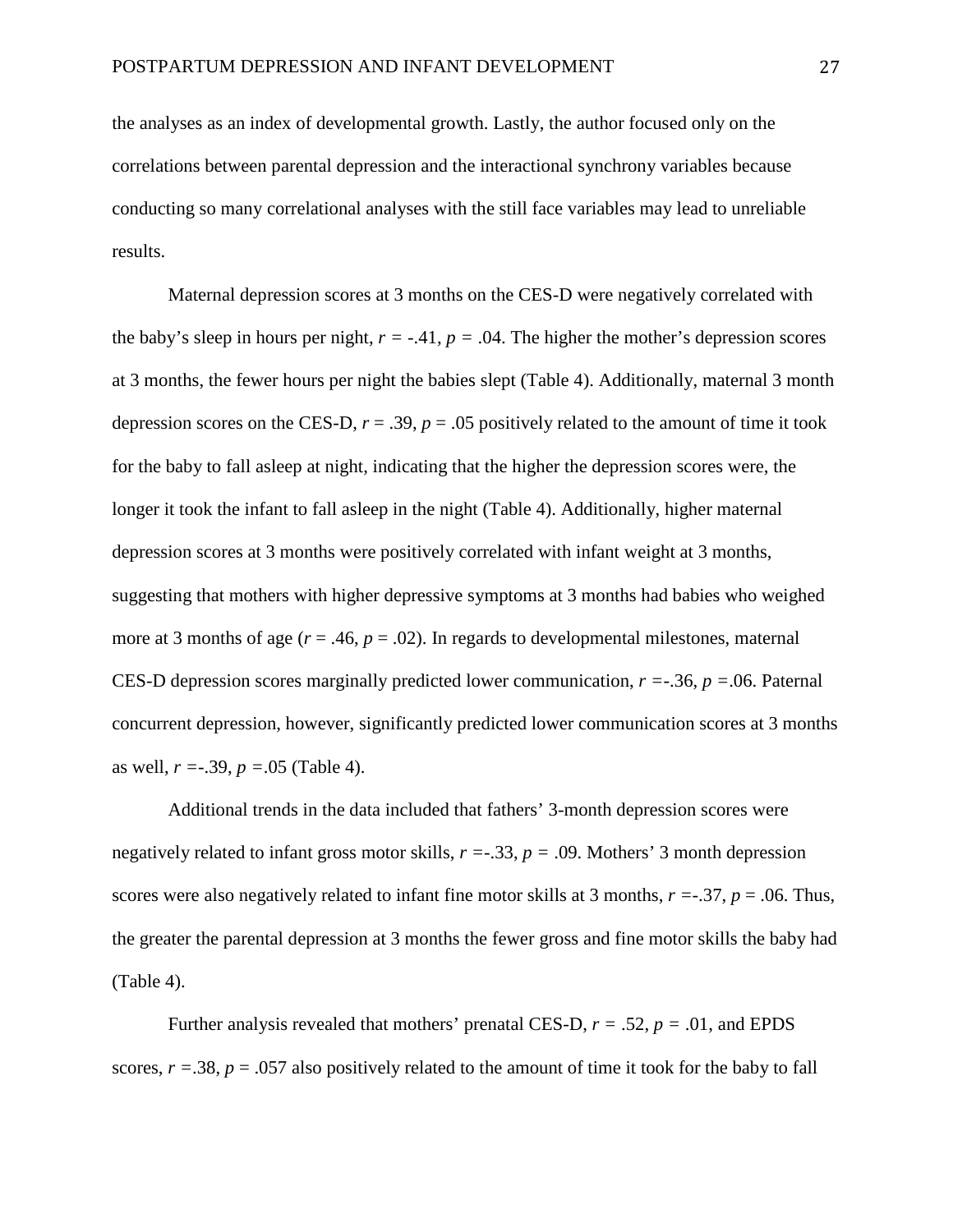asleep at night, indicating that the higher the mother's prenatal depression scores were, the longer it took the infant to fall asleep in the night (Table 5). Higher prenatal depression scores in the mother were negatively correlated with the number of hours per night that the baby slept, *r*   $=$ -.38,  $p = .05$ ;  $r = -.52$ ,  $p = .01$ , showing that higher maternal depression scores prenatally were associated with fewer hours of sleep per night in their babies at 3 months (Table 5).

Correlational analyses were also run to better understand the relationship between parental depression and infant eating patterns. Mothers' EPDS depression scores,  $r = .60$ ,  $p <$ .001, marginally predicted feeding difficulties at 3 months. Maternal prenatal CES-D depression scores,  $r = .39$ ,  $p = .04$ , significantly predicted difficulty feeding their babies at 3 months Additionally, higher prenatal state anxiety scores,  $r = .48$ ,  $p = .01$ , and trait anxiety,  $r = .43$ ,  $p =$ .03, significantly correlated with negative eating behaviors at 3 months. These findings suggest that mothers with higher levels of anxiety perceived their babies to be more difficult to feed at 3 months (Table 5).

Additional correlational analyses revealed that infants' ability to achieve developmental outcomes was negatively related to parental depression. Specifically, maternal prenatal EPDS depression scores and anxiety scores predicted lower communication skills at 3 months, *r =* -.46,  $p = 0.02$  and  $r = -0.45$ ,  $p = 0.02$ , respectively. Thus, the greater prenatal depression and anxiety predicted fewer infant communication skills at 3 months (Table 5). Lastly, in terms of infant physical development, prenatal maternal depression and anxiety scores positively correlated to infant weight gain at 3 months, indicating that the higher the depression and anxiety scores the heavier the infants were at 3 months (Table 5). Consistent with our hypothesis, parental depression negatively related to various aspects of infant development including infant communication skills, gross motor skills, and fine motor skills at 3 months.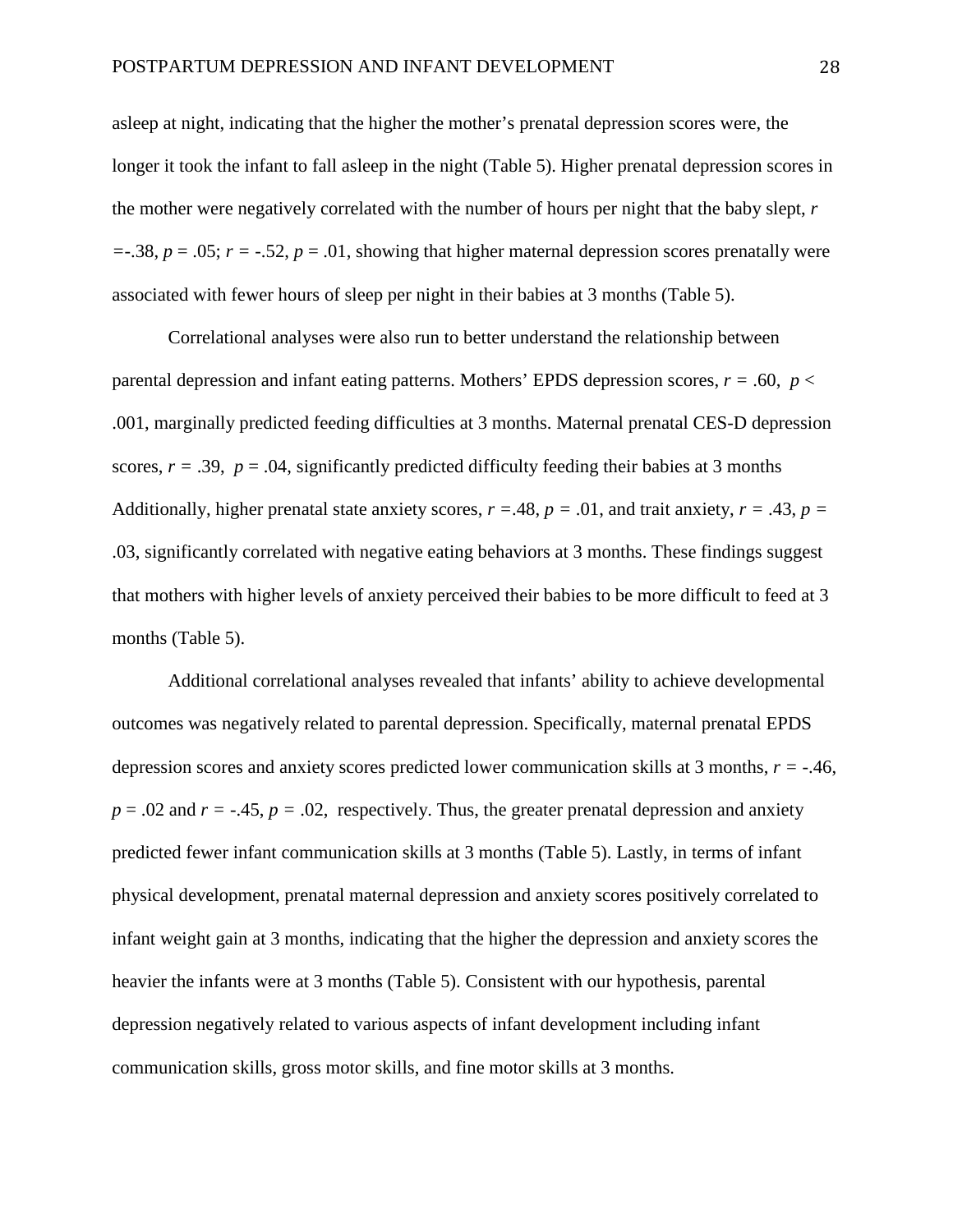Finally, correlational analyses were run in order to examine the relationship between interactional synchrony and maternal depression. There was a significant positive correlation between maternal depression at 3 months and object attend, *r* = .49, *p* = .01, meaning that mothers with higher depression scores experienced more interactional synchrony with theirs infants when they both looked at objects (Table 4). Additionally, mothers prenatal state anxiety was also positively correlated with object attend during infant-mother interactions (Table 5).

### **Temperament, Depression, Infant Outcomes, Interactional Synchrony**

To address the hypothesis that temperament may play a mediating role between depression and infant outcomes we first conducted correlational analyses between depression and temperament variables (surgency, negative affect, effortful control). As expected, there was a significant positive correlation between prenatal and postnatal depression and negative affect, *r*   $=$ .51,  $p = .01$  and  $r = .44$ ,  $p = .02$ , respectively. The higher the depression scores the more likely the mothers were to perceive their babies as having a negative affect. Because negative affect was the only variable that correlated with depression, we only focused on how negative affect may be associated with infant outcomes and interactional synchrony.

As seen in Table 6, infants greater in negative affect spent more minutes awake during the night ( $r = .49$ ,  $p = .01$ ). Additionally, mothers perceived them as more difficult to feed,  $r = .53$ ,  $p = .01$ ), although these babies were more likely weigh more at 3 months,  $r = .43$ ,  $p = .03$ . Lastly, there was a significant positive correlation between negative affect and object attend,  $r = .38$ .  $p =$ .059, indicating that mothers who perceived their infants to be higher in negative affect tended to match their infants when attending to objects**.**

One of the goals of this study was to investigate the role of temperament in the relationship between parental depression and infant outcomes. There were two variables that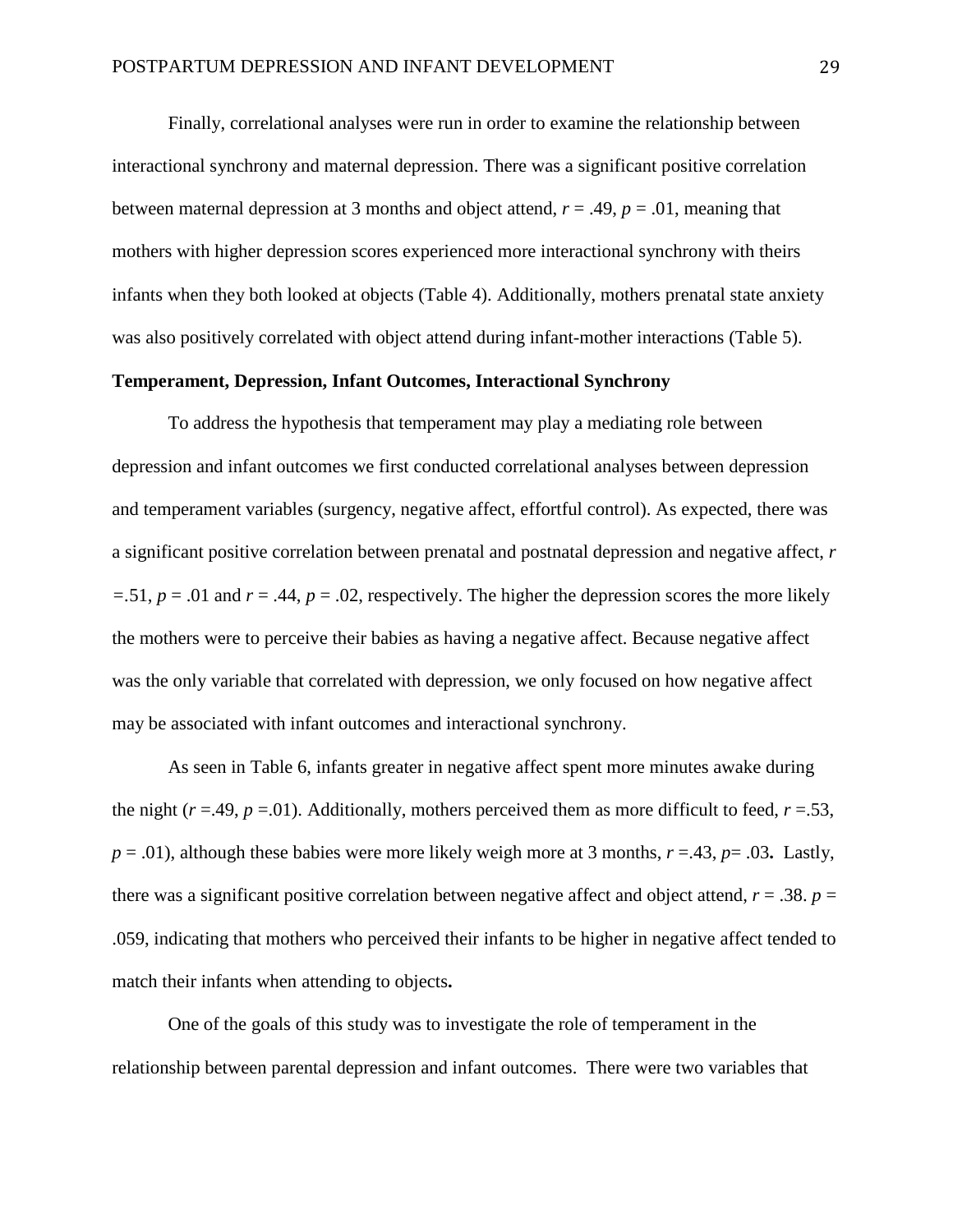correlated with both negative affect and maternal depression at 3 months: infant weight and synchronous object attend during the still face experiment. Following Judd and Kenny's (1981) approach, we ran a series of regressional analyses to test for mediation, but the suggested model was not significant for either infant weight or synchronous object attend. We then ran linear stepwise regression analyses to find out whether negative affect or parental depression is a better predictor. As seen in Table 7, only parental depression was a significant predictor, explaining 20% of the variance in infant weight and 24% of the variance in synchronous object attend during the still face experiment.

#### **Differences between High and Low Risk Infants**

In order to better understand how depression may influence infant development, a risk index was created based on maternal and paternal depression scores prenatally and postnatally. All together there are five measurements. A score of "1" or a "0" was given to each measurement if the score was above or below what would be considered clinically high depression. The sum of the scores was then taken to create the risk index. For the CES-D, a "1" was given for any score of 16 and above and a"0" was given for all scores below a 16. For the EPDS, a "1" was given for all scores of 10 and above, and a "0" was given for all scores below a 10. We used the average of the sum of risk  $(M = 2)$  as a cut off to create two groups. Therefore, infants with a combined depression risk index above a 2 were classified as "high risk" and all infants with a combined depression risk index of 2 and below were classified as "low risk." Additionally, either one or both parents must have had clinically significant levels of depression at the 3-month period to be included in the high-risk group. We then conducted a series of independent sample t-tests to discern differences in infant outcomes and interactional synchrony due to risk created by parental depression.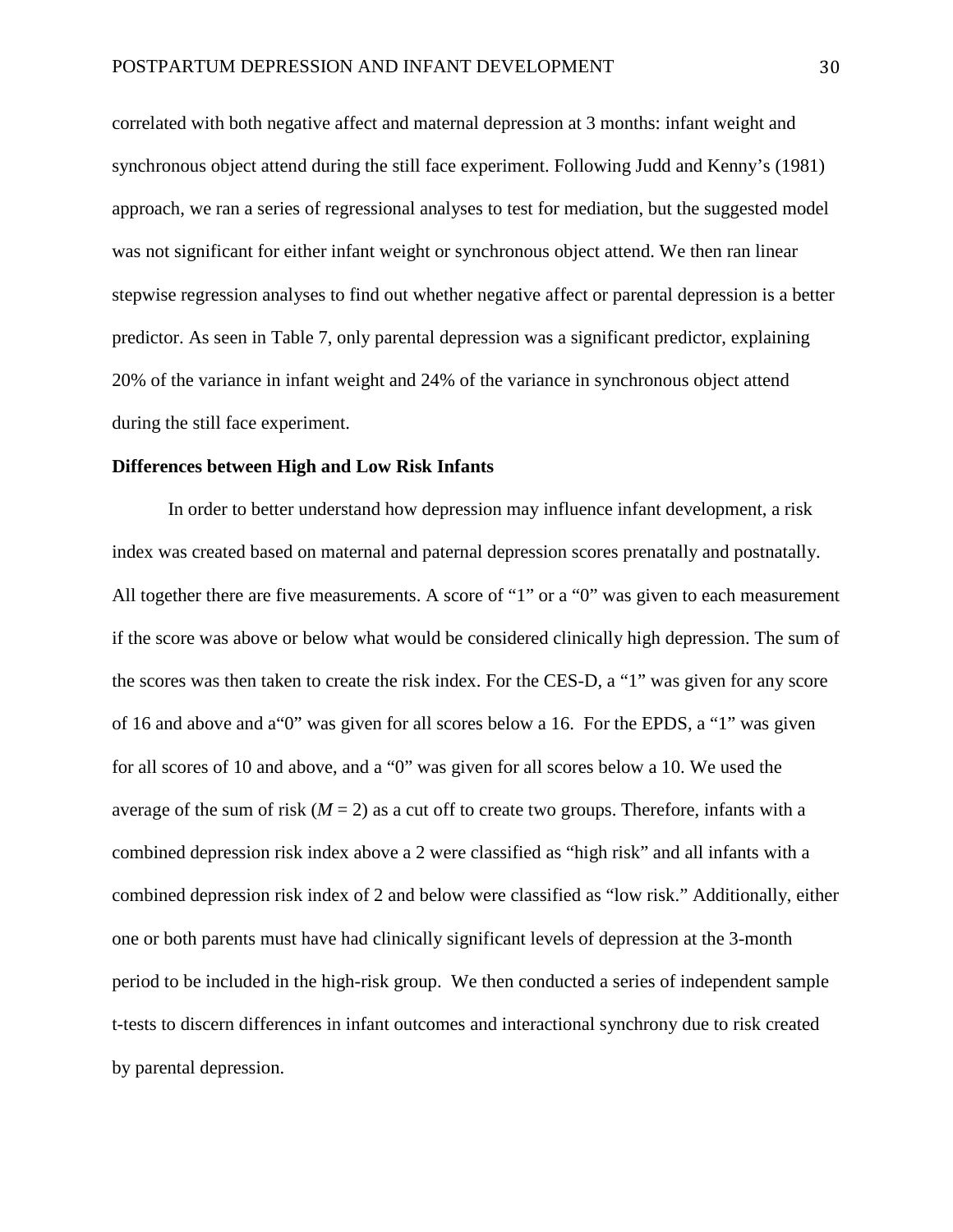#### **Differences in Infant Outcomes**

Independent samples t-tests were conducted to examine the means between parental depression and the following infant outcomes: sleep variables, feeding variables, developmental milestones, temperament, weight, and height. Infants classified as high risk took significantly longer to fall asleep at night ( $M = 81.00$ ,  $SD = 82.83$ ) than low risk infants ( $M = 24.19$ ,  $SD =$ 13.71),  $t(24) = -2.72$ ,  $p = .01$ . Mothers with higher levels of depression were also significantly more likely to perceive their baby as having a negative affect  $(M = 4.34, SD = 1.08)$  than were mothers with lower levels of depression ( $M = 3.52$ ,  $SD = .82$ ),  $t(24) = -2.18$ ,  $p = .04$ . Lastly, high risk infants weighed significantly more (*M*= 14.35, *SD*= 2.07) than low risk infants did (*M*= 13.06, *SD*= 1.59), *t*(23)= -1.76, *p* = .09 (Table 8).

A chi-square analysis was performed to examine the relation between depression and perceiving infant sleep to be problematic. The difference was significant,  $X^2$  (1,  $N=26$ ) = 4.63, *p* <. 05. More of the high risk infants were perceived as having problems with their sleep than low risk infants were.

#### **Differences in Early Interactions**

Independent samples t-tests were conducted to examine the means between interactional variables of both infants and mothers of high and low risk during the still face experiment. The following interactional variables were examined for the infants in the play phase, still face phase, and reunion phase: gaze aversion, positive and negative vocalizations, gestures, autonomic indicators of distress, self comfort, look at the same object, look at adult, look at a new object, distance, and smiles. Low risk infants engaged in significantly more self-comforting behaviors during the play phase ( $M = 33.01$ ,  $SD = 29.52$ ) than did high risk infants ( $M = 10.06$ ,  $SD =$ 12.57),  $t(24)= 2.32$ ,  $p = 0.01$ . Additionally, low risk infants looked at objects significantly less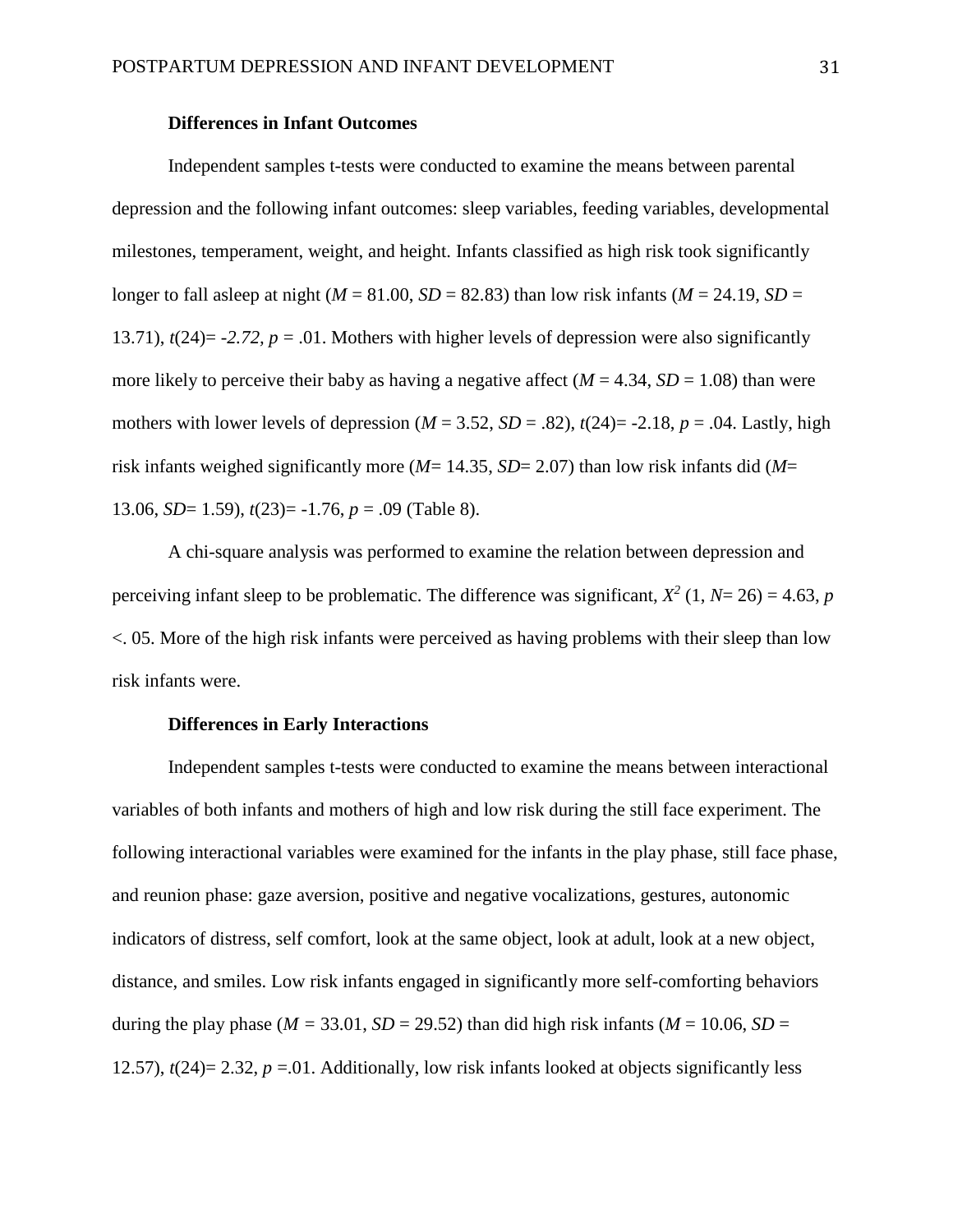during the play phase ( $M = 17.66$ ,  $SD = 12.35$ ) than high risk infants did ( $M = 39.48$ ,  $SD =$ 22.35), *t*(24)= -3.22, *p* <.001 (Table 9).

Independent samples t-tests were conducted to examine the following maternal interactional variables: distance, closeness, touch, vocalization, elicit, avert game, social attend, avert, object attend, smile, and caregiving. Mothers with lower levels of depression had more distance between themselves and their infants during the play phase ( $M = 96.40$ ,  $SD = 7.15$ ) than did mothers with higher levels of depression ( $M = 85.91$ ,  $SD = 19.47$ ),  $t(24) = 1.97$ ,  $p = .06$ . It follows then, that mothers with higher levels of depression were closer in physical proximity to their infants during the play phase (*M=* 14.72, *SD =* 19.36) than were mothers with lower levels of depression ( $M = 4.01$ ,  $SD = 7.18$ ),  $t(24) = -2.02$ ,  $p = .05$ . Additionally, mothers with higher levels of depression made significantly more vocalizations ( $M = 82.15$ ,  $SD = 9.50$ ) than mothers with lower levels of depression ( $M = 71.80$ ,  $SD = 11.41$ ),  $t(24) = -2.39$ ,  $p = .03$ . Mothers with lower levels of depression looked at their infant significantly more during the play phase (*M =*  98.58,  $SD = 2.61$ ) than did mothers with higher levels of depression ( $M = 93.58$ ,  $SD = 7.14$ ),  $t(24)=2.57$ ,  $p=.02$ . They also spent less time looking at objects ( $M=.14$ ,  $SD=.54$ ) than mothers with higher levels of depression ( $M = 3.46$ ,  $SD = 7.66$ ),  $t(24) = -1.75$ ,  $p = .09$ , although this finding only approached significance (Table 10).

During the reunion phase, mothers with lower levels of depression touched their infants more ( $M = 110.39$  *SD* = 41.68) than mothers with higher levels of depression ( $M = 78.13$ , *SD* = 48.35),  $t(23)=1.78$ ,  $p=.08$ . They also looked at objects significantly more ( $M = 1.15$ ,  $SD =$ 1.21) than mothers with lower levels of depression  $(M = .12, SD = .31)$ ,  $t(22) = -3.07$ ,  $p = .01$ (Table 11).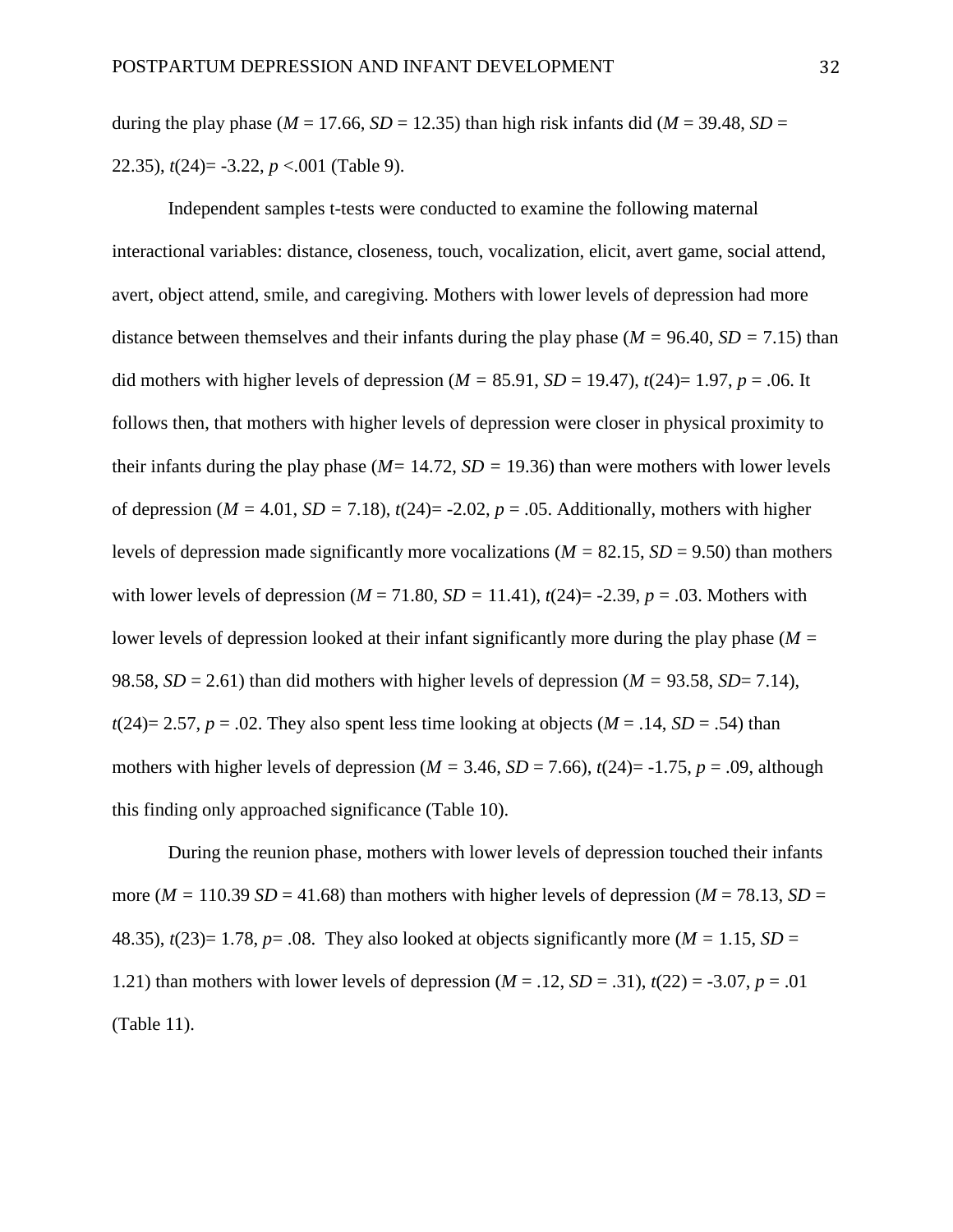#### **Discussion**

The author of this study aimed to examine the relationship between parental depression and a broad index of infant development that included developmental milestones, feeding and sleeping patterns, physical growth, and early interactional patterns in the infant-mother dyad. Another goal of the author was to investigate the role of infant temperament in how parental depression relates to infant outcomes. The author hypothesized that infants of depressed parents would have a slower growth rate that would show in more feeding difficulties and sleep disturbances, as well as delayed developmental milestones and lower weight at 3 months of age. The author predicted that these negative consequences would be heightened in infants who had both a mother and a father experiencing depression at the 3-month postpartum mark. In regards to early interactional patterns in the infant-mother dyad, the author hypothesized that infants of depressed mothers would have a faster decline in gazing at the mother during the still face experiment and engage in fewer vocalizations than infants of nondepressed mothers. Lastly, the author was interested in exploring if depressed mothers and fathers played different roles in contributing to the healthy growth and development of their infant.

#### **Parental Depression and Indices of Infant Development**

Consistent with the author's expectation, maternal depression scores at 3 months postpartum were negatively associated with the baby's sleep in hours per night. Further analysis revealed that mothers' depression was both concurrently and longitudinally related to infant sleep disturbances, as both mothers' prenatal and postnatal CES-D depression scores positively related to the amount of time it took for the baby to fall asleep at night, indicating that the higher the depression scores were, the longer it took infants to fall asleep in the night. Lastly, mothers' prenatal depression scores were negatively related to the amount of hours their infant slept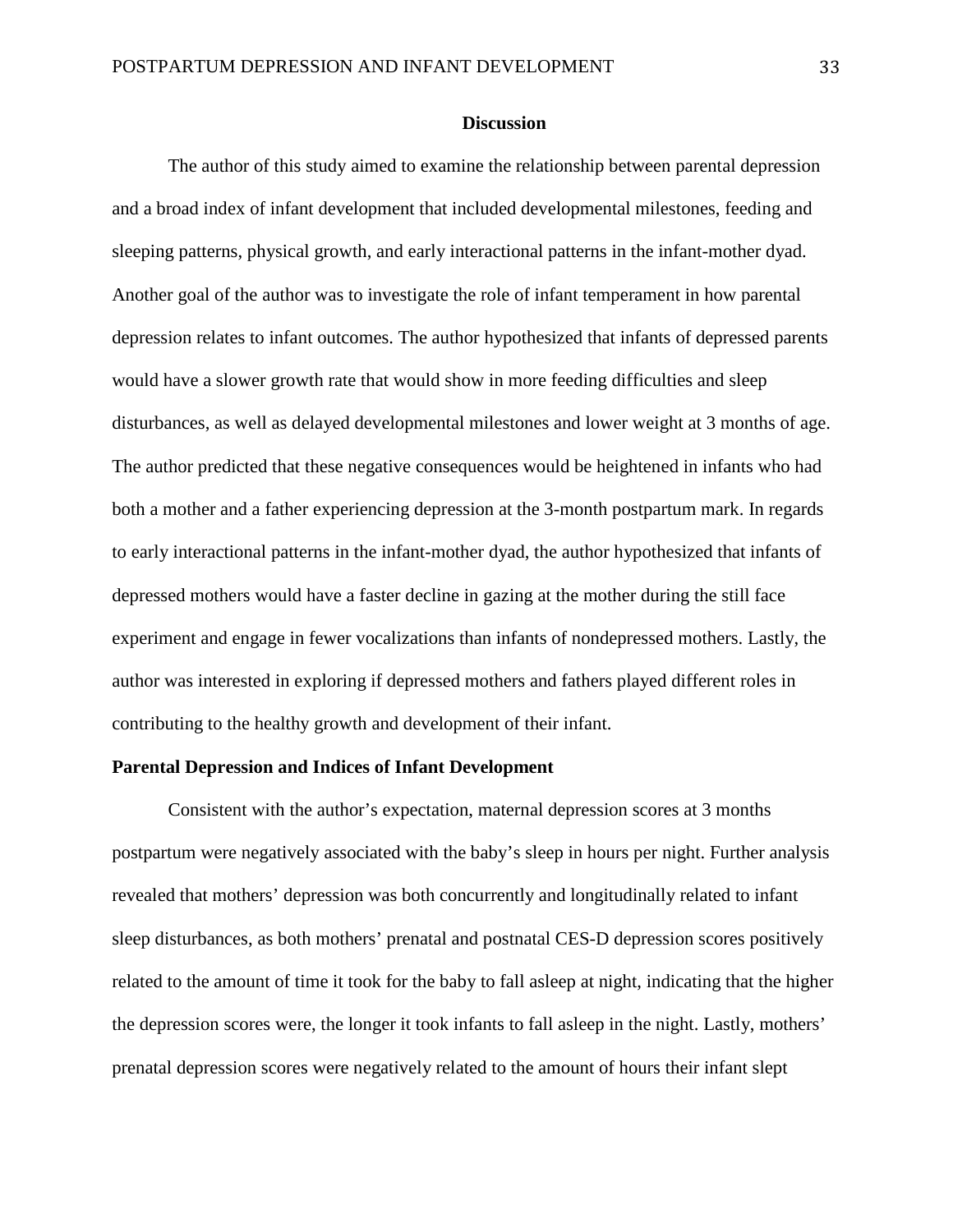during the night. Thus, as predicted, infants of depressed parents displayed more sleep difficulties, including taking a longer amount of time for the baby to fall asleep at night and sleeping fewer hours when compared to infants of nondepressed parents. These findings are consistent with previous research that has suggested that 12-month old infants with depressed mothers showed greater than two of the following dysfunctional sleep patterns: sleeping less than 12 hours a night, frequent nighttime awakenings, absence of a sleep routine, and night terrors (Pinheiro et al., 2011).

Contrary to the author's prediction, infants of depressed parents did not weigh less than infants of nondepressed parents at 3 months postpartum. In fact, high risk infants weighed significantly more than low risk infants in the present study. One possible explanation for this could be that since infants of depressed mothers take longer to fall asleep and wake up more frequently during the night, infants of depressed mothers are fed more frequently. For example, when the infant wakes up in the night, the mother might feed their baby in an effort to get the infant back to sleep. Because high risk infants are waking up more frequently than low risk infants do, those extra nighttime feedings are one potential explanation for their heavier weight at 3 months of age. Additionally, higher maternal state and trait anxiety scores as well as depression scores prenatally and postnatally significantly correlated with negative eating behaviors and difficulty feeding at 3 months. An alternative understanding for why infants of depressed mothers weighed more at 3 months is that anxious mothers over fed their infants due to concerns about infant weight gain. While the literature shows infants of depressed mothers typically gain less weight on average than infants of nondepressed mothers (Gress-Smith et al., 2012), this trend may be realized later than 3 months of age as infants begin to refuse eating if they are overwhelmed and pressed by their mother to eat when they are not hungry.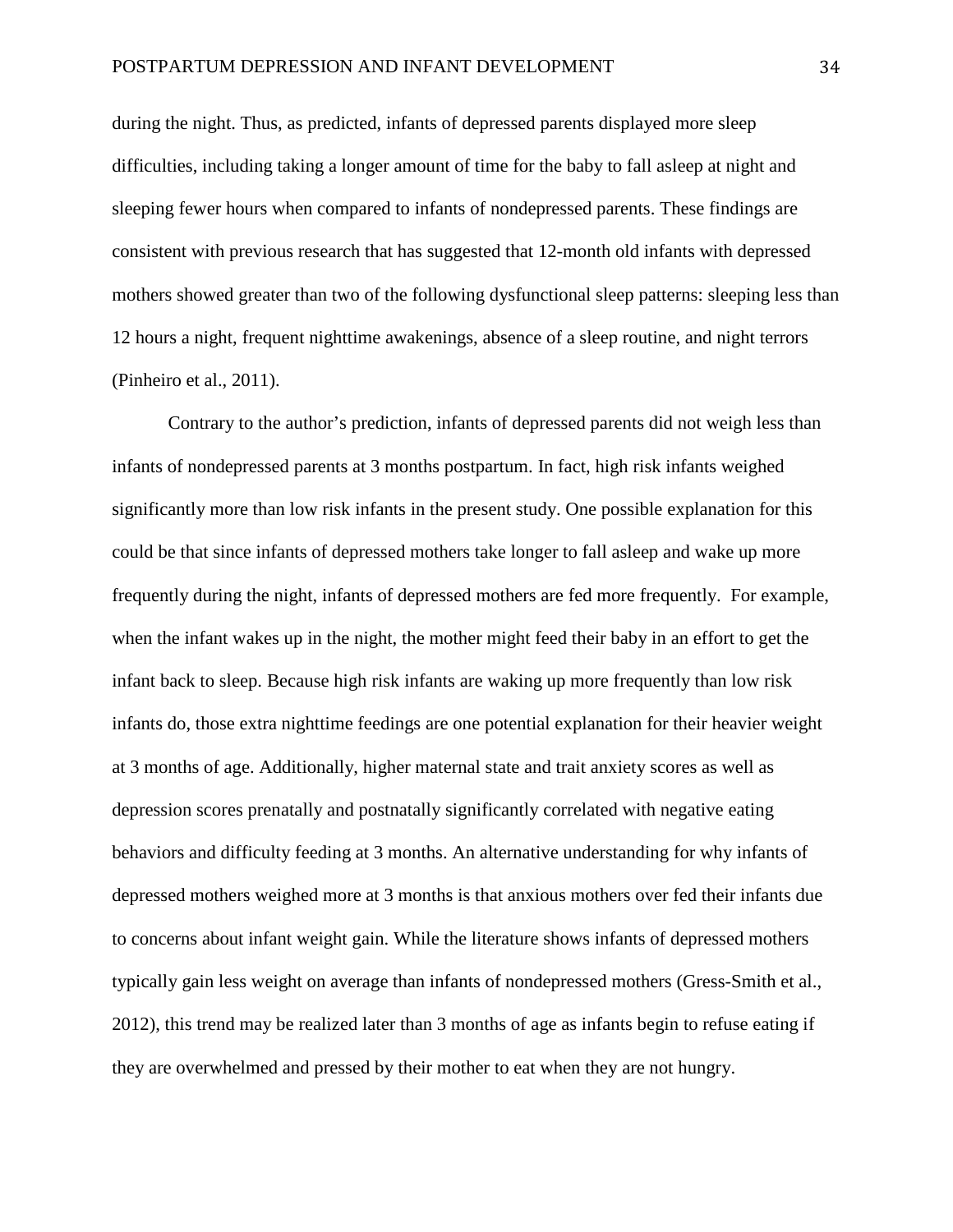The author of the present study was also interested in exploring if parental depression related to infants' ability to achieve developmental milestones in communication skills, gross motor skills, fine motor skills, problem solving skills, and personal-social skills at 3 months. As predicted, infants of depressed mothers had difficulties achieving developmental milestones, specifically in the areas of communication, gross motor skills, and fine motor skills. Mothers' prenatal EPDS depression scores as well as her anxiety scores were negatively related to infant communication skills at 3 months. While maternal CES-D depression scores were only marginally related to fewer communication skills at 3 months, concurrent paternal depression was negatively associated with infant communication skills. The finding that prenatal maternal depression is negatively related to infants' ability to achieve communication milestones is consistent with the literature, which has found that maternal depression predicts significantly lower percentile scores on the infant expressive communication subscale at 12 months (Kaplan et al., 2014). Thus, the findings of the present study suggest that infants of depressed parents begin to fall behind in communication skills as early as 3 months of age.

Additionally, parental depression was negatively related to infants' gross and fine motor skills at 3 months. While infants with depressed parents had difficulties achieving developmental milestones in both fine and gross motor skills, mothers and fathers seemed to each have their own distinct role in promoting the development of their infant's motor skills. Specifically, maternal depression at 3 months was negatively related to infant fine motor skills, whereas paternal depression at 3 months was negatively related to infant gross motor skills. This makes sense when traditional family roles are considered, as fathers are typically thought to be more active with their children, playing ball, tag, and various other sports, all of which relate to gross motor skills. Paquette and Dumont's (2013) research supports this claim as they found fathers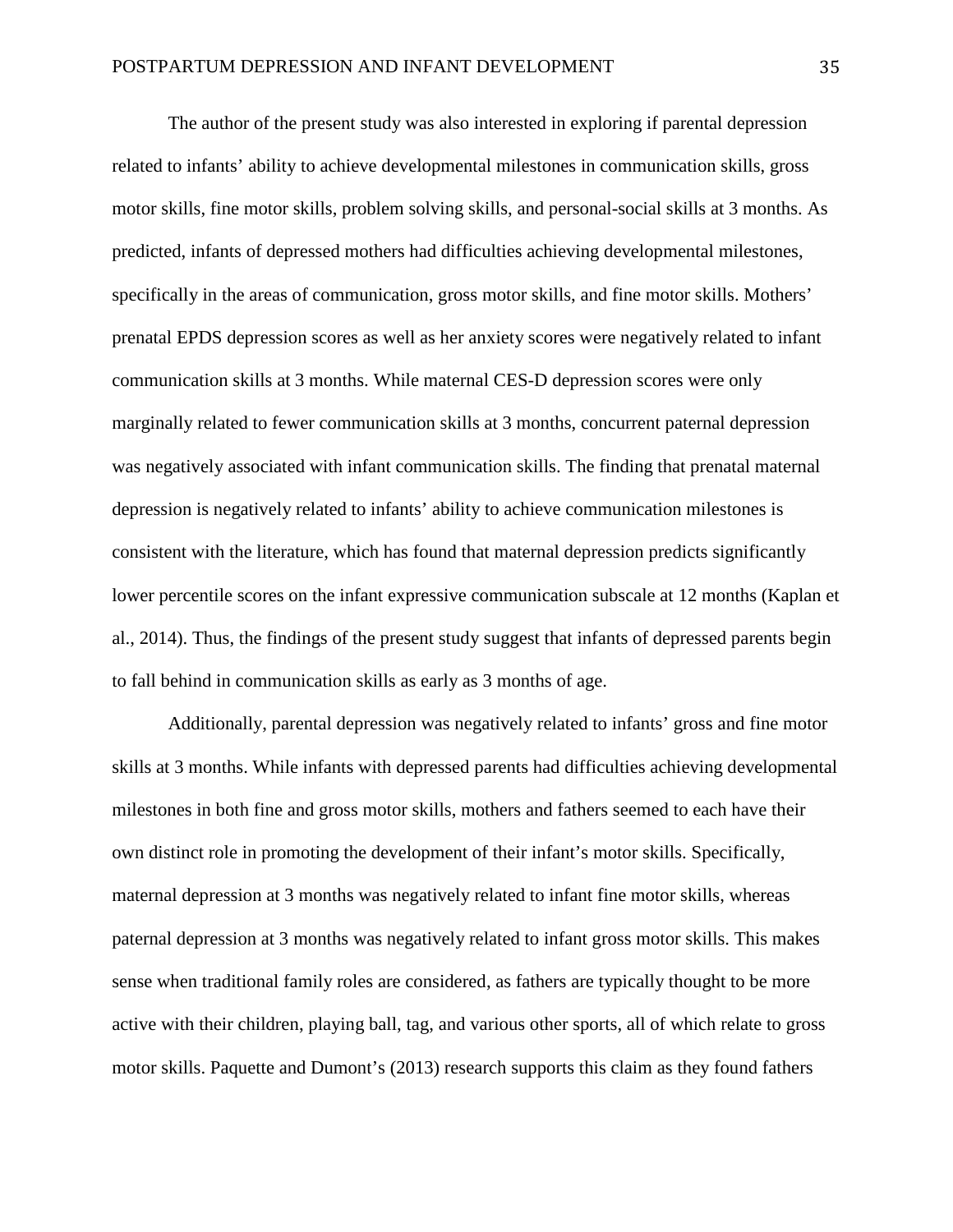are more likely to engage in creative and unconventional play with their children than mothers are. Further, they found that fathers tend to excite children and engage in more physical play with them than mothers do. This abundance of physical, stimulatory, play between fathers and children is one possible explanation as to why fathers' depression scores were related to infant gross motor skills at 3 months. In contrast, the traditional role of the mother is to tend to the child's activities of daily living including feeding and bathing the child, both of which encourage the development of fine motor skills.

Consistent with the literature, infants who slept more hours during the night had better fine motor skills, problem solving skills, and personal-social skills. Additionally, better personalsocial skills were associated with more time spent awake during the night. This could potentially be understood as more sociable babies sleep fewer hours during the night because they are interested in people and conversing with their parents. Lastly, the more minutes the infant spent awake during the night, the greater their weight was at 3 months. Interestingly, most of these variables related to parental depression either prenatally or postnatally, implying that depression can potentially influence multiple aspects of development that seem to appear unrelated.

#### **Early Interactional Patterns in the Mother-Infant Dyad**

Ekas, Haltigan and Messinger (2012) found that 6-month-old infants of depressed mothers showed a faster decline in gazing at the mother during the still face period. The results of the present study support this finding as a comparison of means between high and low risk infants revealed that high risk infants looked at objects significantly more than infants of nondepressed mothers. This is likely a demonstration of the infant's typical day-to-day interactional pattern with their mother, as depressed mothers typically are less engaged with their infant, leaving their infant to interact with items in their environment, such as objects. Thus, the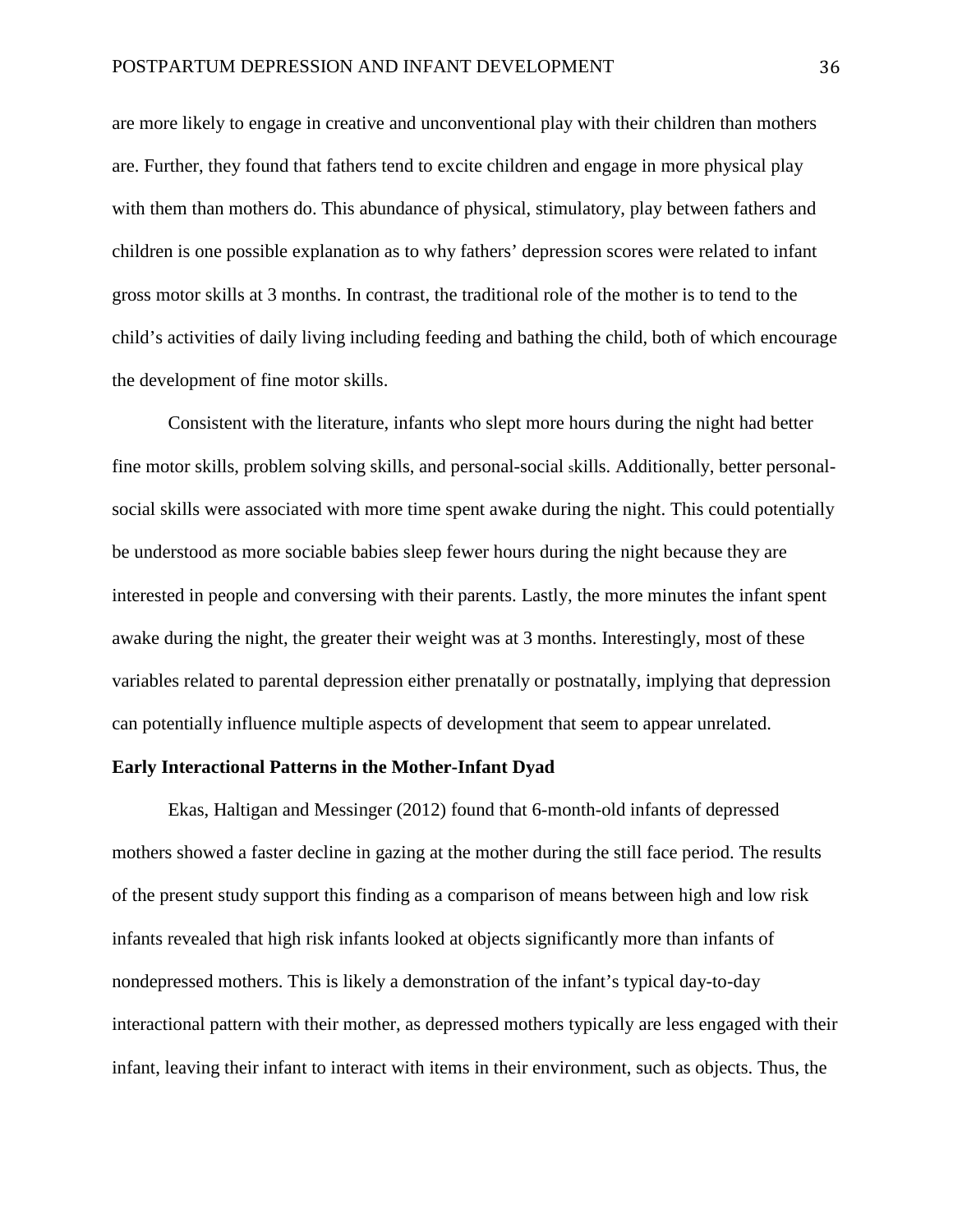infant's behavior in this situation is not merely a response to the primary caregiver's absence, but is determined by the history of their daily interactions in different contexts (Cohn & Tronick, 1983). Additionally, the current findings reveal that low risk infants engaged in significantly more self-comforting behaviors than high risk infants did. This suggests that infants of nondepressed mothers were not accustomed to their mothers being unresponsive to their needs, so they engaged in active coping styles to diminish their distress at their mother's lack of involvement. Feeling secure in knowing that their mother reliably attends to their needs, infants of nondepressed mothers are likely better able to utilize self-comforting skills in times of distress as they know it will only be a short time before their mother is there to comfort them. Lacking this sense of predictability of mothers' responsiveness, infants of depressed mothers do not have the capacity to engage in self comforting behaviors because they are unsure when or if their mothers will attend to their needs. This inconsistency of depressed mothers' availability likely consumes all of the infant's mental capacity, leaving them with no room to cognitively consider and engage in active coping and self comforting. This is in accordance with Teti, Gelfand, Messinger, and Isabella's (1995) finding that insecure infant attachments tend to be associated with mothers who had depression that lasted beyond the first 6 months of giving birth. The infants of the present study were only 3 months old and displayed behaviors characteristic of resistant attachment styles, as they inconsistently engaged with the caregiver and did not accept comfort, whether it was from their mother or by actively trying to comfort themselves through the use of self comforting skills (Simpson, Rholes, & Nelligan, 1992). Thus, the findings of the current study suggest that early precursors of infant attachment style can be seen as early as 3 months of age.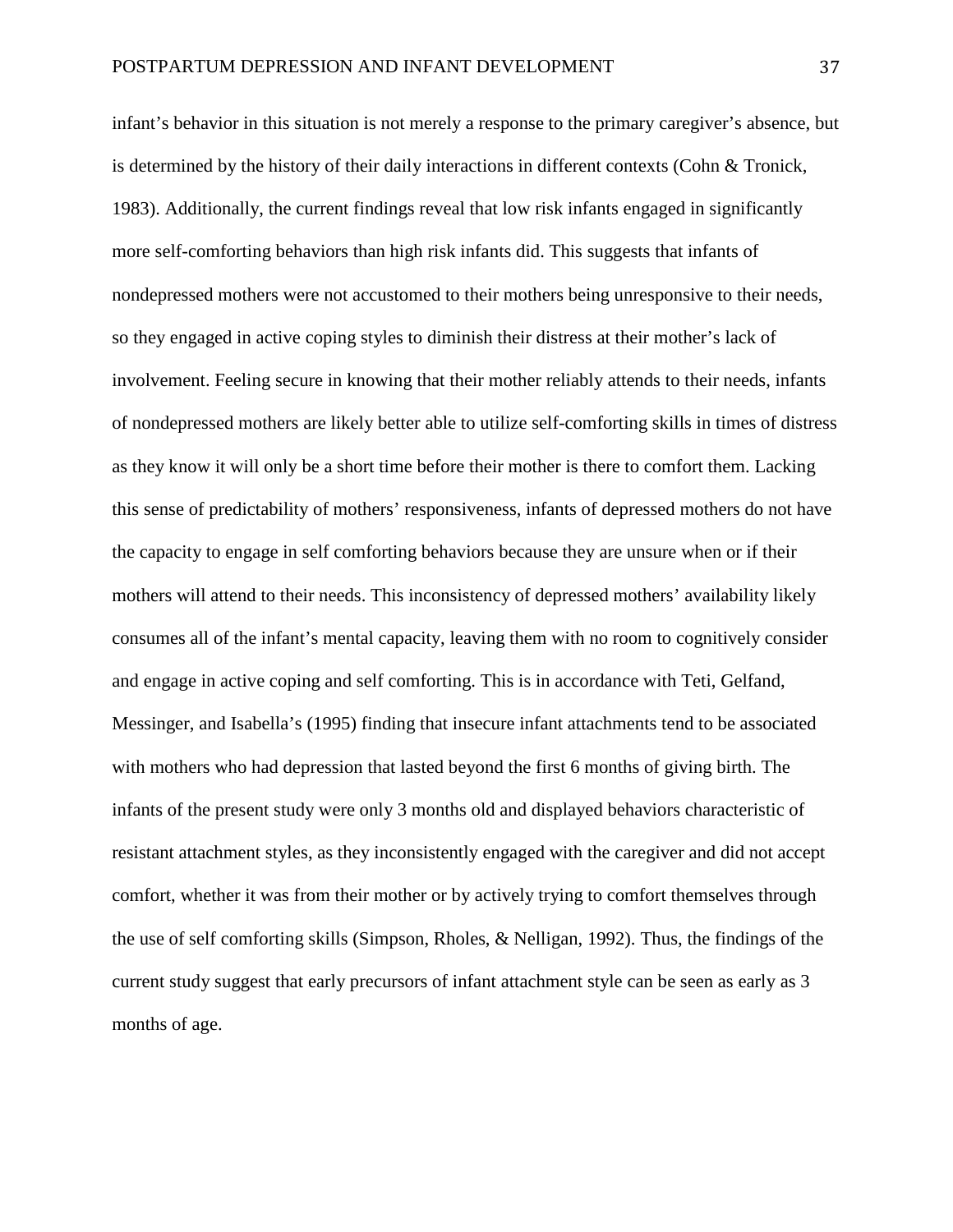Current trends in the literature suggest that depressed mothers are less positive, less contingent, and engage in less vocal and play interaction during the still face experiment (Veltema et al., 2003). The findings of the present study did not support this trend in the literature, as mothers with higher levels of depression actually made significantly more vocalizations and were closer in physical proximity to their infant during the still face experiment. One possible explanation for this is that depressed mothers in the study were aware that they were being filmed during the still face experiment, so they engaged in more vocalizations in an effort to appear engaging. Additionally, depressed mothers' close physical proximity to the infant during the still face experiment could be understood as intrusive or smothering to the infant, as they again are working very hard, perhaps harder than nondepressed mothers, to appear engaged and attentive to their baby. Nondepressed mothers are able to have more physical distance between themselves and their infants because they are more relaxed and accustomed to socially engaging with their child. This finding is akin to that of Malphurs, Raag, Field, Pickens, and Pelaez-Nogueras' (1996) who reported that a greater proportion of the depressed mothers were classified as intrusive versus nondepressed mothers. Malphurs et al. found intrusive mothers to engage in more negative touch with their infants, which in turn resulted in an increase in negative infant states. Further, they found that infants of intrusive mothers spent more time in negative behavior states and less time in positive states (Malphurs et al., 1996). It is likely that with a larger sample size the present study would have found the same trend.

Mothers with lower levels of depression responded differently during the still face experiment than mothers higher in depression. First, they spent significantly less time looking at objects and more time looking at their infant. They also touched their infants significantly more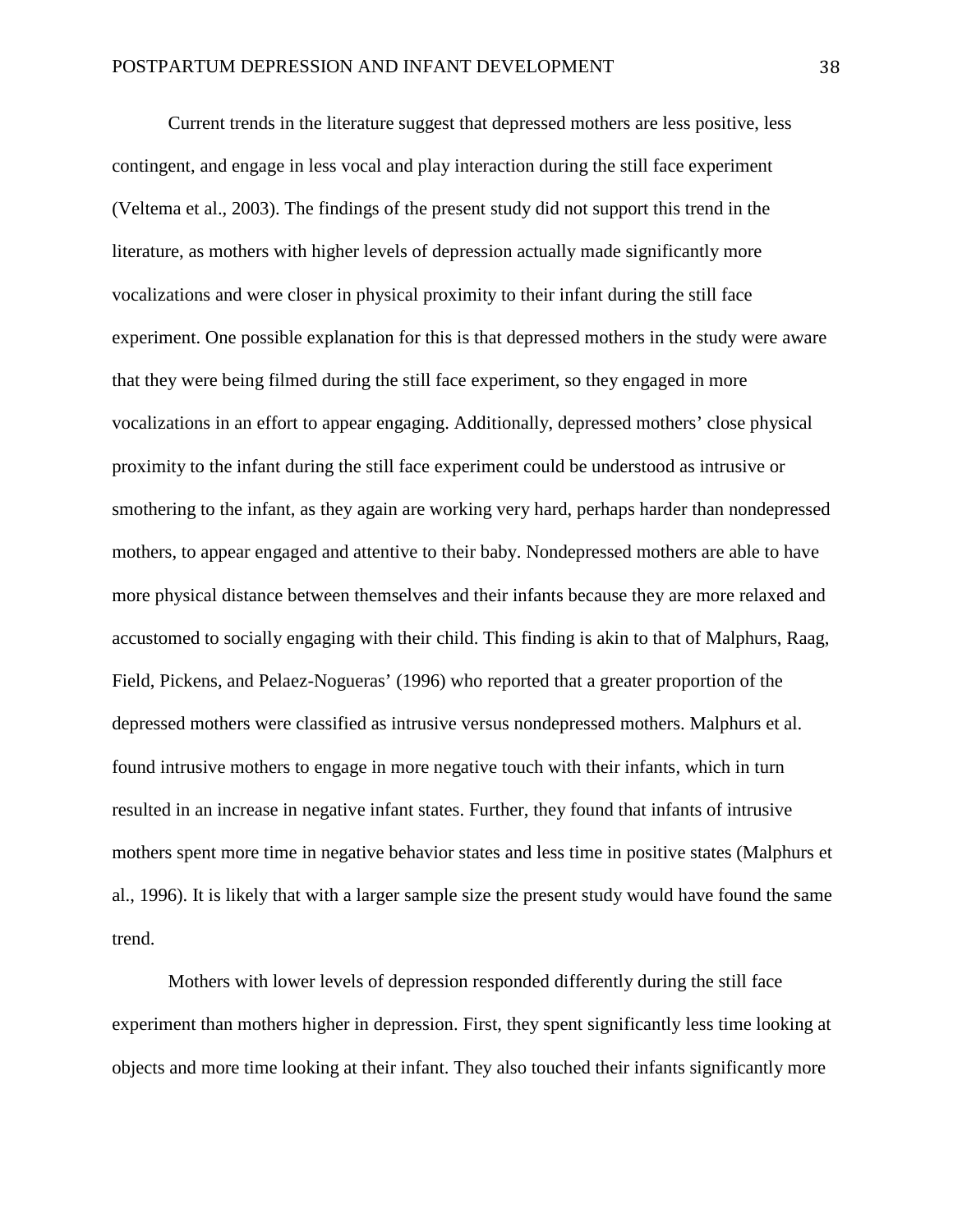during the reunion phase, perhaps in an attempt to physically comfort their distressed infant. These findings are consistent with recent trends in the literature that state nondepressed mothers touch their infants more frequently, and infants were less distressed when their mothers touched them during the still face experiment (Lyons-Ruth, Zoll, Connell, & Grunebaum, 1986).

An additional goal of the present study was to examine interactional synchrony between the infant-mother dyad. While the differences in the variables of interactional synchrony were not all significant, it is important to note that all of the differences were trending in the expected direction. For example, the low risk group of infants and their mothers experienced more synchrony when gazing and smiling at each other than the high risk group did. By contrast, however, infants and mothers classified as high risk did have significantly more instances of matching when they were attending to objects. These findings have serious implications for the infant-mother relationship because by engaging in significantly more synchronous attention to objects, depressed mothers are teaching their infants from a very young age to be oriented towards objects as opposed to people. Thus, future studies should investigate the impact of such early orientation towards objects in relationship to infant personal-social skills as infants continue to grow and develop.

#### **Temperament, Depression, and Infant Outcomes**

When investigating infant temperament, maternal depression scores both prenatally and at 3 months correlated with infant negative affect. Specifically, the higher the mother's prenatal and postnatal CES-D depression scores, the more likely they were to perceive their baby as having a negative affect. Thus, consistent with the author's hypothesis, depressed parents can potentially perceive their infants in a negative way and consequently influence the quality of their caregiving. The temperamental dimension of negative affect was related with the following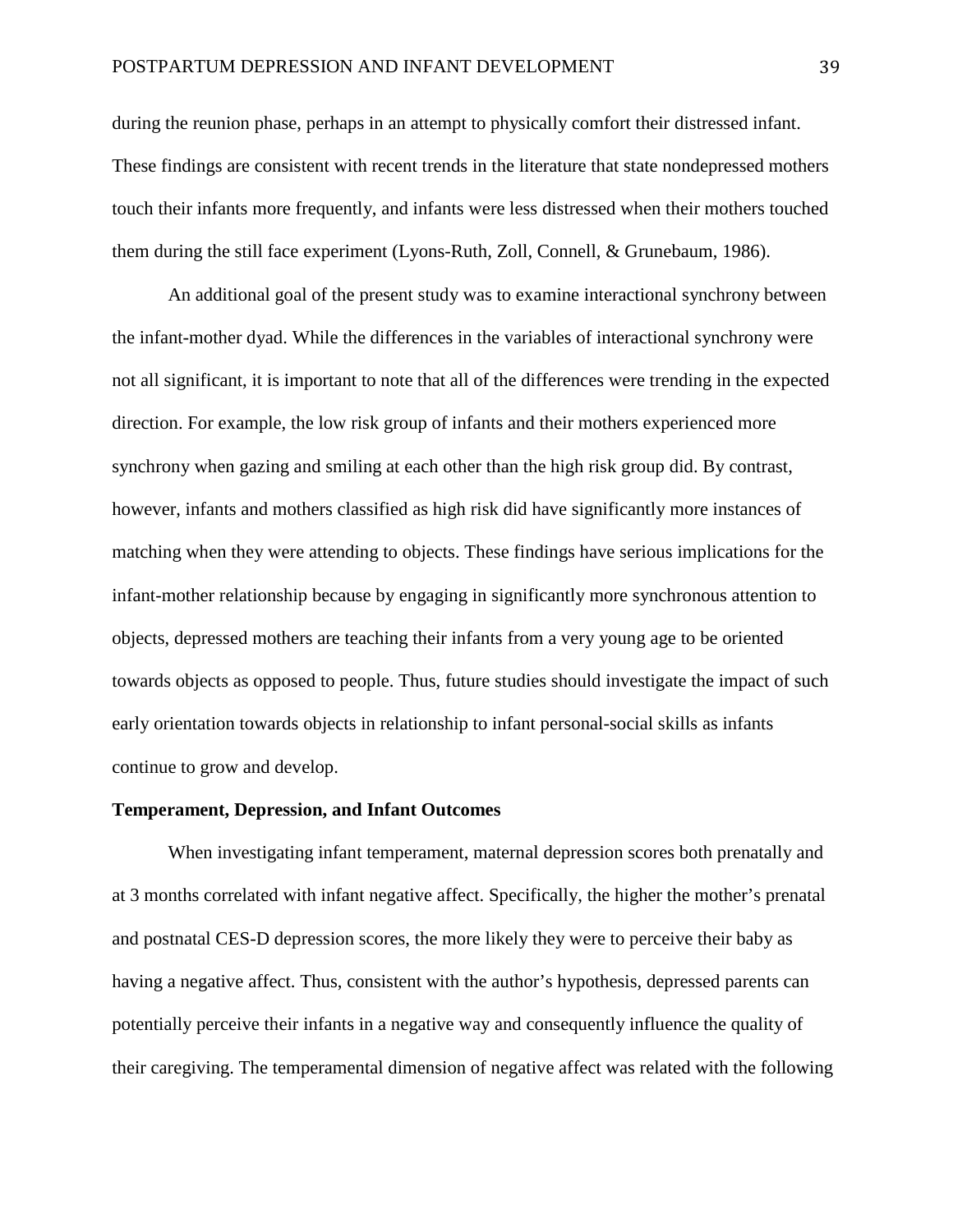infant outcomes: sleep, feeding, and weight. Infants greater in negative affect spent more minutes awake during the night, and while they were perceived as being more difficult to feed, they actually weighed more at 3 months. This is consistent with the literature, which has found that infant affect might be most negatively affected by intrusive styles of interaction in the motherinfant dyad (Malphurs et. al, 1996). The fact that depressed mothers in the present study perceived their infants to be higher in negative affect then, could be related to their overall intrusive nature, as they over feed their infants, are closer in physical proximity, and overstimulate their babies with more frequent vocalizations. Thus, despite maternal perceptions that infants with negative affect are harder to feed, they actually weigh more at 3 months due to the intrusiveness of their mother, which may lead to overfeeding.

Often times, temperament appears to have a mediating role in a relationship between two variables in that it fully or partially explains their link (Sroufe, Egeland, Carlson, Collins, 2005). The mediating analyses did not support that temperament mediated the relationship between maternal depression and infant weight and between maternal depression and synchronous object attend. Instead, when negative affect and maternal depression were considered as independent predictors only maternal depression explained variance in infant weight and synchronous object orientation which highlights the potential influence of depression regardless of the child's temperament. However, a larger sample could potentially allow the detection of mediating effects.

#### **The Relationship between Maternal and Paternal Depression Scores**

Very few studies have examined the course of maternal and paternal depression during the transition to parenthood. The present findings suggest that prenatal maternal depression remains stable 3 months after having the baby. The same is true for fathers, as those fathers with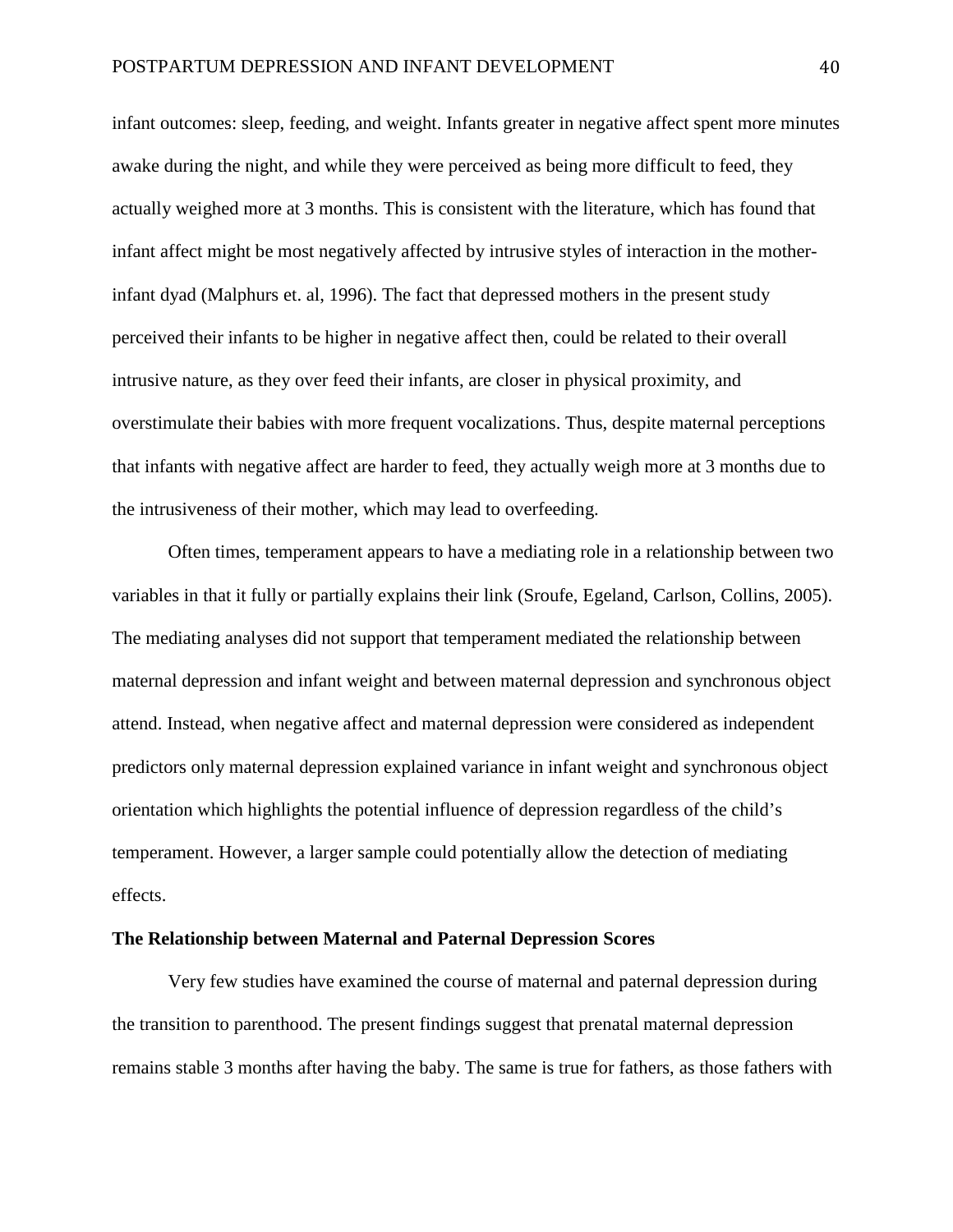higher depression scores in the prenatal period also had higher depression scores postnatally. Contrary to the author's prediction, there was no significant relationship between maternal and paternal depression. While fathers experience hormonal changes and may be at risk of postpartum depression (Klotter, 2012) it appears that mothers with depression seek out partners who are not depressed. These results suggest that while maternal depression has repeatedly been shown to negatively relate to various aspects of infant development, fathers who are not depressed may still be available to attend to their infant, and if supported, can expose their infant to positive affect, infant directed speech, and symbolic play, all of which are important areas of growth and development (Sohr-Preston & Scaramella, 2006).

#### **Limitations and Future Directions**

This is the first study that utilizes multiple indices of infant development, considers both maternal and paternal depression, and explored the role of temperament in the relationship between parental depression and infant outcomes. Despite the significant contributions of the findings, many of the results, while trending in the expected directions, were not significant. This was due to the small sample size that resulted in lower statistical power. Thus, future research of parental depression and infant outcomes should utilize a larger sample size in order to detect significant associations. A larger sample should also include greater variability in race, ethnicity, and socioeconomic status (SES). Such demographic change could potentially result in additional negative correlations between parental depression and infant outcomes given the added risk factors and stressors associated with lower socioeconomic status. For example, Leigh and Milgrom (2008) found that the impact of parental depression on child development is modest in high economic samples. Thus, low socioeconomic status as a risk factor could alter the amount of availability and sensitivity parents have to support and promote healthy infant development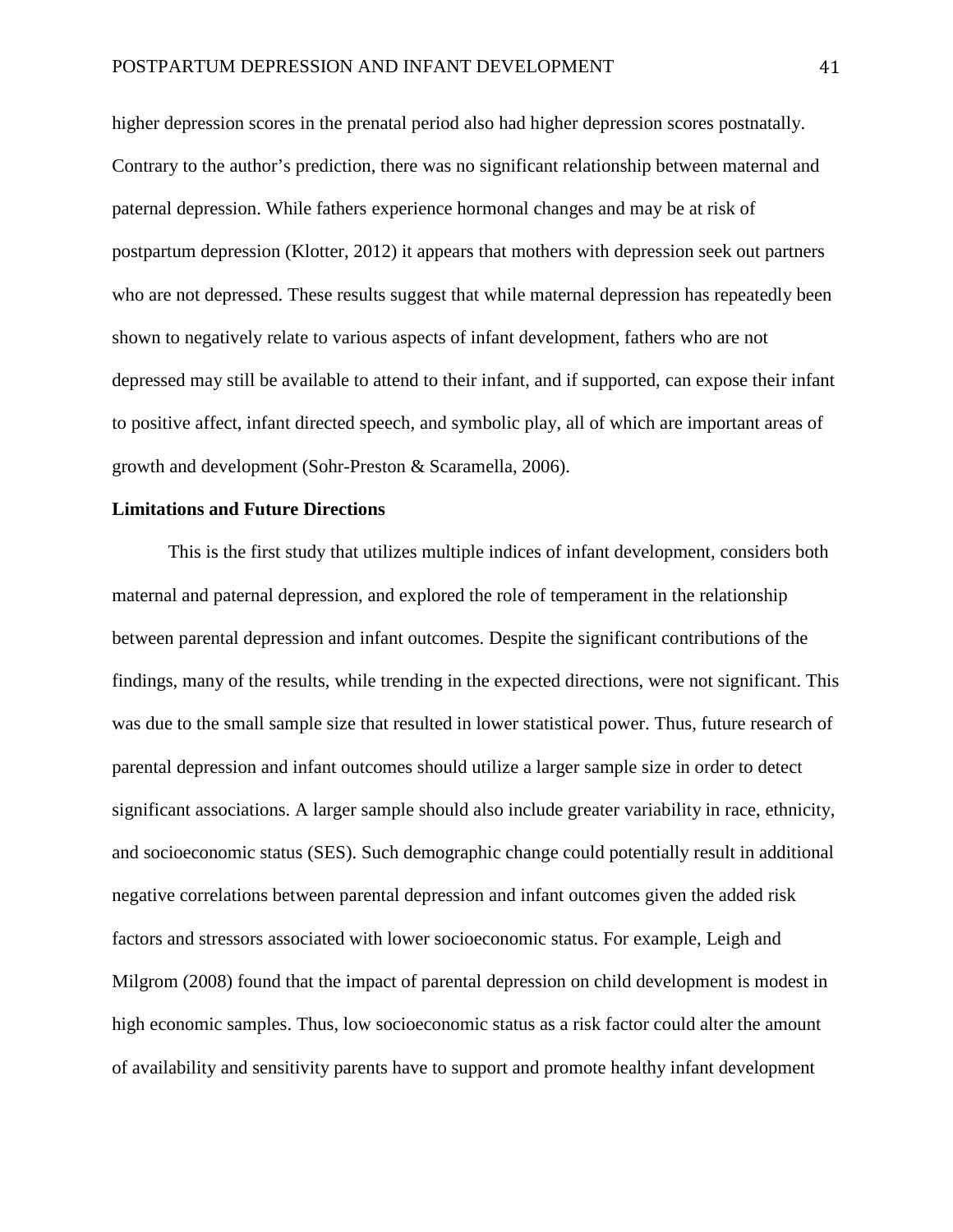(Leigh & Milgrom, 2008). Morevoer, a greater sample would have allowed the exploration of gender as a factor moderating the relationship between parental depression and infant development, particularly in terms of whether infants develop an object- or person-orientation.

Another limitation of the present study is the relatively high number of correlational and t-test analyses that were run. This could potentially have resulted in significant results by chance. Consolidating the variables would have decreased the number of analyses. For example, several variables from the still face could have been combined to create a social competence variable.

An additional limitation was the lack of breadth in depression levels in the present study. Thus, even those infants who were categorized as "high risk" did not have parents with severe, debilitating, clinical depression. Leigh and Milgrom (2008) found infant outcomes were more negatively related to parental depression when the postnatal depression was chronic and severe. Future studies should investigate the relationship between parental depression and infant outcomes with a population with various levels of depressive symptoms in order to better understand how severe depression relates to various indices of infant development.

Another limitation of the study is the likelihood that parents responded to questionnaires in socially desirable ways. Moreover, it is likely that many parents, especially those with depression, knew that they were being observed for their interactional patterns during the still face experiment and tried to compensate for their depression. Future studies should perhaps have a double blind design in order to diminish the likelihood of social desirability. Lastly, the current sample included married or cohabitating parents only. Future studies should consider exploring the impact of parental depression on infant outcomes when the parents are single, divorced, separated, or non-cohabitating.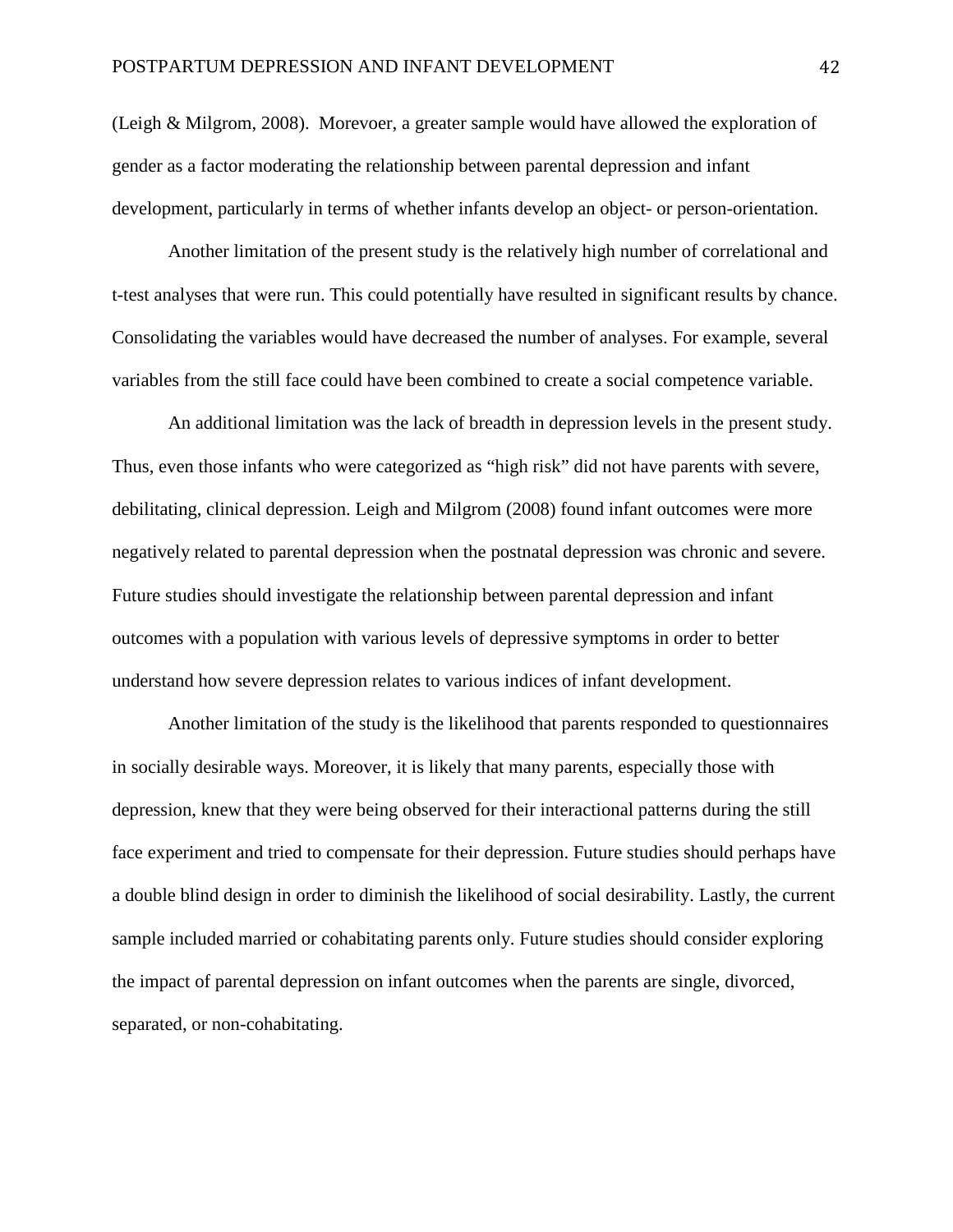Future research on the relationship between parental depression and infant outcomes should employ a longitudinal design similar to this study, but one that encompasses a longer period of time. While it is important to study families before the baby is born, it is also informative to follow them for an extensive period of time. For example, it would be important to note how infants are or are not achieving developmental milestones at 6 months, 12 months, and 18 months of age. A longitudinal design would allow for more conclusive evidence of how parental depression relates to attachment and other social interactions. Of specific interest would be to investigate how the early object-orientation shapes social relationships of children in the preschool period. A similar question is to how stable the infant-mother interactional patterns are across time and how they are influenced by maternal perceptions of negative affectivity. Pinpointing the role of fathers is illusive in the early months of child development but it is possible that depressed fathers have a more direct role in relating to child development later on.

Additionally, future research could also examine the method of feeding (breastfeeding vs. formula) in relation to parental depression and infant weight at 3 months. Santos, Matijasevich, and Domingues (2012) found that a higher prevalence of nighttime wakings in infancy has been associated with exclusive breastfeeding. Thus, future research should explore whether babies who are breastfeed wake up more frequently, resulting in more frequent feedings, and whether or not this pattern is intensified when the mothers are depressed. Another extension of the present study would be to include fathers in the still face procedure to confirm the early object orientation in the father-infant interaction when fathers are depressed. Lastly, future research could explore how infant sleep difficulties influence the mother's own sleep patterns, and how that in turn, could influence how she perceives the baby's overall temperament, specifically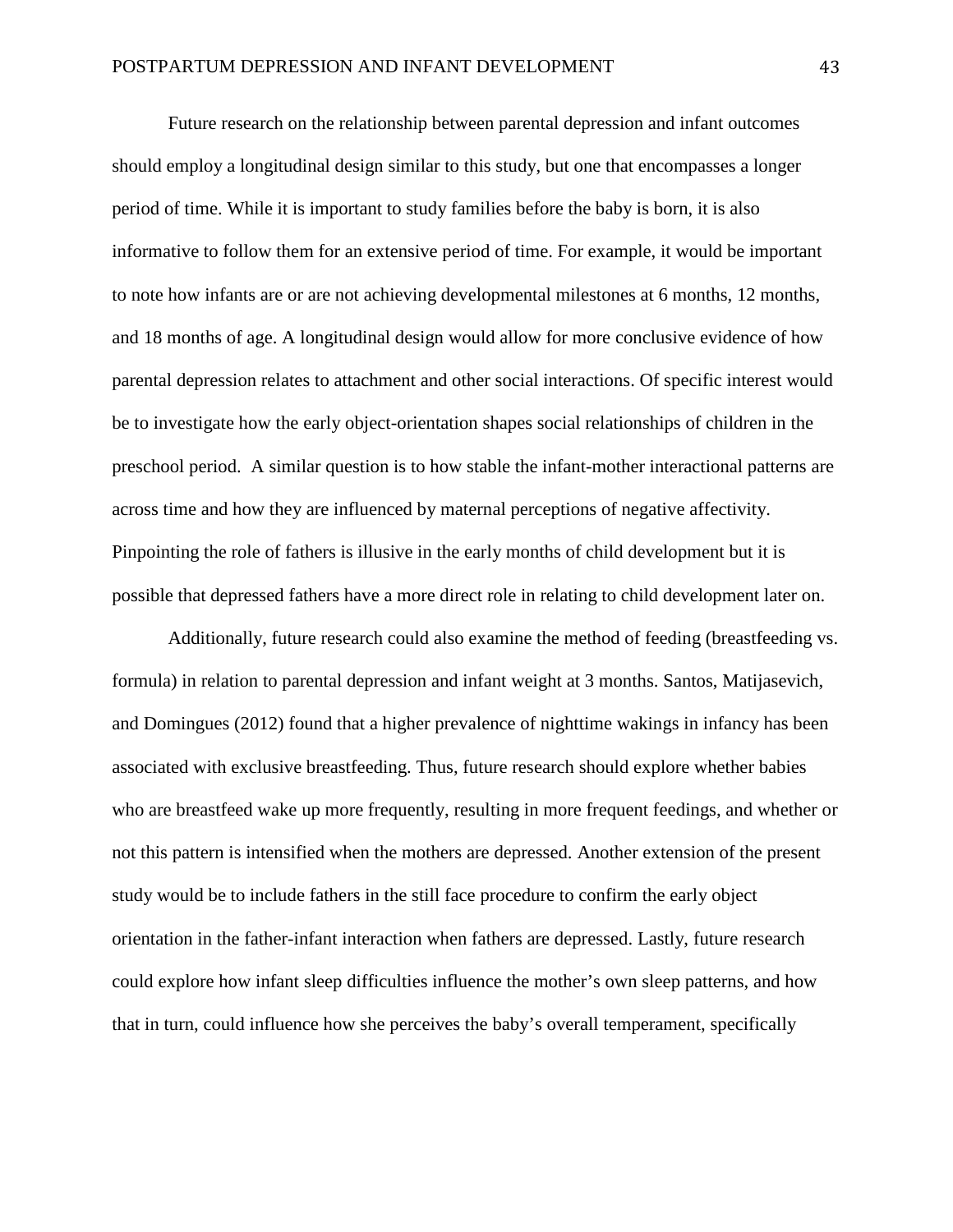negative affect. The aforementioned questions are all suggestions for future research that would build and expand upon the findings of the present study.

#### **Conclusions**

The results of this study support the fact that parental depression is negatively related to various indices of infant development, particularly infant feeding and sleep patterns as well as infant weight gain. More specifically, infants with depressed parents were perceived to be more difficult to feed, weighed more at 3 months postpartum, and had more disrupted sleep patterns. In terms of developmental milestones, infants with depressed parents struggled to achieve expected skill levels in the areas of communication, gross motor skills, and fine motor skills. Specifically, maternal depression negatively related to infant fine motor and communication skills at 3 months, while paternal depression negatively related to infant gross motor skill development. Differences were also found between interactional patterns in the mother-infant dyad between infants of depressed and nondepressed mothers. Specifically, infants of depressed mothers looked at objects more frequently and showed differences in patterns of gaze aversion. Lastly, when engaging in synchronous interactions, depressed mothers and their infants tend to focus more on other objects instead of each other.

While paternal depression was associated with some infant outcomes, maternal depression overwhelmingly appeared to be a better predictor of infant development during the first 3 months of life. Stability in depression was remarkable even though the trend was for only one of the two spouses to experience depression. This appears to create a protective factor for the infants. Lastly, although temperament and depression correlated, depression seems to have a stronger predictive value of infant development.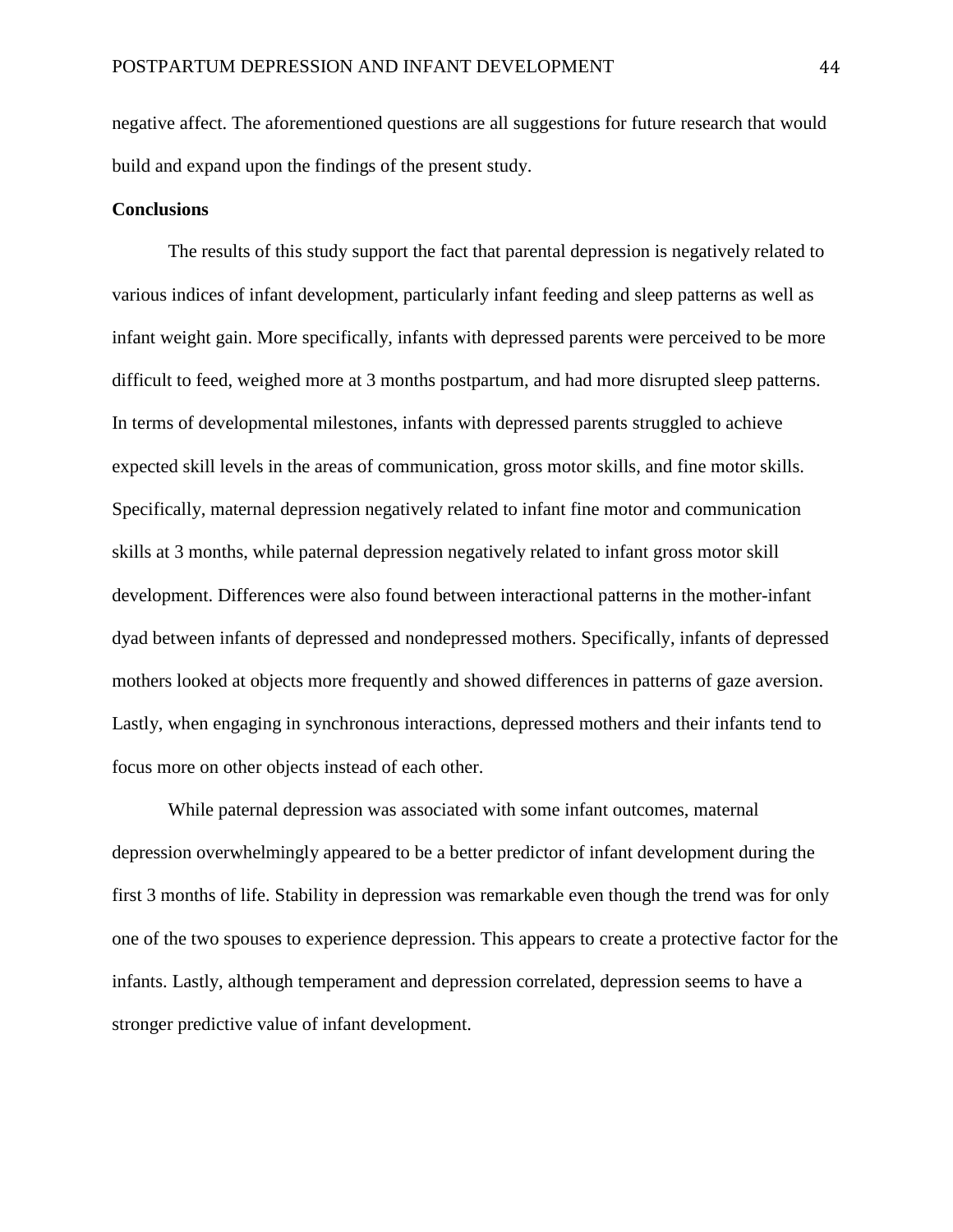The current findings support and extend previous literature by considering multiple indices of infant development, including paternal depression, and examining their associations longitudinally during the transition to parenthood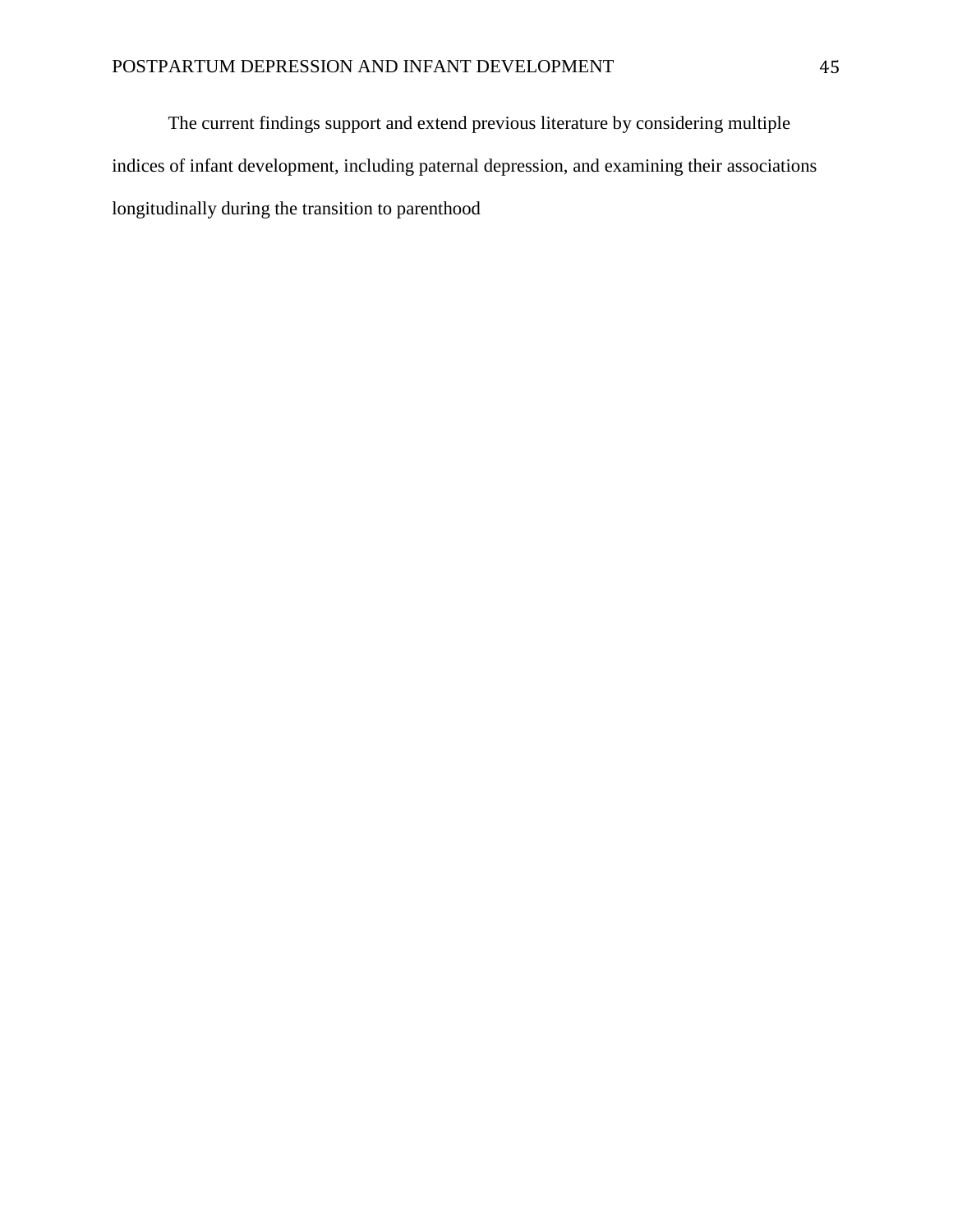#### References

- American Psychiatric Association. (2013). *Diagnostic and statistical manual of mental disorders.* (5<sup>th</sup> ed. text rev).
- Cohn, J.F., & Tronick, E.Z. (1983). Three-month-old-infants' reaction to simulated maternal depression. *Journal of Child Development, 54,* 185-193.

Cohn, J.F., Campbell, S.B., Ross, S. (1991) Infant response in the still-face paradigm at 6 months predicts avoidant and secure attachment at 12 months. *Development and Psychopathology, 3,* 367-376.

- Conradt, E., & Ablot, J.(2010). Infant physiological response to the still-face paradigm: Contributions of maternal sensitivity and infants' early regulatory behaviors. *Infant Behavior and Development, 33*, 251-265.
- DelRosario, G. A., Chang, A. C., & Lee, E. D. (2013). Postpartum depression: symptoms, diagnosis, and treatment approaches. *Journal of the American Academy of Physician Assistants*, *26*(2), 50-54.
- Dennis, C.L., & McQueen, K. (2007). Does maternal postpartum depressive symptomology influence infant feeding outcomes? *Acta Paediatrica, 96,* 590-594.
- Ekas, N.V., Haltigan, J.D., & Messinger, D.S. (2013). The dynamic still-face effect: do infants decrease bidding over time when parents are not responsive? *Journal of Developmental Psychology, 49*(6), 1027-1035. doi: 10.1037/a0029330.

Field, M.T. (2010). Postpartum depression effects on early interactions, parenting, and safety practices: A review. *Infant Behavior & Development, 33,* 1-6. doi: 10.1016/j.infbeh.2009.10.005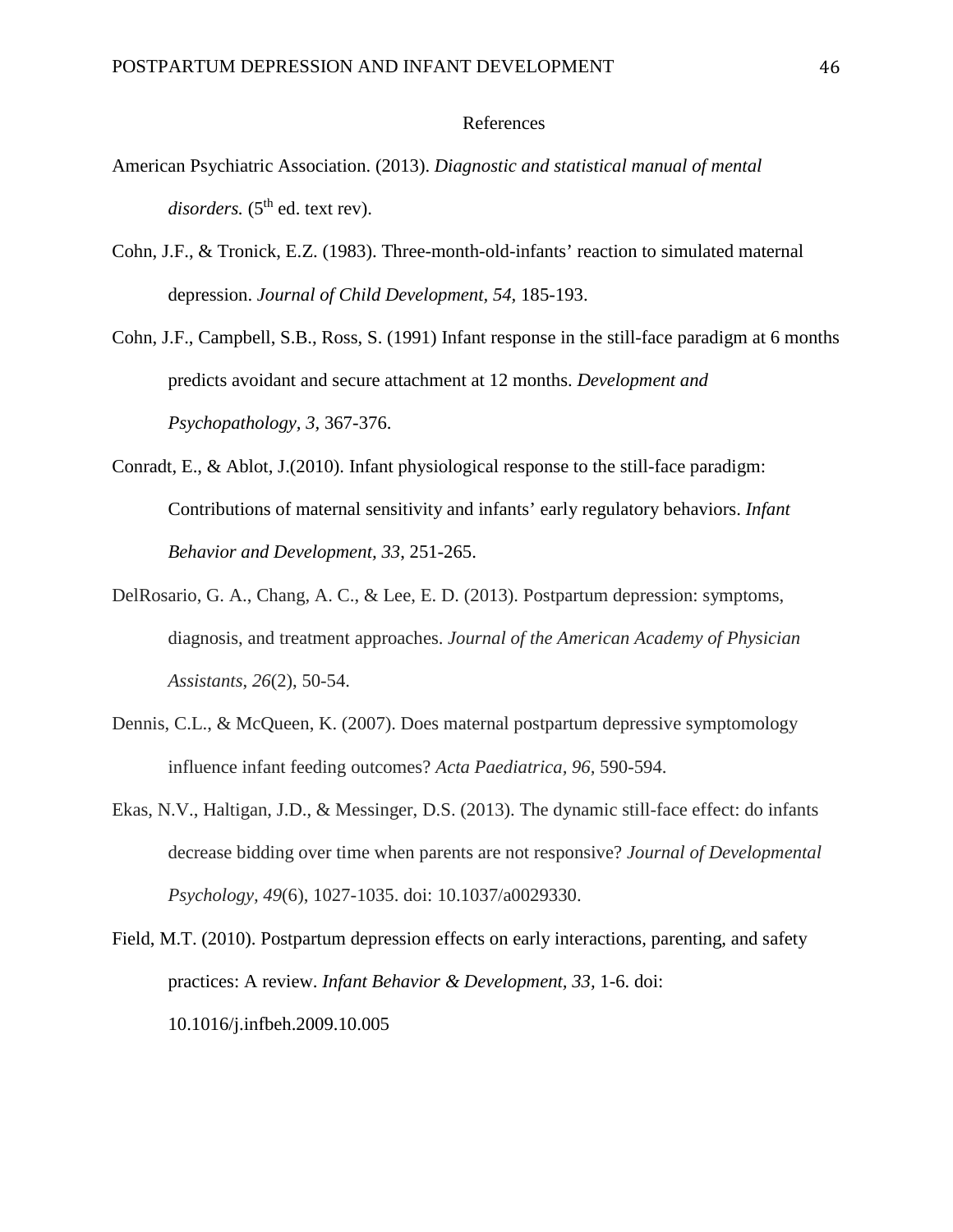- Field, M.T. (2002). Early interactions between infants and their postpartum depressed mothers. *Infant Behavior & Development 25,* 25-29.
- Gress-Smith, L.J., Luecken, J.L., Lemery-Chalfant, K., & Howe, R.(2012). Postpartum depression prevalence and impact on infant health, weight, and sleep in low-income and ethnic minority women and infants. *Journal of Maternal Child Health (16)* 887-893. doi: 10.1007/s10995-011-0812-y
- Hack, M., Klein, N.K., Taylor, H.G. (1995). Long term and developmental outcomes of low birth weight infants. *The Future of Children 5,*(1), 176-196. doi:10.2307/1602514
- Hendrick, V., Altshuler, L.L., Suri, R. (1998). Hormonal changes in the postpartum and implications for postpartum depression. *Psychosomatics 39,* 93-101.
- Hill-Soderlund, A.L., & Braumgart-Rieker, J.M. (2008). Early individual differences in temperamental reactivity and regulation: Implications for effortful control in early childhood. *Journal of Infant Behavior and Development. 31*(3), 386-397. doi: 10.1016/j.infbeh.2007.12.007
- Judd, C. M. & Kenny, D. A. (1981). Process analysis: estimating mediation in treatment evaluations, *Evaluation Review, 5(5)* 602-619.
- Kaplan, S.P., Danko, M. C., Everhart, D.K., Diaz, A., Asherin, M.R., Vogeli, M.J., & Fekri, M.S. (2014). Maternal depression and expressive communication in one year-old infants. *Journal of Infant Behavior and Development 37,* 398-405.
- Klotter, J. (2012). Fatherhood and hormones. *Townsend Letter , 348,* 20. Retrieved from http://libraries.state.ma.us.com
- Leigh, B., & Milgrom, J.(2008). Risk factors for antenatal depression, postnatal depression and parenting stress. *BioMed (BMC) Central Psychiatry*, 8-24. doi: 10.1186/1471-244X-8-24.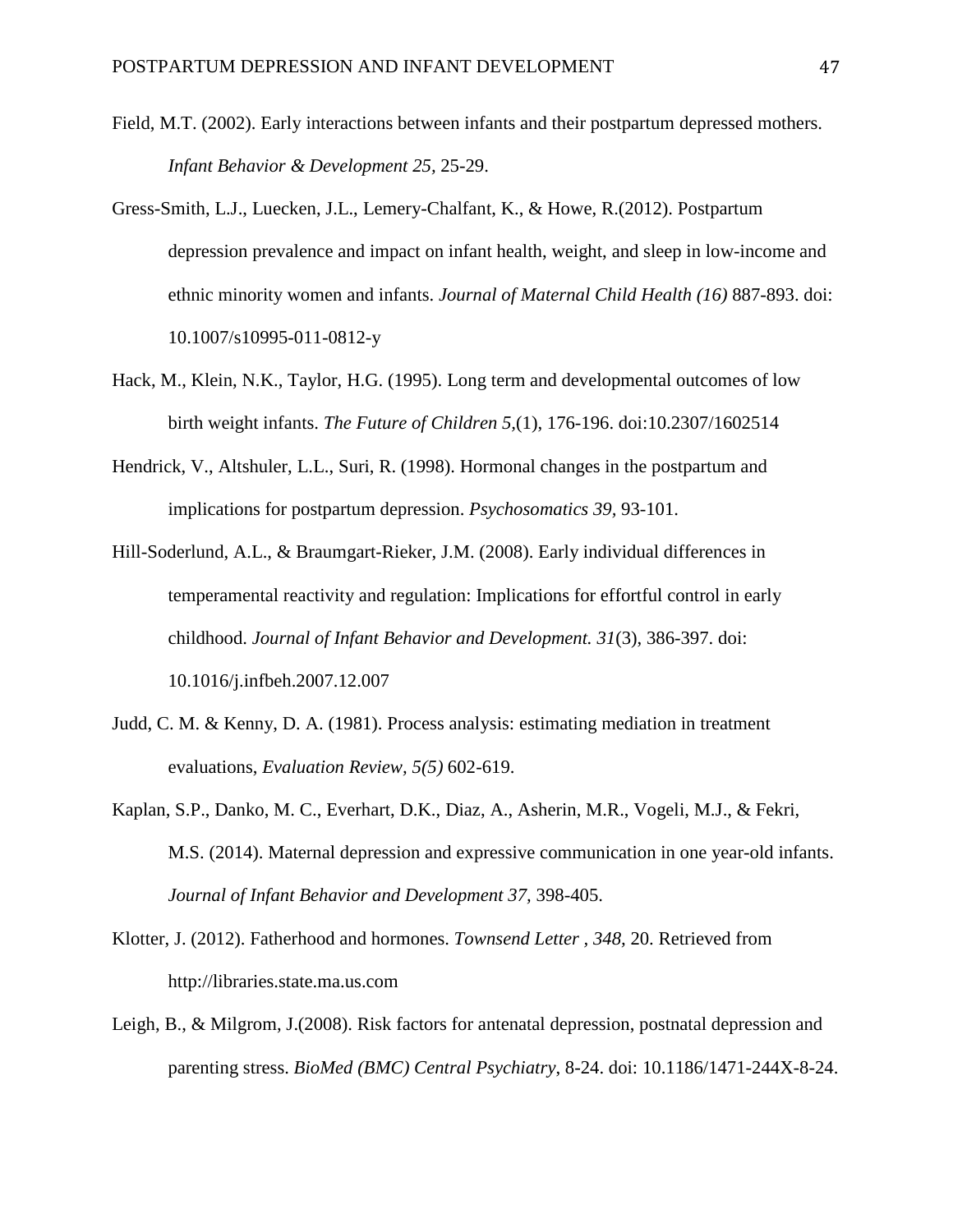- Lyons-Ruth, K., Zoll, D., Connell, D., & Grunebaum, H. (1986). The depressed mother and her one-year-old infant: environment, interaction, attachment and infant development. In E. Tronick and T. Field (Eds), *Maternal Depression and Infant Disturbance*. New York: Jossey-Bass, 61-83.
- Montirosso, R., Fedeli, C., Murray, L., Morandi, F., Brusati, R., Perego, G.G., & Borgatti, R. (2011) The role of negative maternal affective states and infant temperament in early interactions between infants with cleft lip and their mothers. *Journal of Pediatric Psychology,* 241-250.
- O'Hara, M.W.(2009). Postpartum depression: what we know. *Journal of Clinical Psychology, 65*(12), 1258-1269. doi: 10.1002/jclp.20644
- Paquette, D., & Dumont, C.(2013). The father-child activation relationship, sex differences, and attachment disorganization in toddlerhood. *Child Development Research,* 1-9. doi: 10.1155/2013/102860.
- Pinheiro, K.A.T., Pinheiro, R.T., Azevedo da Silva, R., Monteiro da Cunha, F., de Avila Quevedo, L., Vanila Godoy, R., Jansen, K., Lessa Horta, B., & Oses, J.P.(2010). Chronicity and severity of maternal postpartum depression and infant sleep disorders: A population-based cohort study in southern Brazil. *Journal of Infant Behavior and Development 34,* 371-373.
- Reite, M., Short, R., Seller, C., & Pauly J.D. (1981). Attachment, loss, and depression. *Journal of Child Psychology and Psychiatry, 22,* 141-169.
- Rothbart, M.K., Ahadi, S.A., & Evans, D.E. (2000). Temperament and personality: Origins and outcomes. *Journal of Personality and Social Psychology. 78*(1), 122-135. doi:10.1037//0022-3514.78.1.122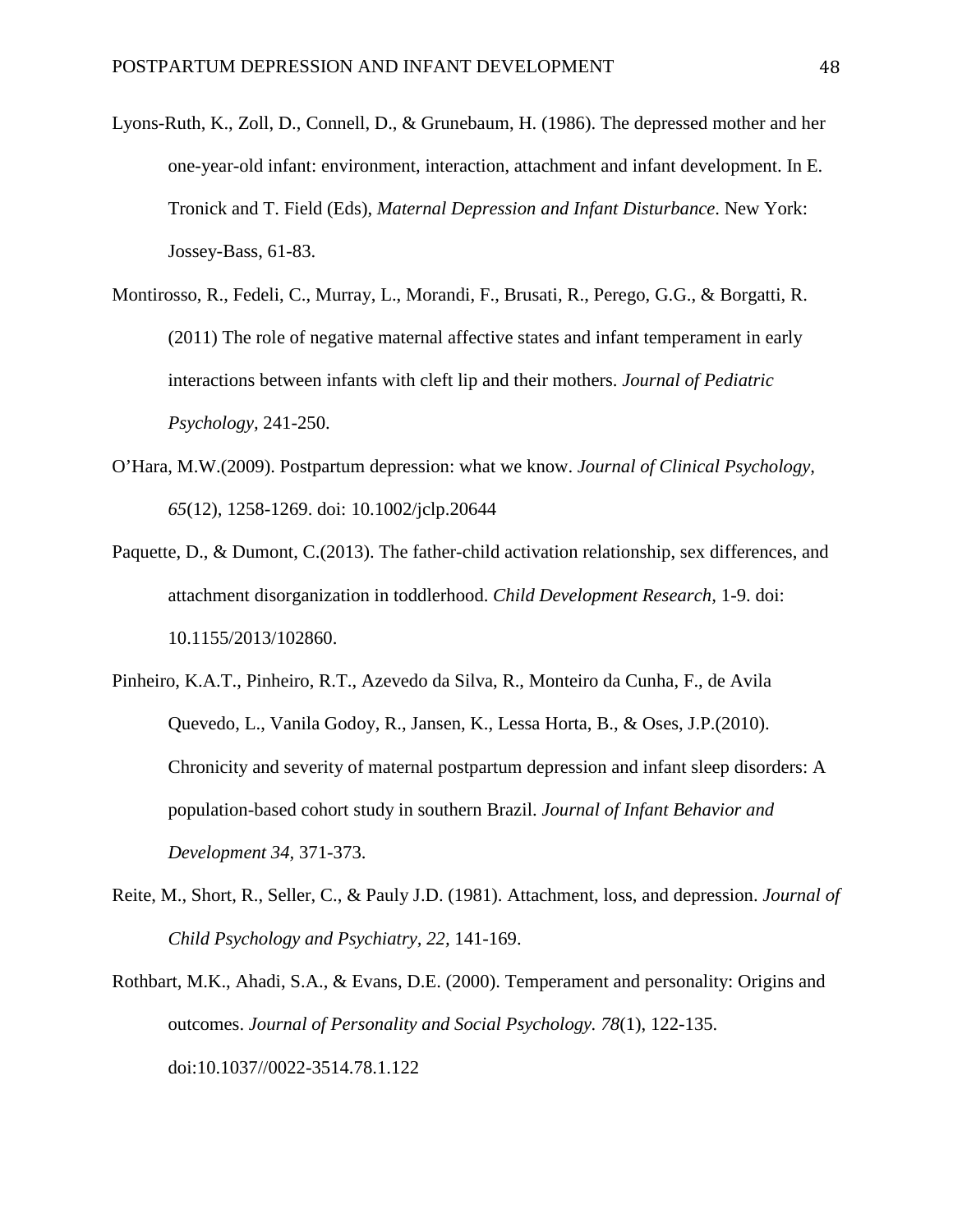- Santos, I.S., Matijasevich, A., & Domingues, R. (2012). Maternal caffeine consumption and infant nighttime waking: Prospective cohort study. *Pediatrics* 129(5), 860-868. doi: 10.1542/peds.2011-1773.
- Segre, S.L., Davis, N.W. (2013). Postpartum depression and perinatal mood disorders in the DSM. *Postpartum Support International*. June, 2013.
- Simpson, A.J., Rholes, S.W., Nelligan, S.J.(1992). Support seeking and support in an anxiety provoking situation: The role of attachment styles. *Journal of Personality and Social Psychology, 62*(3), 434-446.
- Skalkidou, A., Hellgren, C., Comasco, E., Sylven, S., & Poroma, I.S.(2012). Biological aspects of postpartum depression. *Women's Health, 8.6,* p.659.
- Sohr-Preston, L.S., Scaramella, V.L. (2006). Implications of timing of maternal depressive symptoms for early cognitive and language development. *Clinical Child and Family Psychology Review (9)* 65-83. doi:10.1007/s10567-006-0004-2.
- Sroufe, L. A., Egeland, B., Carlson, E. A., & Collins, W. A. (2005). *The development of the person: The Minnesota study of risk and adaptation from birth to adulthood*. New York, NY: Guilford Press.
- Teti, M.D., Gelfand, M.D., Messinger, S.D., Isabella, R. (1995). Maternal depression and the quality of early attachment: An examination of infants, preschoolers, and their mothers. *Developmental Psychology 31*(3), 364-376.
- Veltema, M.R., Perrreard, E.C., Bousquet, A., & Manzano, J. (2002). Postpartum depression and mother-infant relationship at 3 months old. *Journal of Affective Disorders 70* (3), 291- 306. doi:10.1016/S0165-0327(01)00367-6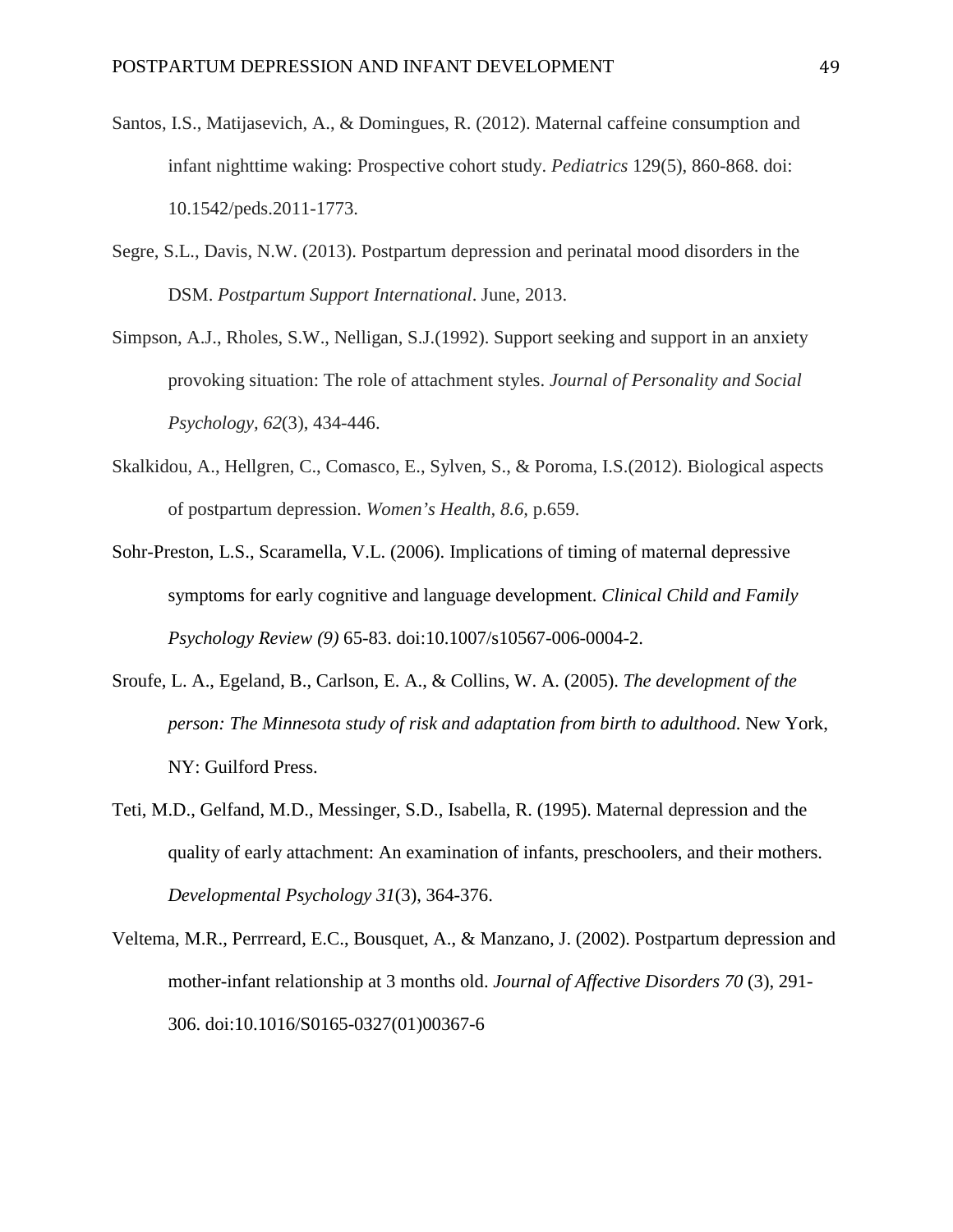Veltema, M.R., Bousquet, A., Manzano, J.(2003). Impact of postpartum depressive symptoms on mother and her 18 month old infant. *European Child & Adolescent Psychiatry. 12,* 75-83. doi: 10.1007/s00787-003-0311-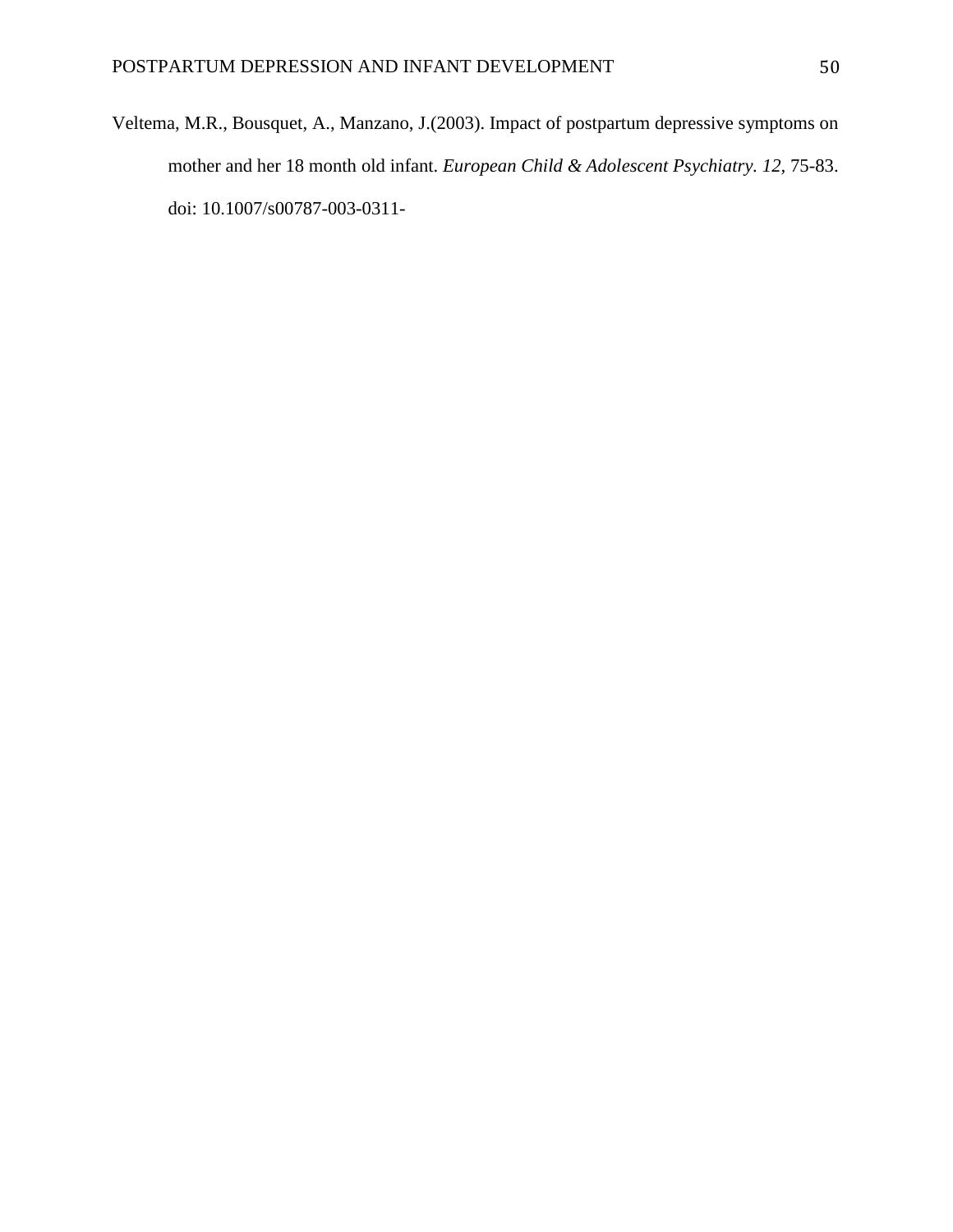# *Demographic Information*

|                                    | Mother   | <b>Father</b> | Couples  | Mean     |
|------------------------------------|----------|---------------|----------|----------|
| Characteristic                     | $(N=26)$ | $(N=26)$      | $(N=26)$ | $(N=26)$ |
| <b>Education level completed</b>   |          |               |          |          |
| H.S. Diploma/G.E.D.                | 12.0     | 16.7          |          |          |
| <b>Associate/Vocational Degree</b> | 4.0      | 4.2           |          |          |
| Bachelor's Degree                  | 16.0     | 25.0          |          |          |
| <b>Graduate Degree</b>             | 68.0     | 54.2          |          |          |
| Ethnicity                          |          |               |          |          |
| White                              | 88.0     | 88.0          |          |          |
| African American                   | 0.0      | 4.0           |          |          |
| Hispanic                           | 8.0      | 4.0           |          |          |
| Native American                    | 4.0      | 4.0           |          |          |
| <b>Employment Status</b>           |          |               |          |          |
| Not Employed                       | 8.0      | 4.0           |          |          |
| Employed 35 hours +                | 64.0     | 88.0          |          |          |
| Employed 35 hours -                | 20.0     | 4.0           |          |          |
| Other                              | 8.0      | 4.0           |          |          |
| Previous Marriages                 |          |               |          |          |
| Previous Marriage                  | 16.0     | 16.7          |          |          |
| No Previous Marriages              | 84.0     | 83.3          |          |          |
| <b>Current Relationship</b>        |          |               |          |          |
| Married                            |          |               | 80.0     |          |
| Not Married, Living Together       |          |               | 20.0     |          |
| <b>Estimated Yearly Income</b>     |          |               |          |          |
| 8,001-15,000                       |          |               | 4.0      |          |
| 25,001-35,00                       |          |               | 4.0      |          |
| 35,001-45,000                      |          |               | 8.0      |          |
| 55,001 and over                    |          |               | 84.0     |          |
| <b>Child Care Arrangement</b>      |          |               |          |          |
| <b>Family Member</b>               |          |               | 50.0     |          |
| Daycare Center                     |          |               | 33.3     |          |
| <b>Multiple Arrangements</b>       |          |               | 16.7     |          |
| <b>Prenatal Visit Data</b>         |          |               |          |          |
| Mom's Age in Years                 |          |               |          | 31.48    |
| Dad's Age in Years                 |          |               |          | 34.04    |
| <b>Years Married As A Couple</b>   |          |               |          | 2.98     |
| Years Together As A Couple         |          |               |          | 3.36     |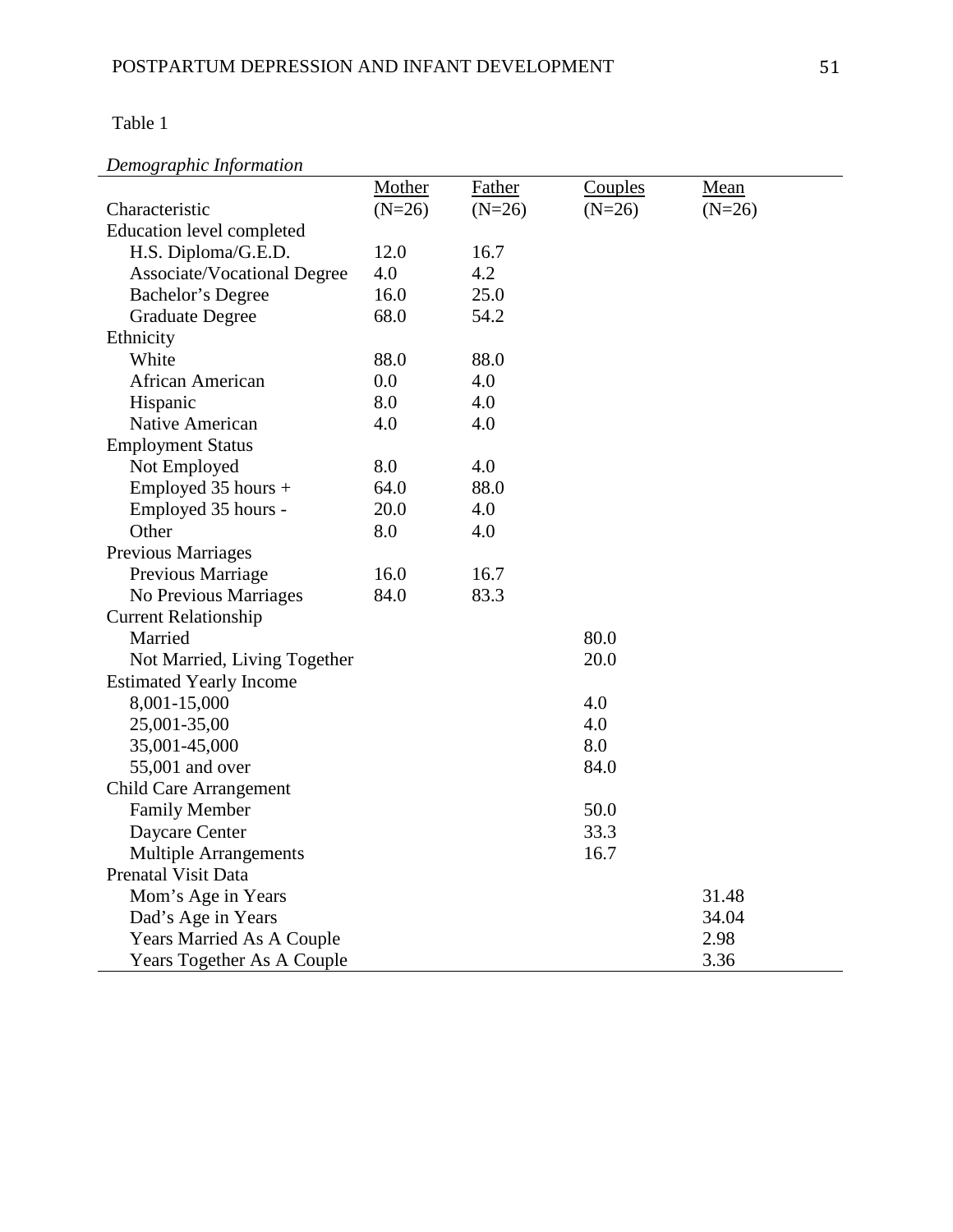## *Correlations between Maternal and Paternal Depression Scores Prenatally and at 3 months*

|                                                      | (STAI)<br><b>State</b><br>Anxiety         | (STAI)<br>Trait<br>Anxiety                       | Prenatal<br><b>EPDS</b><br>Mother | Prenatal<br>CES-D<br>Mother | Prenatal<br>CES-D<br>Father | 3 Month<br>CES-D<br>Mother | 3 Month<br>CES-D<br>Father |
|------------------------------------------------------|-------------------------------------------|--------------------------------------------------|-----------------------------------|-----------------------------|-----------------------------|----------------------------|----------------------------|
| (STAI) State<br>Anxiety                              |                                           | $.74**$                                          | $.84**$                           | $.82**$                     | .29                         | .49**                      | .06                        |
| (STAI) Trait<br>Anxiety                              |                                           | $\qquad \qquad \blacksquare$                     | $.80**$                           | $.84**$                     | .30                         | $.45*$                     | .05                        |
| Prenatal<br><b>Maternal EPDS</b>                     |                                           |                                                  |                                   | $.73**$                     | .37                         | $.53*$                     | .07                        |
| Prenatal CES-D<br>Mother                             |                                           |                                                  |                                   | $\overline{\phantom{a}}$    | .23                         | $.53**$                    | .07                        |
| Prenatal CES-D<br>Father                             |                                           |                                                  |                                   |                             |                             | .27                        | $.67**$                    |
| 3 Month CES-D<br>Mother                              |                                           |                                                  |                                   |                             |                             |                            | .38                        |
| 3 Month CES-D<br>Father<br>$\mathbf{r}$ $\mathbf{r}$ | $\mathbf{H}$<br><b><i><u>ALCO</u></i></b> | <b>STATISTICS</b><br>$\sim$ $\sim$ $\sim$ $\sim$ | $\sim$ $\sim$                     |                             |                             |                            |                            |

*Note. N* = 26 for all analyses; \*p<.05; \*\*p<.01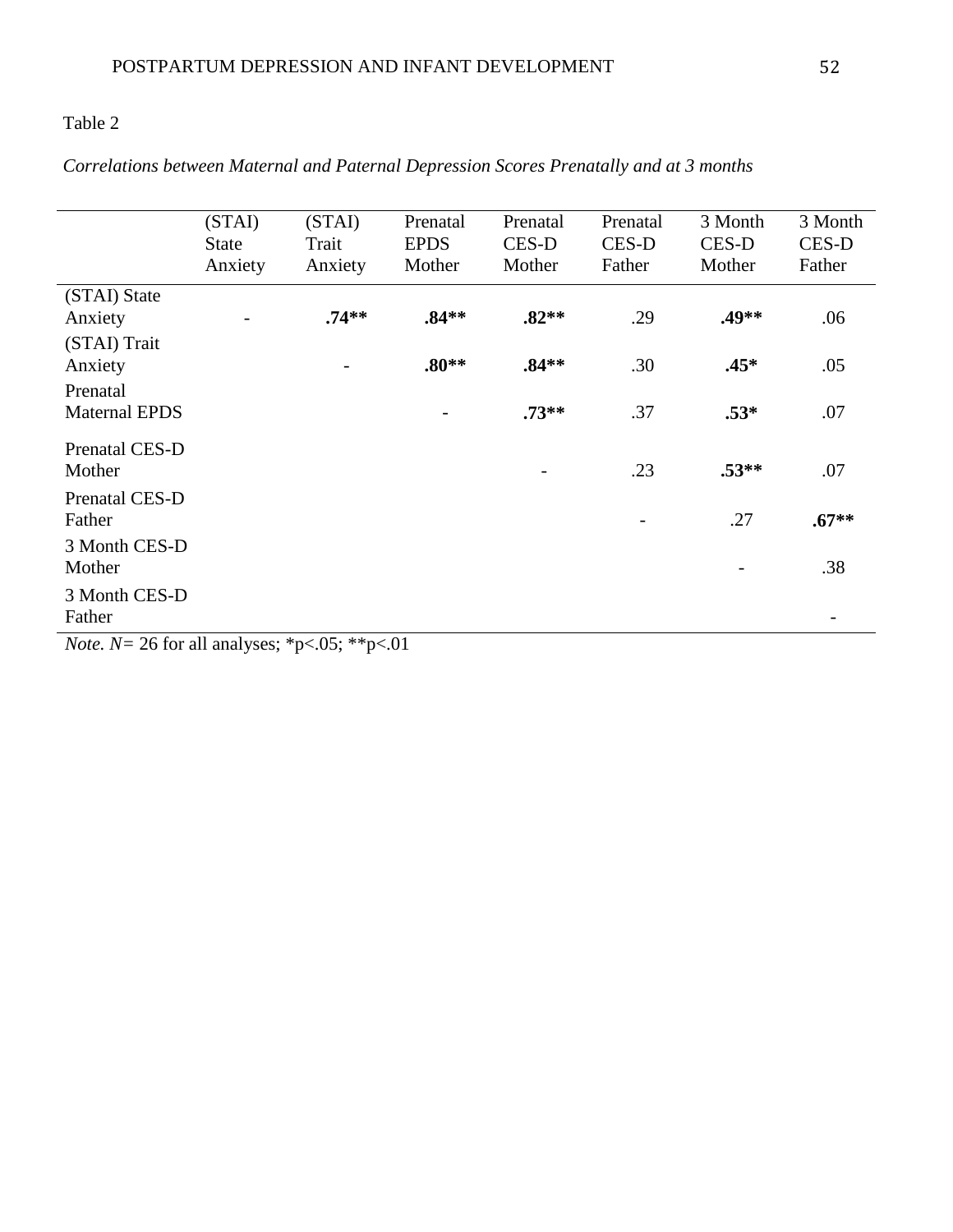| <b>Infant Outcomes</b>                    | <b>ASQ</b><br>Communi<br>cation | <b>ASQ</b><br>Gross<br>Motor | <b>ASQ</b><br>Fine<br>Motor | <b>ASQ</b><br>Problem<br>Solving | <b>ASQ</b><br>Personal<br>Social | Eating<br>Difficul<br>ty | Weight<br>at $3$<br>Months |
|-------------------------------------------|---------------------------------|------------------------------|-----------------------------|----------------------------------|----------------------------------|--------------------------|----------------------------|
| Sleep in hours<br>during the day          | .16                             | $-.07$                       | .12                         | $-.03$                           | $-.08$                           | .19                      | $-.09$                     |
| Sleep in hours at<br>night                | .25                             | .30                          | $.43*$                      | $.43*$                           | $.51**$                          | $-.08$                   | .32                        |
| Average number<br>of wakings per<br>night | $-.03$                          | .36                          | .33                         | .17                              | .30                              | .04                      | .16                        |
| Wakefulness in<br>minutes                 | .10                             | .15                          | $-.03$                      | .31                              | $.47*$                           | .35                      | $.41*$                     |
| Take for baby to<br>sleep in minutes      | $-.24$                          | .07                          | .02                         | $-.01$                           | .19                              | .13                      | .24                        |
| Is child's sleep a<br>problem             | $-.01$                          | $-.10$                       | $-.07$                      | .14                              | .04                              | .19                      | .00.                       |

*Intercorrelations Between Infant Sleep, Developmental Outcomes, Eating Difficulty, and Weight at 3 Months*

*Note. N=* 26 for all analyses; \*p<.05; \*\*p<.01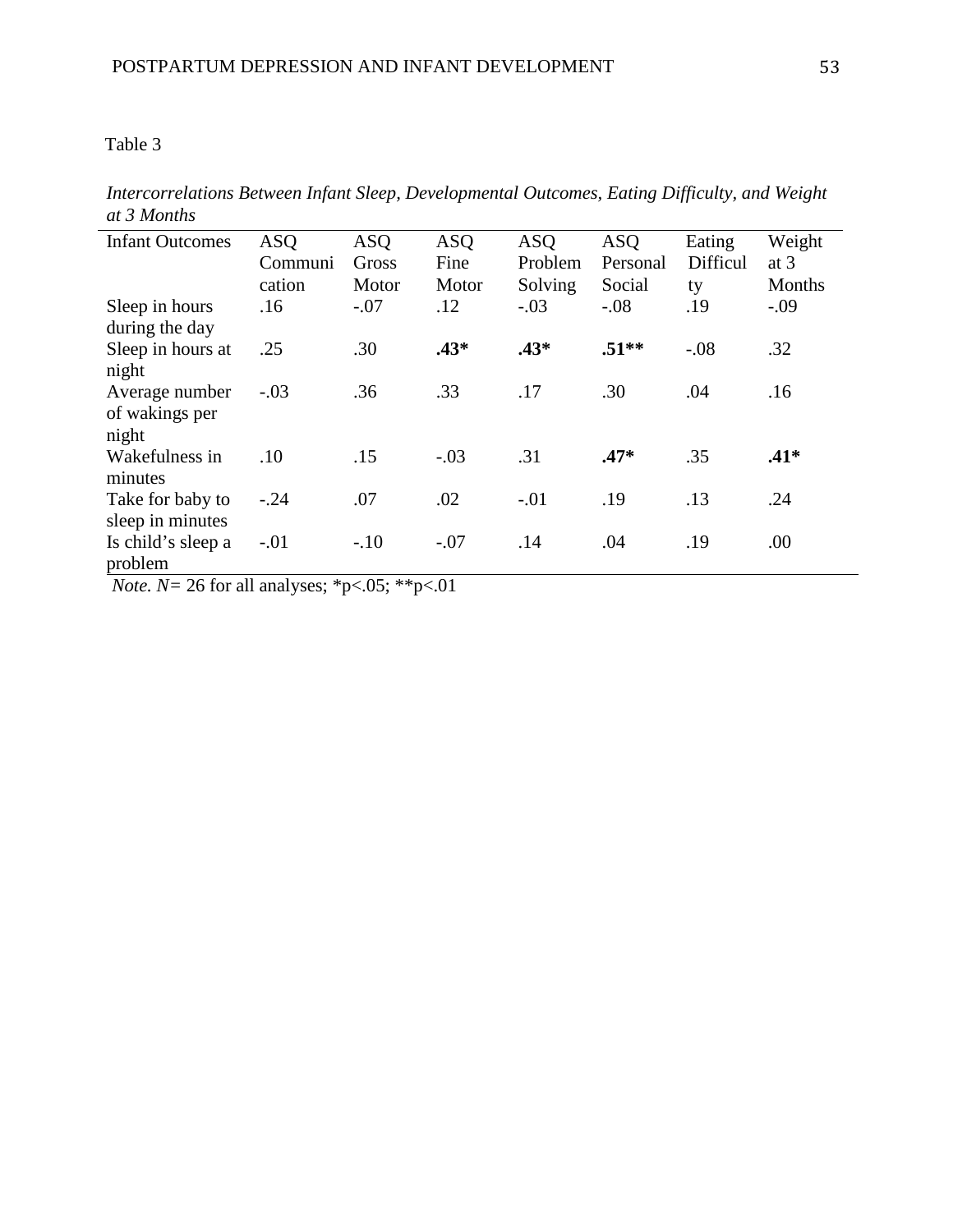| 3 Month Mom CES-D | 3 Month Dad CES-D | <b>Infant Outcome</b>                            |
|-------------------|-------------------|--------------------------------------------------|
|                   |                   |                                                  |
| .07               | .24               | Number of wakings per night                      |
| $-41*$            | $-.26$            | Sleep in hours                                   |
| .31               | $-.03$            | Wakefulness in minutes                           |
| .39               | .18               | Amount of time it takes for baby to fall as leep |
| .24               | $-12$             | Eating ratings                                   |
| $-.33$            | $-.39*$           | ASQ Communication                                |
| $-.10$            | $-.33$            | <b>ASQ Gross Motor</b>                           |
| $-.37$            | $-.11$            | <b>ASQ Fine Motor</b>                            |
| $-.07$            | $-.22$            | ASQ Problem Solving                              |
| $-.01$            | $-16$             | <b>ASQ Personal Social</b>                       |
| $.46*$            | .08               | Weight at 3 Months                               |
| .21               | .15               | Height at 3 Months                               |
| $-.17$            | $-.24$            | Surgency                                         |
| $.44*$            | .30               | <b>Negative Affect</b>                           |
| $-.11$            | $-.32$            | <b>Effortful Control</b>                         |
|                   |                   | <b>Interactional Synchrony</b>                   |
| $-0.09$           | $-.04$            | <b>Mutual Gaze</b>                               |
| $-.07$            | .25               | <b>Smiles</b>                                    |
| .19               | .31               | <b>Avert Gaze</b>                                |
| .49*              | $-.06$            | <b>Object Attend</b>                             |

| Correlations Between Infant Outcomes and Depression Scores at 3 Months |  |  |  |
|------------------------------------------------------------------------|--|--|--|
|------------------------------------------------------------------------|--|--|--|

*Note. N=*26 for all analyses; \**p<.*05,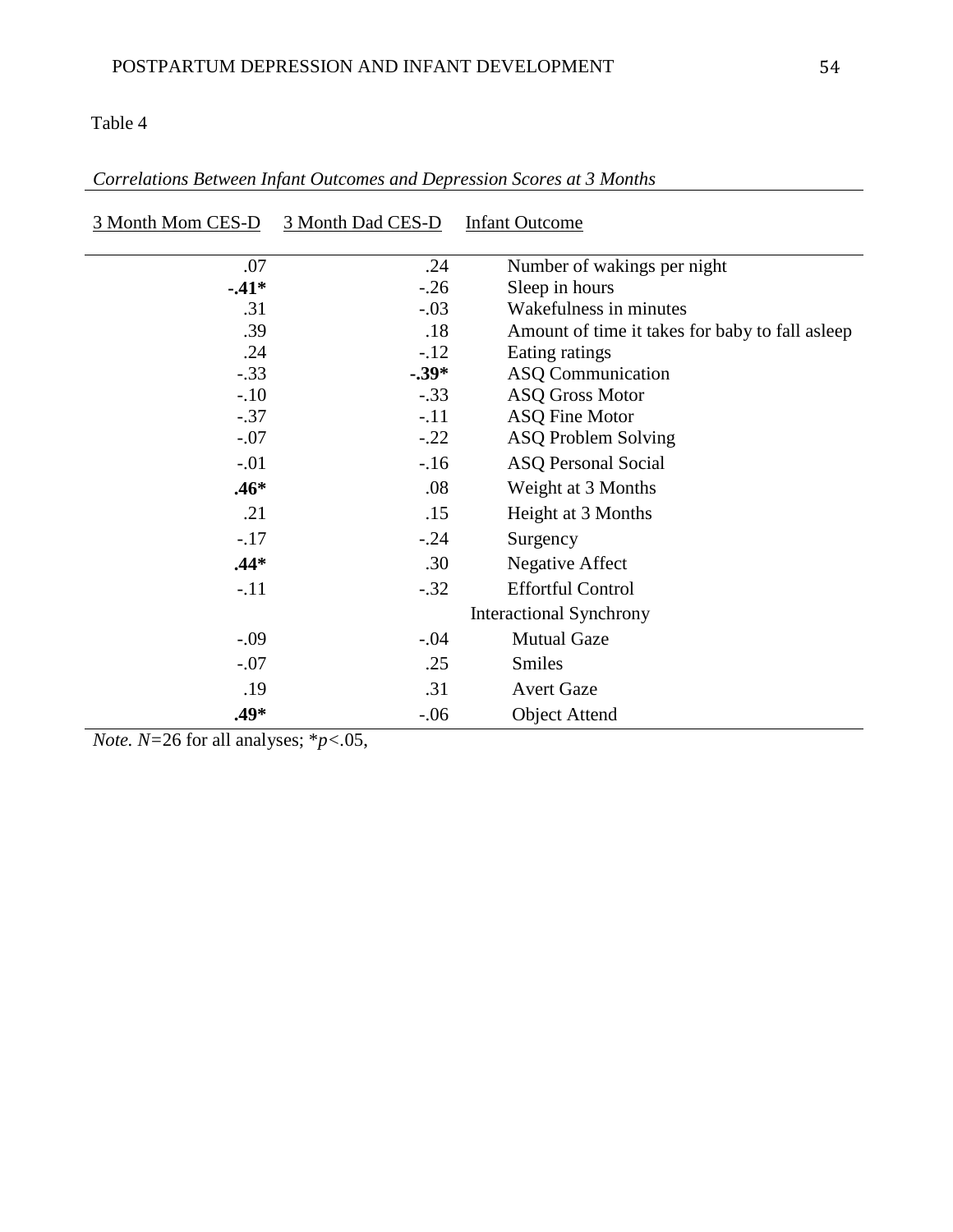| Mom's Prenatal<br><b>EPDS</b> | Mom's<br>Prenatal CES-<br>D | Mom's Prenatal<br><b>State Anxiety</b> | Mom's Prenatal<br><b>Trait Anxiety</b> | Dad's Prenatal<br>CES-D | Infant<br>Outcomes             |
|-------------------------------|-----------------------------|----------------------------------------|----------------------------------------|-------------------------|--------------------------------|
| .14                           | $-.00$                      | $-.04$                                 | .14                                    | .37                     | Number of wakings per          |
|                               |                             |                                        |                                        |                         | night                          |
| $-.38*$                       | $-.13$                      | $-.19$                                 | $-.15$                                 | $-.18$                  | Sleep in hours                 |
| .16                           | .33                         | .16                                    | .25                                    | $-.14$                  | Wakefulness in minutes         |
| $.38*$                        | $.52**$                     | .24                                    | .49*                                   | .07                     | Amount of time it takes for    |
|                               |                             |                                        |                                        |                         | baby to fall asleep            |
| .36                           | $.60**$                     | $.48*$                                 | $.43*$                                 | $-.07$                  | <b>Eating Difficulty</b>       |
| $-46*$                        | $-.36$                      | $-45*$                                 | $-45*$                                 | $-.21$                  | <b>ASQ Communication</b>       |
| .00                           | $-.03$                      | $-.05$                                 | .01                                    | $-.08$                  | <b>ASQ Gross Motor</b>         |
| $-.19$                        | $-.15$                      | $-.26$                                 | $-.07$                                 | .19                     | <b>ASQ Fine Motor</b>          |
| .03                           | .06                         | .02                                    | .10                                    | .06                     | ASQ Problem Solving            |
| $-.04$                        | $-.00$                      | $-.09$                                 | .04                                    | .01                     | <b>ASQ Personal Social</b>     |
| $.47*$                        | .40                         | $.50*$                                 | $.64**$                                | .21                     | Weight at 3 Months             |
| .23                           | .37                         | .39                                    | $.47*$                                 | .35                     | Height at 3 Months             |
| $-.08$                        | .03                         | .12                                    | .02                                    | $-.11$                  | Surgency                       |
| .38                           | $.51**$                     | $.46*$                                 | $.41*$                                 | .09                     | <b>Negative Affect</b>         |
| $-.01$                        | $-.09$                      | .09                                    | $-.09$                                 | $-15$                   | <b>Effortful Control</b>       |
|                               |                             |                                        |                                        |                         | <b>Interactional Synchrony</b> |
| $-.10$                        | .10                         | $-.08$                                 | $-.08$                                 | .07                     | <b>Mutual Gaze</b>             |
| $-.24$                        | .02                         | $-.11$                                 | $-.08$                                 | .36                     | Smiles                         |
| .15                           | .20                         | .02                                    | .27                                    | $-.04$                  | <b>Avert Gaze</b>              |
| .33                           | .34                         | $.43*$                                 | .39                                    | .00                     | <b>Object Attend</b>           |

*Correlations Between Infant Outcomes and Prenatal Depression*

*Note. N*=26 for all analyses; \*p<.05; \*\*p<.01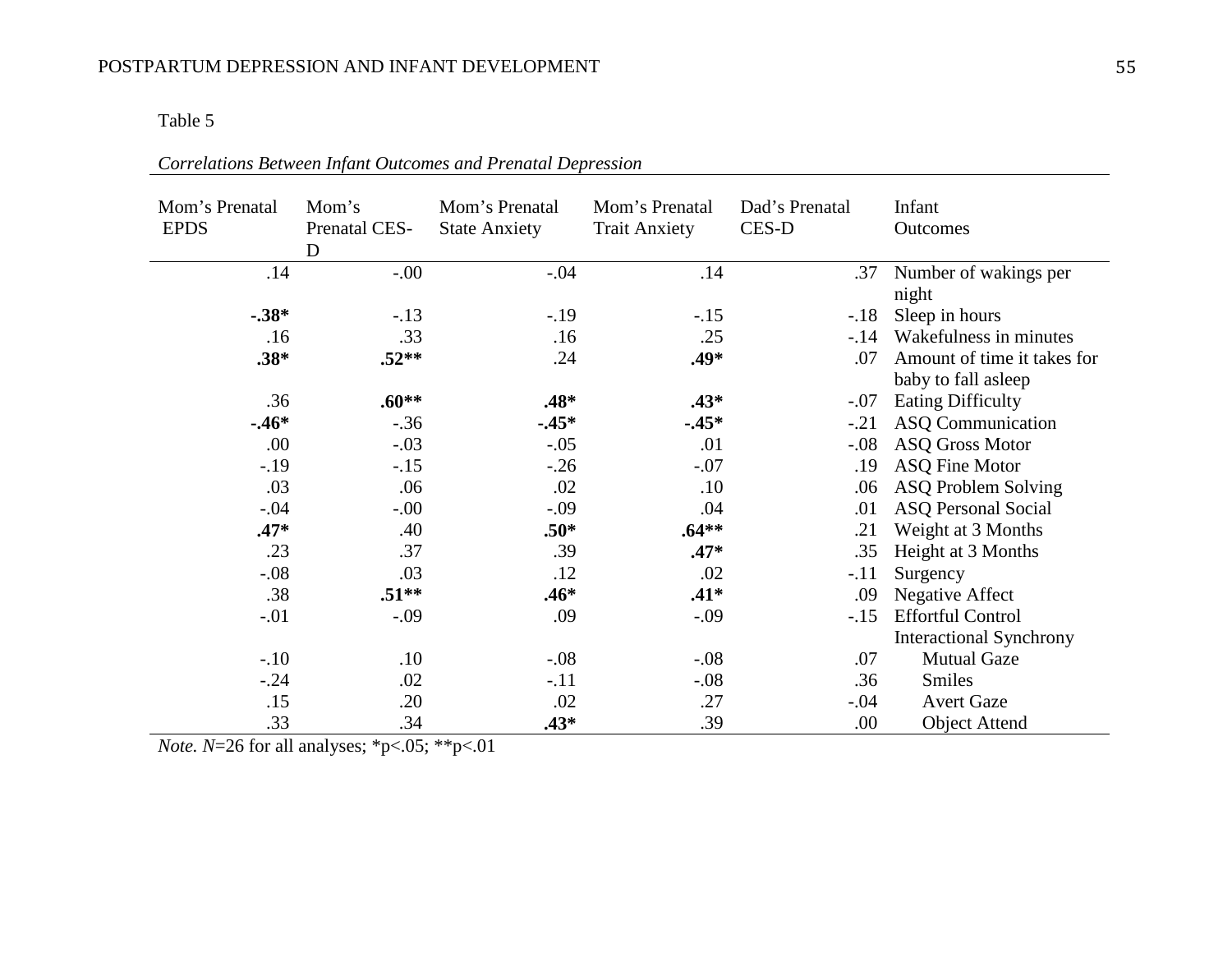$\overline{a}$ 

*Correlations Between the Temperamental Dimension of Negative Affect and Infant Outcomes*

| <b>Infant Outcomes</b> |                                                                  | <b>Negative Affect</b> |
|------------------------|------------------------------------------------------------------|------------------------|
|                        |                                                                  |                        |
|                        | Sleep in hours during the night<br>Sleep in hours during the day | $-.05$<br>$-.06$       |
|                        | Average number of wakings per night                              | .23                    |
|                        | Wakefulness in minutes                                           | $.49*$                 |
|                        | Amount of time it takes for baby to                              | .32                    |
|                        | fall asleep in min.                                              |                        |
|                        | Is child's sleep a problem                                       | $-.33$                 |
|                        | <b>ASQ Communication</b>                                         | $-19$                  |
|                        | <b>ASQ Gross Motor Skills</b>                                    | .15                    |
|                        | <b>ASQ Fine Motor Skills</b>                                     | $-.03$                 |
|                        | <b>ASQ Problem Solving</b>                                       | .21                    |
|                        | <b>ASQ Personal Social</b>                                       | .22                    |
|                        | <b>Eating Difficulty</b>                                         | $.53**$                |
|                        | Weight at 3 months                                               | $.43*$                 |
|                        | Height at 3 months                                               | .24                    |
|                        | <b>Interactional Synchrony</b>                                   |                        |
|                        | <b>Mutual Gaze</b>                                               | $-.57$                 |
|                        | <b>Smiles</b>                                                    | $-.03$                 |
|                        | <b>Avert Gaze</b>                                                | .20                    |
|                        | <b>Object Attend</b>                                             | $.38*$                 |

*Note. N* = 26 for all analyses; \*p<.05; \*\*p<.01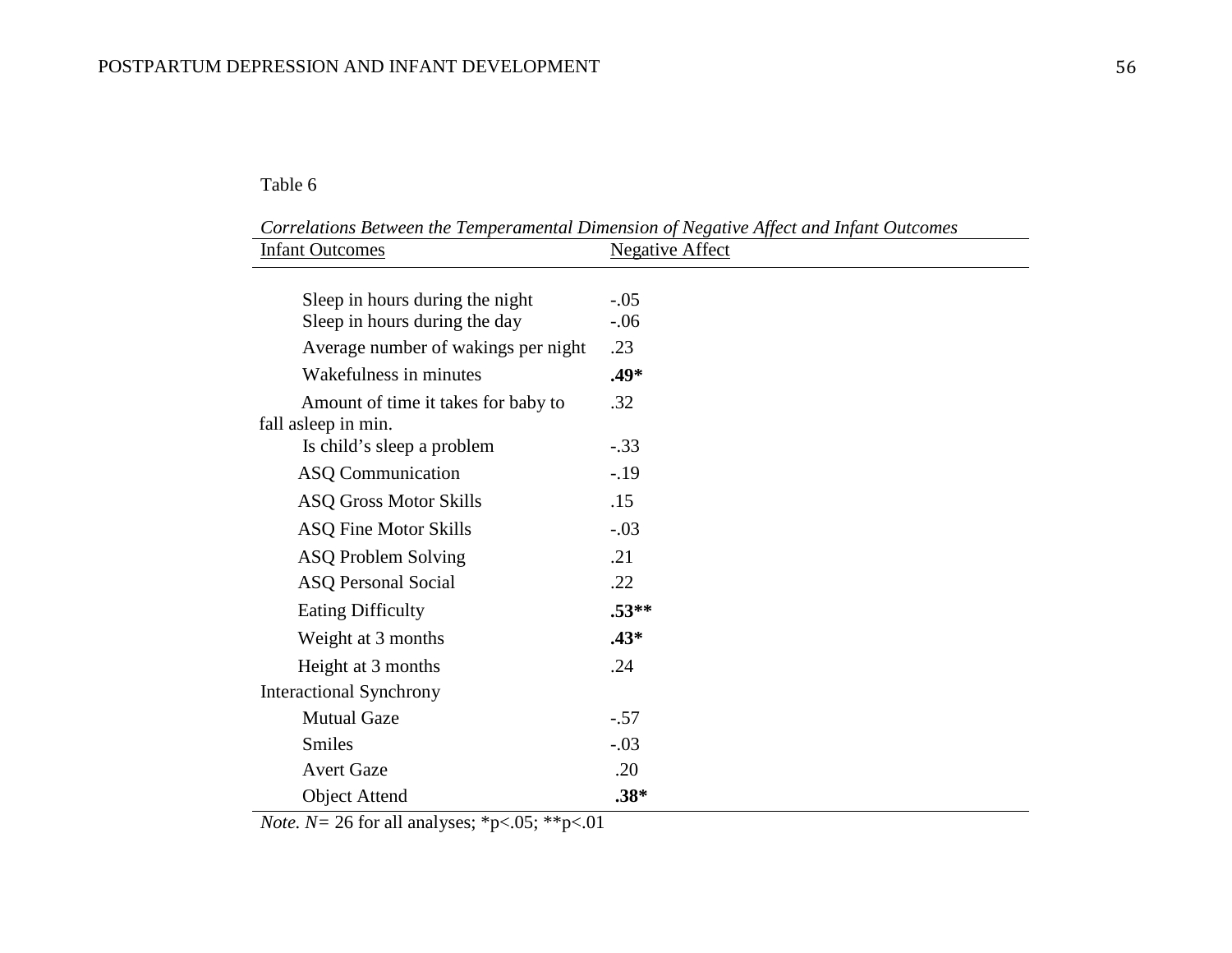### Table 7

# *Summary of Stepwise Regressional Analyses*

|                            | Infant weight    |     |                                  |       |  |
|----------------------------|------------------|-----|----------------------------------|-------|--|
| Predictors                 | $\boldsymbol{B}$ | SE  | β                                | $R^2$ |  |
| <b>Maternal Depression</b> | .44              | .18 | $.45*$                           | .20   |  |
|                            |                  |     |                                  |       |  |
|                            |                  |     | <b>Synchronous Object Attend</b> |       |  |
| Predictors                 | $\boldsymbol{B}$ | SE  | β                                | $R^2$ |  |
| <b>Maternal Depression</b> | .49              | .18 | $.49*$                           | .24   |  |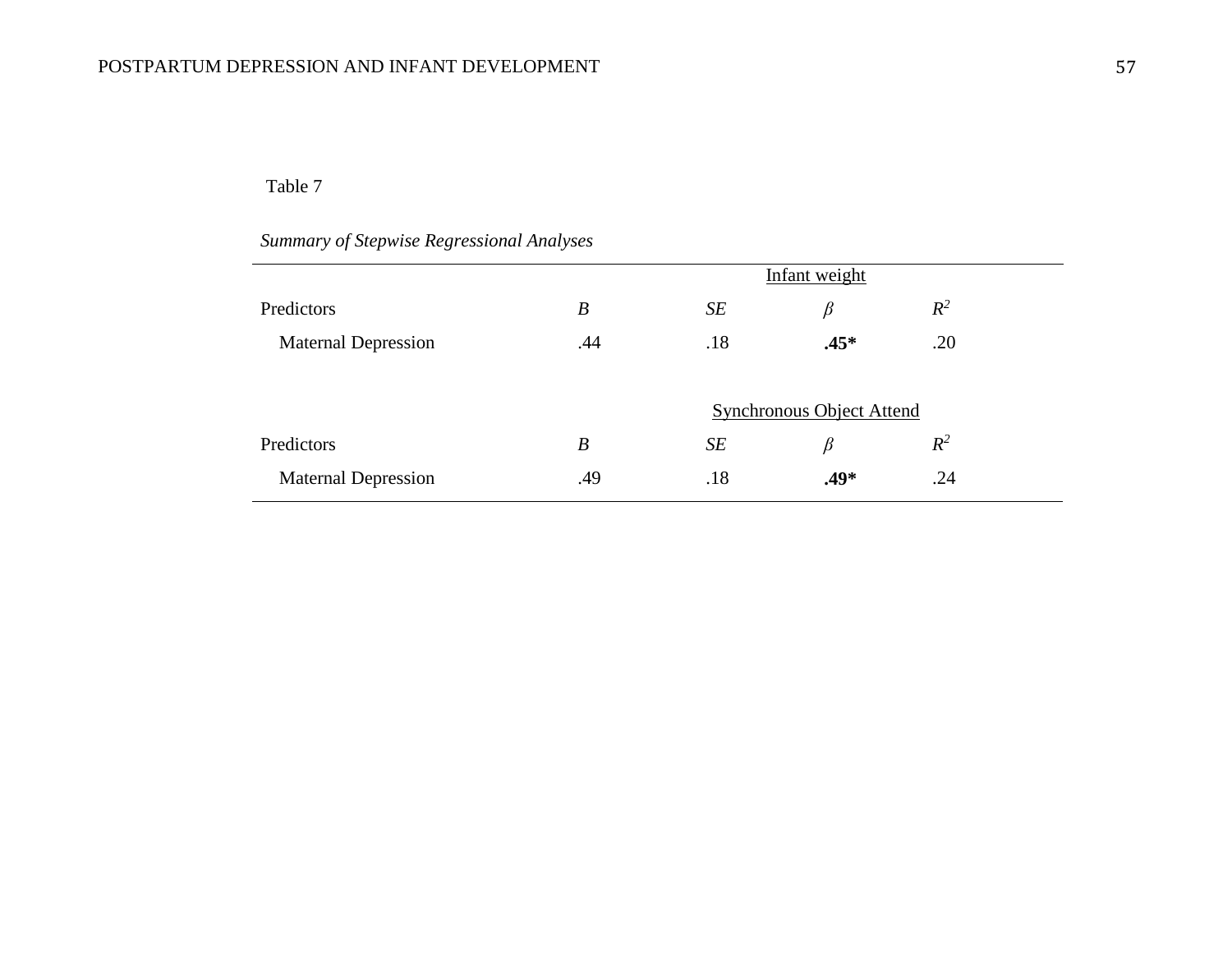### Table 8

| Differences in Infant Outcomes between High and Low Risk Infants |  |  |  |  |  |
|------------------------------------------------------------------|--|--|--|--|--|
|                                                                  |  |  |  |  |  |

| Differences in Infant Outcomes between IItzh ana Low Itish Infantis | Low Risk |        | <b>High Risk</b> |        |                    |
|---------------------------------------------------------------------|----------|--------|------------------|--------|--------------------|
| Variables                                                           | M        | SD     | $\boldsymbol{M}$ | SD     | CI                 |
| Temperament                                                         |          |        |                  |        |                    |
| Surgency                                                            | 4.16     | .74    | 3.73             | .74    | $[-.19, 1.04]$     |
| <b>Negative Affect</b>                                              | $3.52*$  | .82    | $4.34*$          | 1.08   | $[-1.58, -.04]$    |
| <b>Effortful Control</b>                                            | 5.58     | .52    | 5.34             | .55    | $[-.23, .66]$      |
| <b>ASQ</b>                                                          |          |        |                  |        |                    |
| Communication                                                       | 13.75    | 2.86   | 12.70            | 2.31   | $[-1.17, 3.27]$    |
| <b>Gross Motor</b>                                                  | 15.75    | 3.86   | 14.60            | 3.20   | $[-1.87, 4.17]$    |
| Fine Motor                                                          | 13.19    | 3.35   | 12.80            | 3.85   | $[-2.56, 3.34]$    |
| Problem Solving                                                     | 13.69    | 3.59   | 13.50            | 3.95   | $[-2.92, 3.29]$    |
| <b>Personal Social</b>                                              | 14.44    | 3.63   | 14.90            | 3.54   | $[-3.46, 2.53]$    |
| Sleep                                                               |          |        |                  |        |                    |
| Sleep arrangement                                                   | 2.06     | 1.48   | 2.70             | 1.89   | $[-2.01, .73]$     |
| Sleep position                                                      | 2.69     | .60    | 2.90             | .74    | $[-.76, .33]$      |
| Sleep in min. night                                                 | 523.13   | 99.18  | 480.00           | 169.71 | $[-65.19, 151.44]$ |
| Sleep in min. day                                                   | 234.38   | 90.48  | 243.00           | 119.54 | $[-93.77, 76.52]$  |
| Wakings per night                                                   | 1.59     | 1.25   | 2.10             | 1.37   | $[-1.59, .57]$     |
| Wakefulness                                                         | 77.25    | 103.65 | 121.00           | 120.25 | $[-135.41, 47.91]$ |
| Time to fall asleep                                                 | 24.19*   | 13.71  | 81.00*           | 82.83  | $[-99.96, -13.66]$ |
| How does baby fall<br>asleep                                        | 3.94     | 1.91   | 3.50             | 2.07   | $[-1.20, 2.08]$    |
| Bed time in hours                                                   | 8.28     | .84    | 9.15             | 1.60   | $[-1.85, .12]$     |
| Is sleep a problem                                                  | 2.81     | .40    | 2.30             | .67    | [.08, .95]         |
| <b>Eating Difficulties</b>                                          | .99      | .60    | 1.00             | .39    | $[-.45, .43]$      |
| Weight                                                              | 13.06*   | 1.59   | $14.35*$         | 2.07   | $[-2.80, .23]$     |
| Height                                                              | 24.48    | 1.31   | 25.03            | .69    | $[-1.48, .38]$     |

*Note. N* = 26 for all analyses; \*p<.05;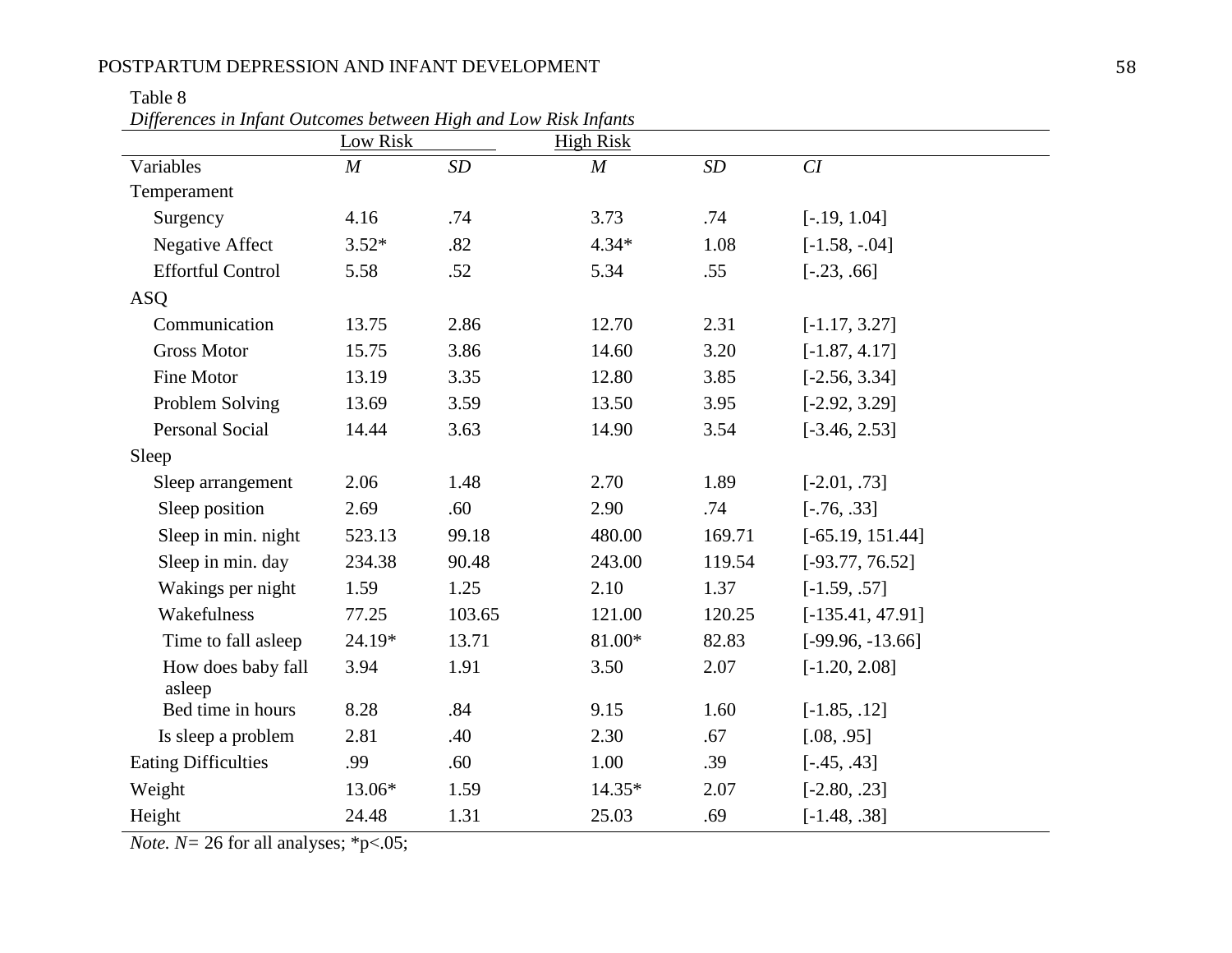### Table 9

*Differences in Maternal Reactions during the Still Face Experiment*

|                                | <b>Low Risk</b> |           |          | <b>High Risk</b> |                   |  |  |
|--------------------------------|-----------------|-----------|----------|------------------|-------------------|--|--|
| <b>Interactional Variables</b> | $\cal M$        | $\cal SD$ | $\cal M$ | $\cal SD$        | CI                |  |  |
| Play                           |                 |           |          |                  |                   |  |  |
| Distance                       | 96.40*          | 7.15      | 85.91*   | 19.47            | $[-.49, 21.48]$   |  |  |
| Closeness                      | $4.01*$         | 7.18      | 14.72*   | 19.36            | $[-21.64, .24]$   |  |  |
| Touch                          | 105.49          | 47.61     | 102.64   | 30.94            | $[-32.21, 37.91]$ |  |  |
| Vocalization                   | 71.80*          | 11.41     | 82.15*   | 9.50             | $[-19.28, -1.42]$ |  |  |
| Elicit                         | 7.85            | 11.09     | 15.19    | 15.27            | $[-18.00, 3.33]$  |  |  |
| <b>Avert Game</b>              | .56             | 1.67      | 1.72     | 2.87             | $[-3.03, .72]$    |  |  |
| Social Attend                  | 98.58*          | 2.61      | 93.58*   | 7.14             | [.99, 9.03]       |  |  |
| Avert                          | .77             | 1.50      | 1.93     | 3.01             | $[-2.99, .66]$    |  |  |
| <b>Object Attend</b>           | $.14*$          | .54       | $3.46*$  | 7.66             | $[-7.24, .60]$    |  |  |
| Smile                          | 32.78           | 23.93     | 35.56    | 21.78            | $[-22.03, 16.48]$ |  |  |
| Caregiving                     | 3.61            | 3.68      | 2.26     | 2.06             | $[-1.29, 3.99]$   |  |  |
| Reunion                        |                 |           |          |                  |                   |  |  |
| Distance                       | 81.30           | 31.99     | 71.19    | 31.27            | [31.99, 8.26]     |  |  |
| Closeness                      | 17.78           | 30.58     | 19.09    | 24.13            | $[-25.15, 22.53]$ |  |  |
| Touch                          | 110.39*         | 41.68     | 78.13*   | 48.35            | $[-5.24, 69.77]$  |  |  |
| Vocalization                   | 69.53           | 12.66     | 69.56    | 23.03            | $[-14.78, 14.72]$ |  |  |
| Elicit                         | 6.60            | 10.22     | 15.23    | 23.31            | $[-22.71, 5.36]$  |  |  |
| <b>Avert Game</b>              | 13.33           | 34.96     | 10.09    | 31.02            | $[-25.03, 31.51]$ |  |  |
| Social Attend                  | 86.09           | 33.34     | 73.80    | 35.62            | $[-16.64, 41.21]$ |  |  |
| Avert                          | 2.49            | 4.92      | 4.84     | 9.41             | $[-8.28, 3.59]$   |  |  |
| <b>Object Attend</b>           | $.12*$          | .31       | $1.15*$  | 1.21             | $[-1.73, -.33]$   |  |  |
| Smile                          | 27.14           | 19.16     | 31.20    | 24.03            | $[-21.96, 13.85]$ |  |  |
| Caregiving                     | 3.83            | 3.91      | 4.25     | 8.99             | $[-5.83, 4.97]$   |  |  |

*Note. N*=26 for all analyses; \**p*<.05, \*\**p*<.01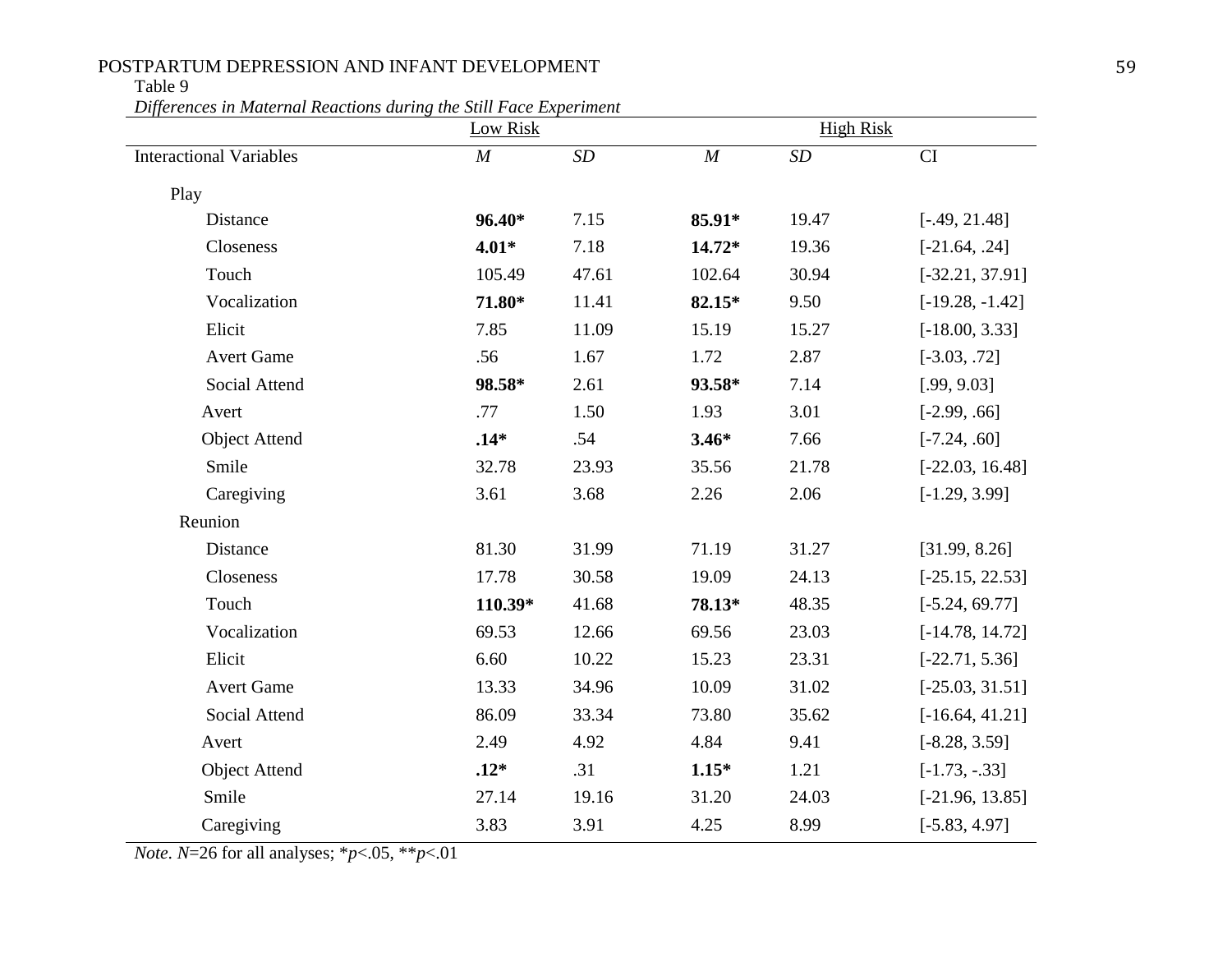|                                | Low Risk         |       | <b>High Risk</b> |       |                   |
|--------------------------------|------------------|-------|------------------|-------|-------------------|
| <b>Interactional Variables</b> | $\boldsymbol{M}$ | SD    | M                | SD    | CI                |
| Play                           |                  |       |                  |       |                   |
| <b>Gaze Aversion</b>           | 22.38            | 18.29 | 15.25            | 10.97 | $[-6.14, 20.39]$  |
| <b>Negative Vocalization</b>   | 12.45            | 13.85 | 7.42             | 8.73  | $[-5.10, 15.17]$  |
| <b>Positive Vocalization</b>   | 10.90            | 10.00 | 8.95             | 13.12 | $[-7.43, 11.33]$  |
| Gestures                       | 12.12            | 12.68 | 11.28            | 17.63 | $[-11.42, 13.09]$ |
| Autonomic                      | 2.62             | 5.12  | 1.08             | 2.10  | $[-1.99, 5.07]$   |
| Self Comfort                   | 33.01*           | 29.52 | $10.06*$         | 12.57 | [2.51, 43.40]     |
| Look at object                 | $17.66*$         | 12.35 | 39.48**          | 22.35 | $[-35.81, -7.84]$ |
| Look at adult                  | 53.78            | 26.59 | 38.90            | 21.45 | $[-5.74, 35.51]$  |
| Look at new object             | 6.30             | 5.03  | 6.06             | 2.69  | $[-3.35, 3.81]$   |
| Distance                       | 2.30             | 5.27  | 1.03             | 1.55  | $[-2.28, 4.83]$   |
| Smile                          | 12.93            | 17.92 | 9.03             | 13.56 | $[-9.77, 17.56]$  |
| <b>Still Face</b>              |                  |       |                  |       |                   |
| Gaze Aversion                  | 47.82            | 30.36 | 56.91            | 29.94 | $[-34.22, 16.04]$ |
| <b>Negative Vocalization</b>   | 29.58            | 30.53 | 43.62            | 37.49 | $[-41.76, 13.67]$ |
| <b>Positive Vocalization</b>   | 3.63             | 5.41  | 1.83             | 1.69  | $[-1.85, 5.47]$   |
| Gestures                       | 31.71            | 24.58 | 19.99            | 21.35 | $[-7.77, 31.20]$  |
| Autonomic                      | 6.47             | 9.78  | 2.82             | 3.35  | $[-3.00, 10.30]$  |
| Self Comfort                   | 41.33            | 42.89 | 33.70            | 30.99 | $[-24.71, 39.95]$ |
| Look at object                 | 9.06             | 13.05 | 14.29            | 22.45 | $[-19.53, 9.08]$  |
| Look at adult                  | 47.14            | 30.96 | 31.93            | 22.78 | $[-8.23, 38.65]$  |
| Look at new object             | 4.19             | 7.09  | 3.95             | 4.65  | $[-4.98, 5.47]$   |
| Distance                       | 31.23            | 57.46 | 41.36            | 76.42 | $[-64.38, 44.13]$ |
| Smile                          | 3.94             | 8.92  | 1.20             | 2.24  | $[-3.24, 8.72]$   |
| Reunion                        |                  |       |                  |       |                   |
| <b>Gaze Aversion</b>           | 41.96            | 29.23 | 36.85            | 30.68 | $[-20.07, 30.28]$ |
| <b>Negative Vocalization</b>   | 32.77            | 29.94 | 21.40            | 28.66 | $[-13.50, 36.24]$ |
| <b>Positive Vocalization</b>   | 6.79             | 13.05 | 6.37             | 11.00 | $[-9.96, 10.80]$  |
| Gestures                       | 15.27            | 20.97 | 13.52            | 14.68 | $[-14.09, 17.60]$ |
| Autonomic                      | 3.36             | 5.80  | 2.46             | 4.06  | $[-3.49, 5.28]$   |
| Self Comfort                   | 21.72            | 25.52 | 13.09            | 13.29 | $[-9.59, 26.85]$  |
| Look at object                 | 9.61             | 13.24 | 12.41            | 15.79 | $[-14.87, 9.27]$  |
| Look at adult                  | 50.68            | 24.99 | 38.85            | 30.41 | $[-11.17, 34.83]$ |
| Look at new object             | 3.72             | 5.33  | 3.10             | 3.14  | $[-3.27, 4.50]$   |
| Distance                       | 3.30             | 5.61  | 6.13             | 12.46 | $[-10.38, 4.72]$  |
| Smile                          | 9.74             | 18.13 | 9.72             | 22.34 | $[-16.77, 16.81]$ |

Table 10 *Differences in Infant Reactions During the Still Face Experiment* 

*Note. N*=26 for all analyses; \**p*<.05, \*\**p*<.01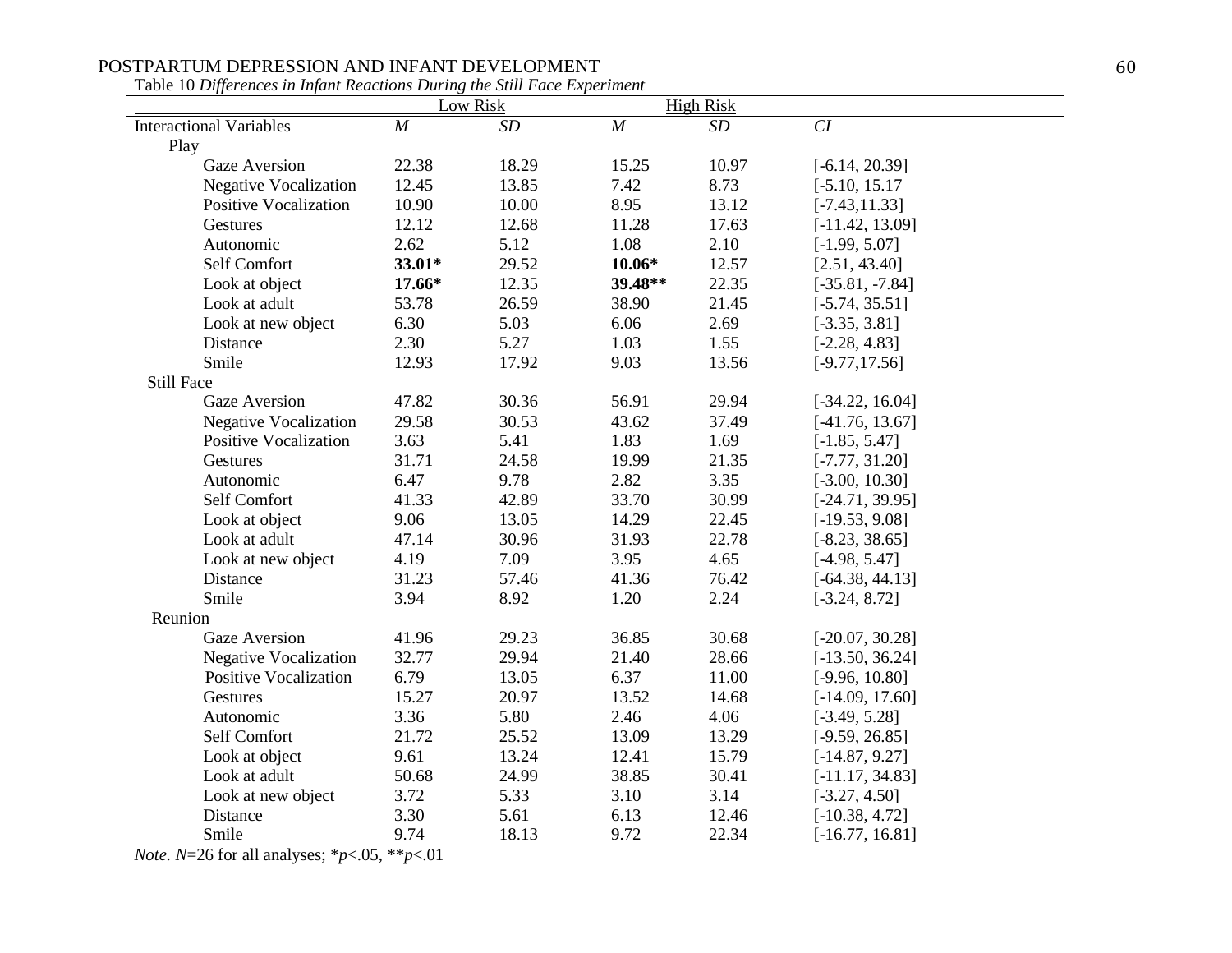|                       |        | Low Risk  |                  | <b>High Risk</b> |                   |
|-----------------------|--------|-----------|------------------|------------------|-------------------|
|                       | M      | <b>SD</b> | $\boldsymbol{M}$ | <b>SD</b>        | CI                |
| <b>Matching Codes</b> |        |           |                  |                  |                   |
| <b>Avert Gaze</b>     | 1.19   | 1.91      | 2.44             | 4.85             | $[-4.06, 1.54]$   |
| <b>Object Attend</b>  | .06    | .25       | 6.33             | 14.31            | $[-13.55, 1.01]$  |
| <b>Mutual Gaze</b>    | 170.06 | 93.78     | 134.78           | 90.02            | $[-44.44.115.00]$ |
| <b>Smiles</b>         | 28.19  | 46.81     | 29.22            | 56.39            | $[-44.43, 42.36]$ |
|                       |        |           |                  |                  |                   |

Table 11 *Difference in Interactional Synchrony Between High and Low Risk Infants*

*Note. N*=26 for all analyses; \**p*<.05, \*\**p*<.01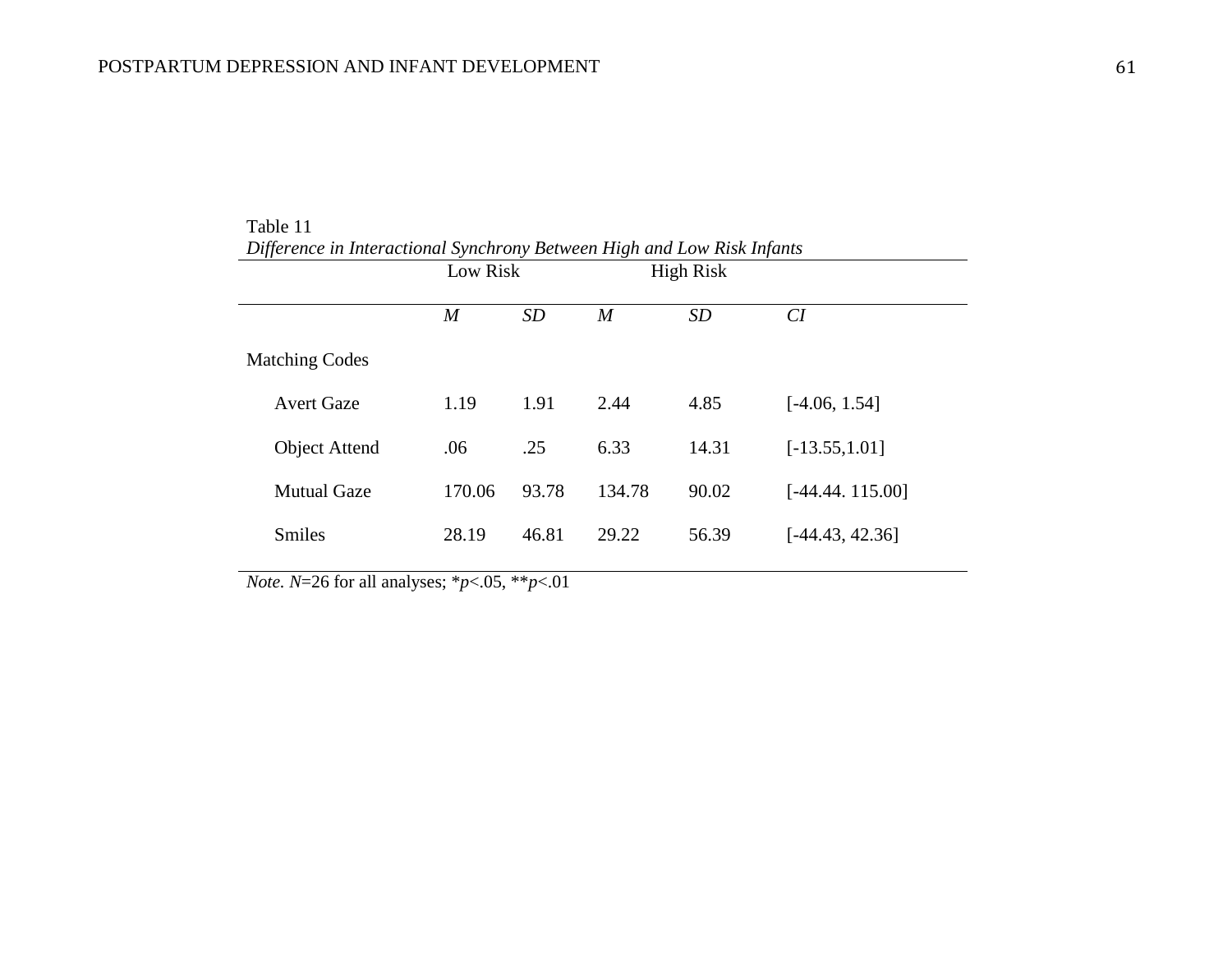#### Appendix A

Still Face Experiment Coding System

Adapted with permission from Edward Z. Tronick & M. Katherine Weinberg's *Infant Regulatory Scoring System (IRSS) & Maternal Regulatory Scoring System (MRSS)*

### **ADAPTED INFANT REGULATORY SCORING SYSTEM**

- 
- GAZE: L1. LOOKS AT ADULT'S FACE
	- L33. LOOKS AT NEW OBJECT
	- L3. LOOKS AT SAME OBJECT
	- L4. LOOKS AWAY
	- L5. EYES CLOSED

### VOCALIZATION:

- V1. NEUTRAL/POSITIVE
- V3. NEGATIVE/FUSSY
- V4. CRYING

#### GESTURES:

- G1. REACH
- G4 TOUCH
- G5. LEAN FORWARD

#### SELF-COMFORT:

C1. ORAL

- C4. TOUCHES SELF
- C5. SELF-CLASP
- C6. ROCK

DISTANCE: D1. DISTANCE

AUTONOMIC INDICATORS: T1. SPIT UP/HICCUP/YAWN

OTHER: OT